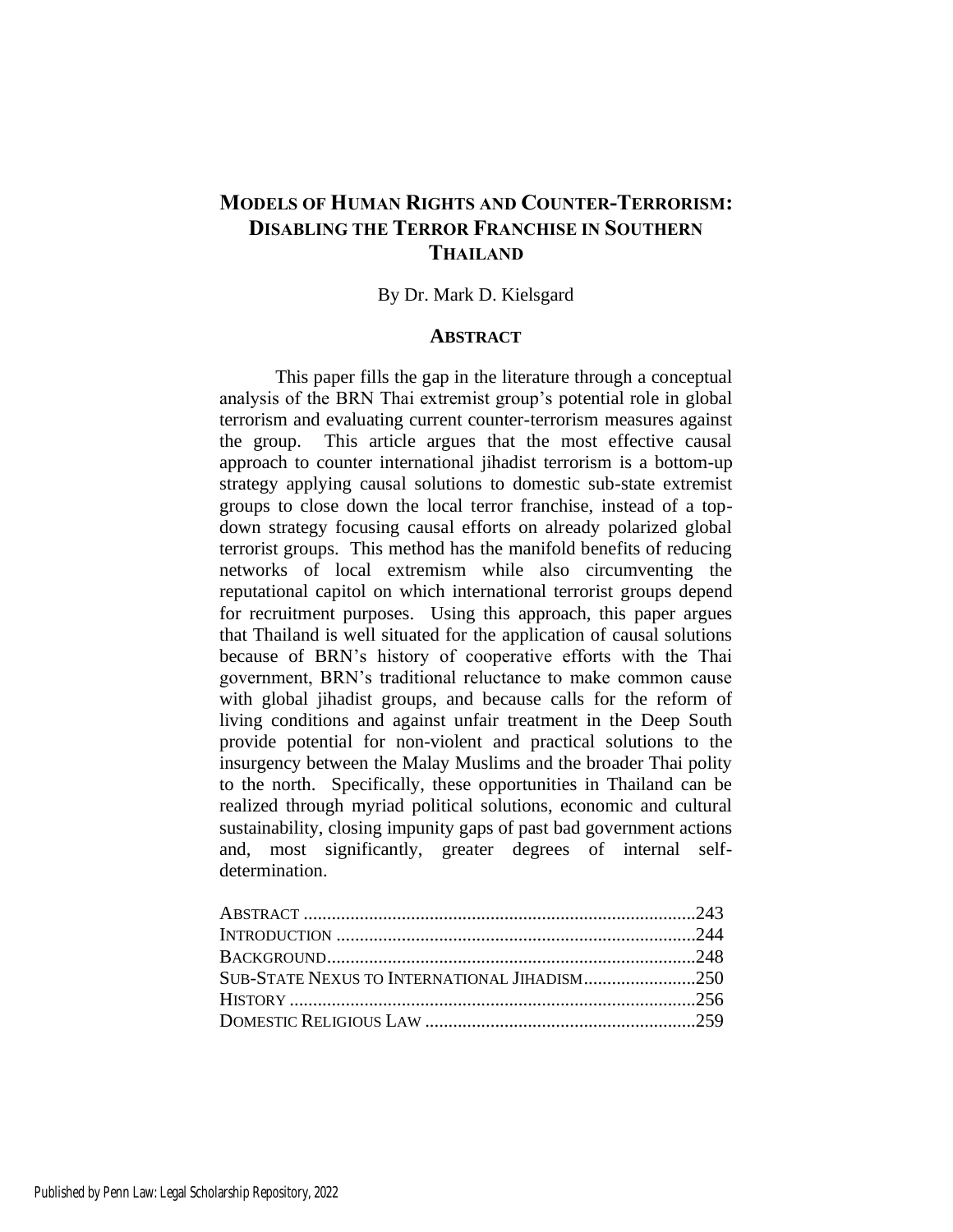### **INTRODUCTION**

There are many models for counter-terrorism. The so-called War on Terror has embraced a military model and has been favoured by many states since  $9-11$ .<sup>1</sup> The definitions of terrorism accepted by most states involve a common elemental approach defining it as a criminal offense, which implies a law enforcement/criminal justice model. The model accepted by the UN General Assembly, at least in part, uses a politico-sociological approach and implies a causal model designed to relieve the underlying misery that causes terrorist level extremism.<sup>2</sup> The former two approaches rely on a coercive theory of law compliance, $3$  while the causal model relies upon the legitimacy theory.<sup>4</sup> Certainly, no approach has worked adequately despite politically infused claims to victory and ebbs and tides in local or regional violence. Yet the causal approach, as a less reactionary and more complex and proactive model, has failed to be thoroughly exploited.

<span id="page-1-0"></span>Under the umbrella of causation there are different subsets such as economic theory hypothesizing that greater economic prosperity of "at-risk groups"<sup>5</sup> will ensure group self-policing as a matter of self-interest.<sup>6</sup> A more holistic theory of causal counterterrorism is a social psychology sub-model that scrutinizes the

<sup>1</sup> Ryan Swan, *The Future of the War on Terror*, 2019 ILL. L. REV. 91, 91 (2019).

<sup>2</sup> *See* G.A. Res. 3034 (XXVII) (Dec. 18, 1972); *see also* G.A. Res. 60/288 (Sept. 20, 2006) (outlining the General Assembly's approach to dealing with international terrorism).

<sup>3</sup> Mark D. Kielsgard & Tam Hey Juan Julian, *Stopping Terrorism at its Source: Conceptual Flaws of the Deterrence-Based Counterterrorism Regime and Committing to a Preemptive Causal Model*, 26 J. L. & POL'Y 487 (2018).

<sup>4</sup> *Id*.

<sup>5</sup> Groups vulnerable to radical extremism.

<sup>6</sup> *See* Kielsgard & Tam, *supra* note [3](#page-1-0) (analyzing the psycho-social causes of terrorism and identifying societal insecurity drivers).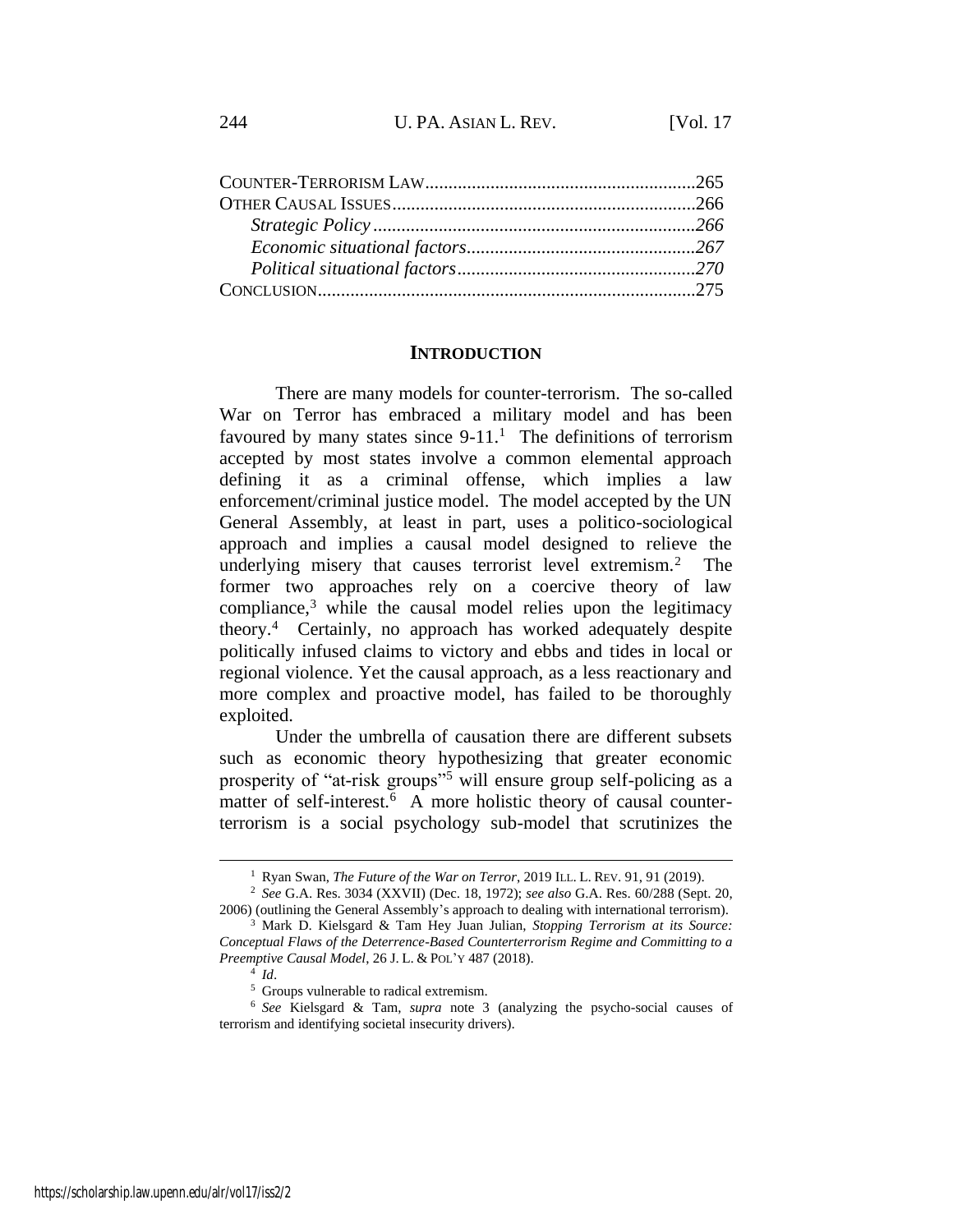psychology of group extremism to specifically articulate and correct underlying social uncertainty in at-risk groups, which causes violent extremism.<sup>7</sup> This uncertainty is powered by conditioning factors perceived as unfair and perverse to group self-identity emanating from extraneous majoritarian societal sources.<sup>8</sup> This methodology must be scientifically rigorous by evaluating situations for the most weighty conditioning/causal factors driving extremism.<sup>9</sup> It must remain current to the often changing situations on the ground and solutions must be locally tailored.<sup>10</sup>

<span id="page-2-0"></span>Drawing upon the requisite of local solutions, another subset to the causal counter-terrorism model can be styled as a franchise approach, or a bottom-up strategy. Eliminate the franchisee from the equation and the franchisor brand is crippled or destroyed. Terrorist organizations have traditionally been categorized into, *inter alia*, sub-state and international terrorist groups.<sup>11</sup> For the purposes of this paper, international terrorist groups are defined as large organizations dedicated to violent international jihadism in accordance with the Salafist ideology.<sup>12</sup> These organizations consist principally of the ISIS and al Qaeda groups and can be described as existential threat organizations with pervasive enemies, usually identified as Israel, western industrialized states and their allies. Sub-state organizations, in this context, comprise of smaller defined national groups of extremist sharing some indicia of commonality with international jihadist groups but with largely (sometimes

<sup>11</sup> U.N. Econ. & Soc. Council, Sub-Comm. on Promotion & Prot. of Human Rights, *Terrorism and Human Rights: Progress Report,* 11 U.N. Doc. E/CN.4/Sub.2/2001/31 (June 27, 2001); JOHN RICHARD THACKRAH, DICTIONARY OF TERRORISM 76 (2d ed. 2004).

<sup>12</sup> Daniel L. Byman, *Divisions within global jihad: A primer*, BROOKINGS (Oct. 2, 2017), https://www.brookings.edu/blog/markaz/2017/10/02/divisions-within-the-globaljihad-a-primer/ [https://perma.cc/B8LV-K3FR]; *See also*, Michael R. Kelvington, *Global Salafi-Jihadism Ideology: The "Soft Power" of the Enemy*, INT'L INST. FOR COUNTER-TERRORISM (Mar. 25, 2019), https://www.ict.org.il/Article/2366/GlobalSalafi-Jihadism\_Ideology#gsc.tab=0 [https://perma.cc/KRU3-QN7Z] (describing the driving force behind the Al-Qaeda and Islamic State terrorist networks as the global Salafi-Jihadist ideology).

<sup>7</sup> Kielsgard & Tam, *supra* not[e 3](#page-1-0)*.*

<sup>8</sup> Kielsgard & Tam, s*upra* not[e 3,](#page-1-0) at 494–96.

<sup>&</sup>lt;sup>9</sup> The insecurity driver towards extremism has five aspects, i.e., economic, cultural/social, personal safety and political. *See* Kielsgard & Tam, s*upra* note [3.](#page-1-0)

<sup>10</sup> Mark D. Kielsgard & Tam Hey Juan Julian, *Autocatalytic Models of Counter-Terrorism in East and Southeast Asia: An International Comparative Analysis of China, Indonesia and Thailand*, 50 GEO. WASH. INT'L L. REV. 461 (2018); Kielsgard & Tam, *supra* not[e 3.](#page-1-0)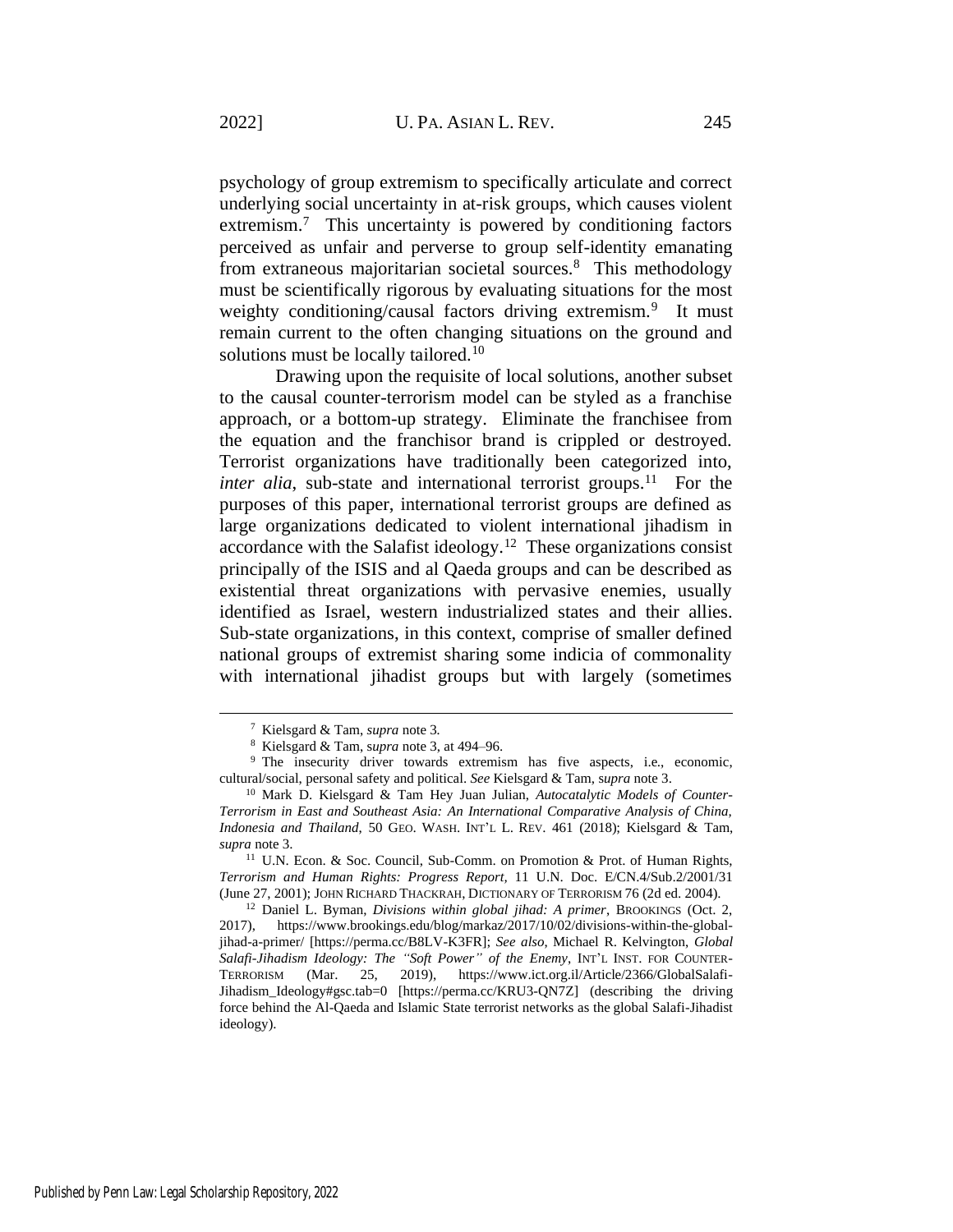exclusively) nationalistic agendas - seeking change in their own countries.<sup>13</sup> The linkages of international jihadist and sub-state groups is of prime importance and parallels analogously to the franchisee/franchisor relationship of large businesses.

For terrorist organizations, this franchise relationship can be mutually beneficial. For the international jihadist group, it increases the number of allies on the ground for gathering intelligence, allows for the selection of some targets by sub-state groups—including western targets,<sup>14</sup> provides opportunities for collaborative attacks, and creates a conduit for recruitment of new members and *ad hoc* foreign terrorist fighters. Most importantly perhaps, it also increases the prestige of the international terrorist brand where recruitment depends on reputational capital and is of crucial importance. On the other hand, for sub-state terrorist groups, such associations can benefit their training, financial capital, and popular legitimacy through coupling with the international jihadist brand.<sup>15</sup> The benefits incumbent to these relationships create a competitive environment between the international jihadist groups to acquire exclusive franchises,  $16$  which signals the importance of these alliances to the leadership of the international groups.

From a counter-terrorism perspective, these franchise associations are disastrous as they empower international jihadist groups and further radicalize sub-state terrorist organizations. However, in reviewing iterations of sub-state terrorist groups, there are significant departures in terms of goals, targets and methods which opens opportunities to sever the connections and figuratively bankrupt the franchise. A franchise causal methodology will

<sup>13</sup> RICHARD J. KILROY, WILEY PATHWAYS THREATS TO HOMELAND SECURITY: AN ALL-HAZARDS PERSPECTIVE 180 (2008).

<sup>14</sup> Boko Haram had adopted mass kidnapping in Nigeria. *See* JESSICA T. DARDEN, TACKLING TERRORISTS' EXPLOITATION OF YOUTH 4 (American Enterprise Institute 2019) (explaining how terrorist groups recruit and mobilize youth).

<sup>15</sup> *See* Lijun Zhang, *Anti-Terrorism Alliance, in* CRITICAL PERSPECTIVES ON AL-QAEDA 155 (2006) (describing Al Quaeda Effect and how terror groups regard Al Quaeda as their role model); Zachary Abuza, *Tentacles of Terror: Al Qaeda's Southeast Asian Network*, 24 CONTEMP. SOUTHEAST ASIA 427, 428 (2002) (describing how domestic terror groups were able to benefit by linking up with Al Qaeda, an international terrorist group).

<sup>16</sup> *See, e.g.*, Bill Braniff & Assaf Moghadam, *Towards Global Jihadism: Al-Qaeda's Strategic, Ideological and Structural Adaptations since 9/11*, 5 PERSP. ON TERRORISM 36, 36 (2011) (describing the on again off again relationship the northern Nigeria terrorist group Boko Harum had with al Qaeda and ISIS, which has inspired locally based group to adopt a perspective of a global jihadist ideology).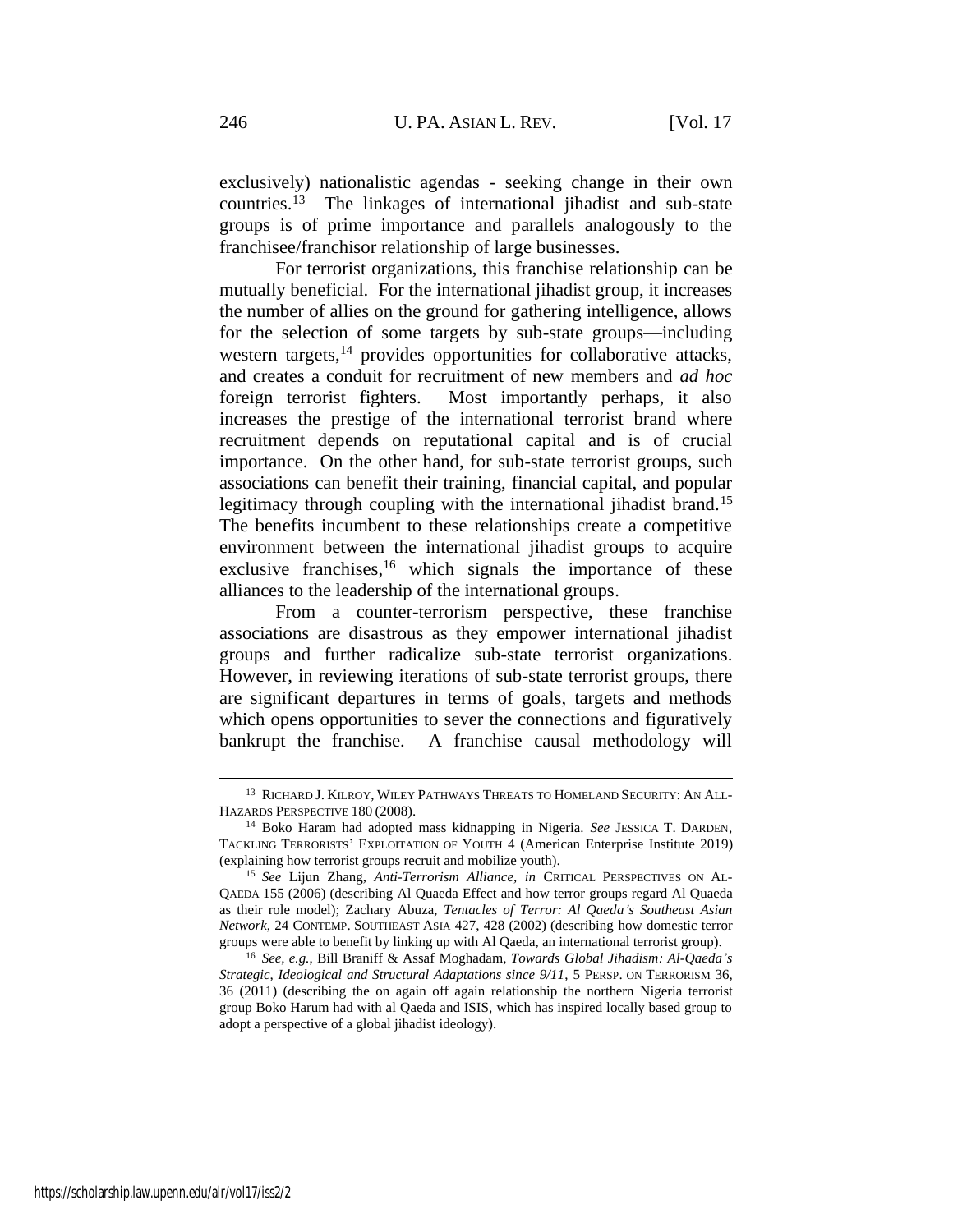therefore primarily focus efforts away from international jihadism (because it is radically polarized and largely immune to causal solutions), and toward localized sub-state terrorism which often has legitimate grievances with practical solutions. Addressing longstanding negative domestic conditioning factors will deradicalize sub-state groups and sever their ties with international jihadist franchisors. Applying initiatives toward plausible solutions instead of existential threats, this counter-terrorism model can not only pointedly deter domestic radicalization, it can also diminish the reputational capital of international terrorist organizations to reduce their recruitment capabilities.

Yet, there is a paucity of literature on how to diffuse terrorist franchise relationships and address the connections in specific at risk areas where the causal model can be most effective. Indeed, since the UNGA first articulated a causal approach in  $1972<sup>17</sup>$  there has been a lack of practical or theoretical literature on how that approach would specifically be conducted. Instead, mainstream theory continues to focus on self-defeating deterrence models,<sup>18</sup> grounded in coercive theory, as applied against global jihadist groups with consequential autocatalytic effect.<sup>19</sup>

<span id="page-4-0"></span>As an exemplar, this paper considers the on-going insurgency in southern Thailand<sup>20</sup> to examine the causes of extremism, review it for economic theory and politico-socio-legal indicia, examine why the Malay Muslims have remained comparatively insular to efforts by international jihadist groups, review negative trends and identify how a causal model should look in a local situation. This paper concludes that there is a momentous gap in counter-terrorism initiatives as international jihadism can most effectively be reversed by targeting its local associated groups in accordance with localized imperatives. In Thailand, this means through the medium of political solutions/reforms, economic sustainability, closing impunity gaps of past bad government actions

<sup>17</sup> *See generally* G.A. Res. 3034 (XXVII) at 119 (Dec. 18, 1972) (outlining the General Assembly's approach to dealing with international terrorism).

<sup>18</sup> *See* EYAL T. COHEN, BROOKING INST. FOREIGN POLICY, PUSHING THE JIHADIST GENIE BACK INTO THE BOTTLE: HOW TO COUNTER THE ONGOING TERRORIST THREAT 8 (May 2019) (arguing that deterrence is an effective method for combatting Jihadist groups).  $19$  *Id.* 

<sup>20</sup> *See* ARABINDA ACHARYA, WHITHER SOUTHEAST ASIA TERRORISM? 77–79 (2015) (giving the historical background for the on-going insurgency in southern Thailand).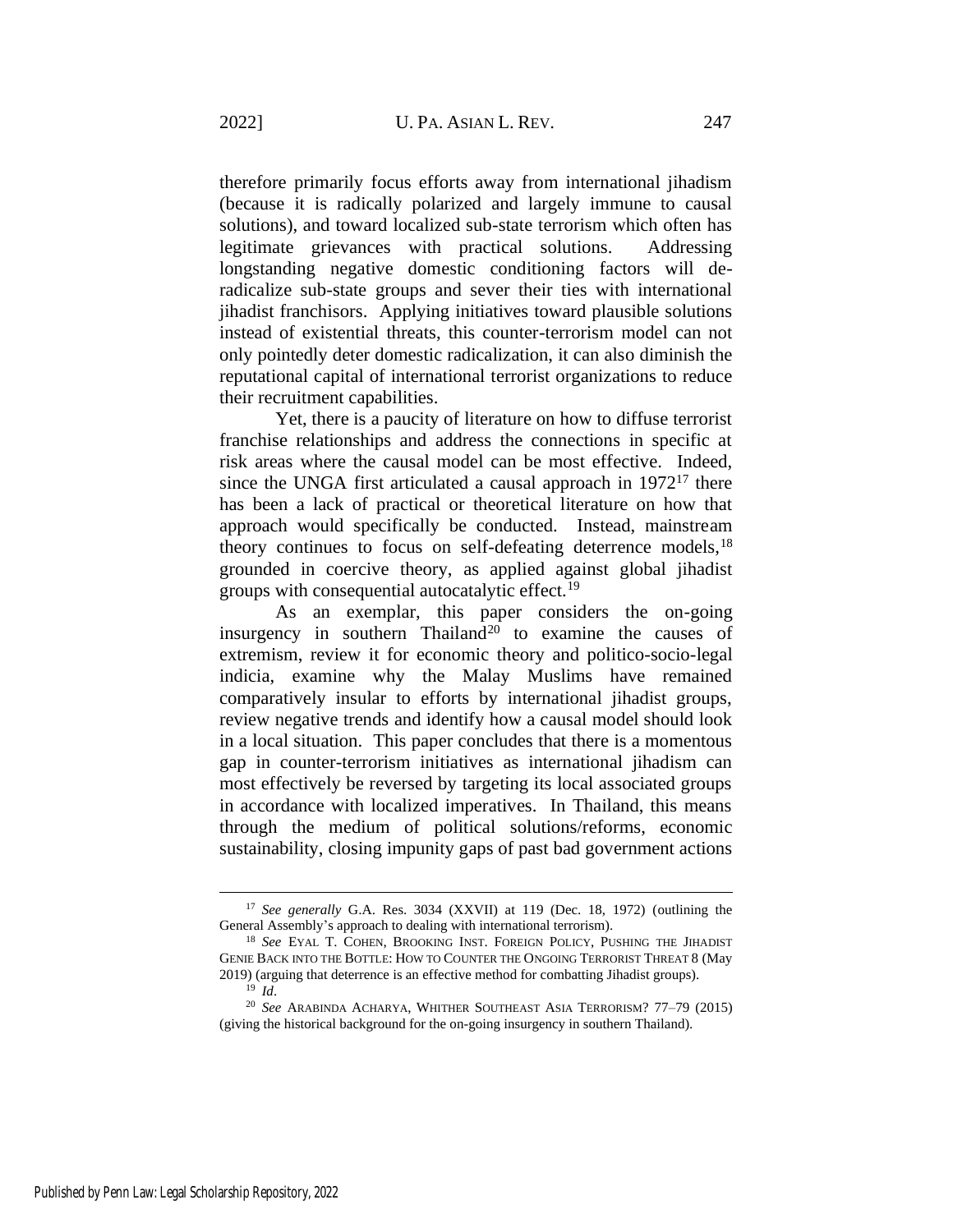and, most significantly, greater degrees of internal selfdetermination.<sup>21</sup>

This paper will first appraise the background and history of the Malay Muslims in southern Thailand, efforts at selfdetermination and trends in terrorist attacks, and the government's responses. It will then evaluate the religious and counter-terrorism laws in Thailand and their impact on boosting uncertainty in at-risk groups in the south. Thereafter, it will articulate other relevant causal issues, including economic and political conditioning factors, and conclude with practical reforms necessary for the dismantling of terrorism and the preclusion of the Malay Muslim terror franchise.

### **BACKGROUND**

The recent history of terrorism in Thailand has consisted largely of sectarian fighting on the extreme southern border (near Malaysia), with conflict channelled along ethnic lines.<sup>22</sup> The conflict emanates between the Malay Muslims in the south and the largely Buddhist polity throughout the rest of the country.<sup>23</sup> Historically, the Malay Muslims had cooperation and assistance, or at least safe haven, in Malaysia,  $24$  but toward the end of the  $20<sup>th</sup>$ century, this cooperation evaporated under diplomatic pressure exerted by the Thai government.<sup>25</sup> The ostensible goal of the

<sup>21</sup> *See* Kielsgard & Tam, *supra* note **Error! Bookmark not defined.**, at 493–99 (explaining the different categories of uncertainty and how uncertainty leads to extremism).

<sup>22</sup> *See* JOSEPH CHINYONG LIOW & DON PATHAN, CONFRONTING GHOSTS: THAILAND'S SHAPELESS SOUTHERN INSURGENCY 1–2 (Lowy Institute 2010) (describing assimilation of Malay-Muslims into the wider Thai geopolitical body).

<sup>23</sup> *See* Kobkua Suwannathat-Pian, *Historical Identity, Nation, and History-Writing: The Malay Muslims of Southern Thailand, 1940*–*1980S, in* GHOST OF THE PAST IN SOUTHERN THAILAND 234–235 (Patrick Jory ed., NUS Press 2013) (presenting the historical background of the sectarian fighting in Southern Thailand); JOHN FUNSTON, SOUTHERN THAILAND: THE DYNAMICS OF CONFLICT 77–78 (East-West Center 2008)**.**

<sup>24</sup> *See* John Funston, *Malaysia and Thailand's Southern Conflict: Reconciling Security and Ethnicity*, 32 CONTEMP. SOUTHEAST ASIA 234, 235–37 (2010) (detailing the close ties the Malay Muslims in Southern Thailand had with neighbouring Malaysia).

<sup>25</sup> *See* Takashi Tsukamoto, *Escalation of Ethno-Cultural Tensions in Southern Thailand in the Midst of Assimilation and Homogenisation*, in RIGHTS AND SECURITY IN INDIA, MYANMAR, AND THAILAND 70–73 (Chosein Yamahata, Sueo Sudo and Takashi Matsugi eds., Palgrave Macmillan 2020) (describing the Thai government's harsh treatment of the Malay-Muslims) .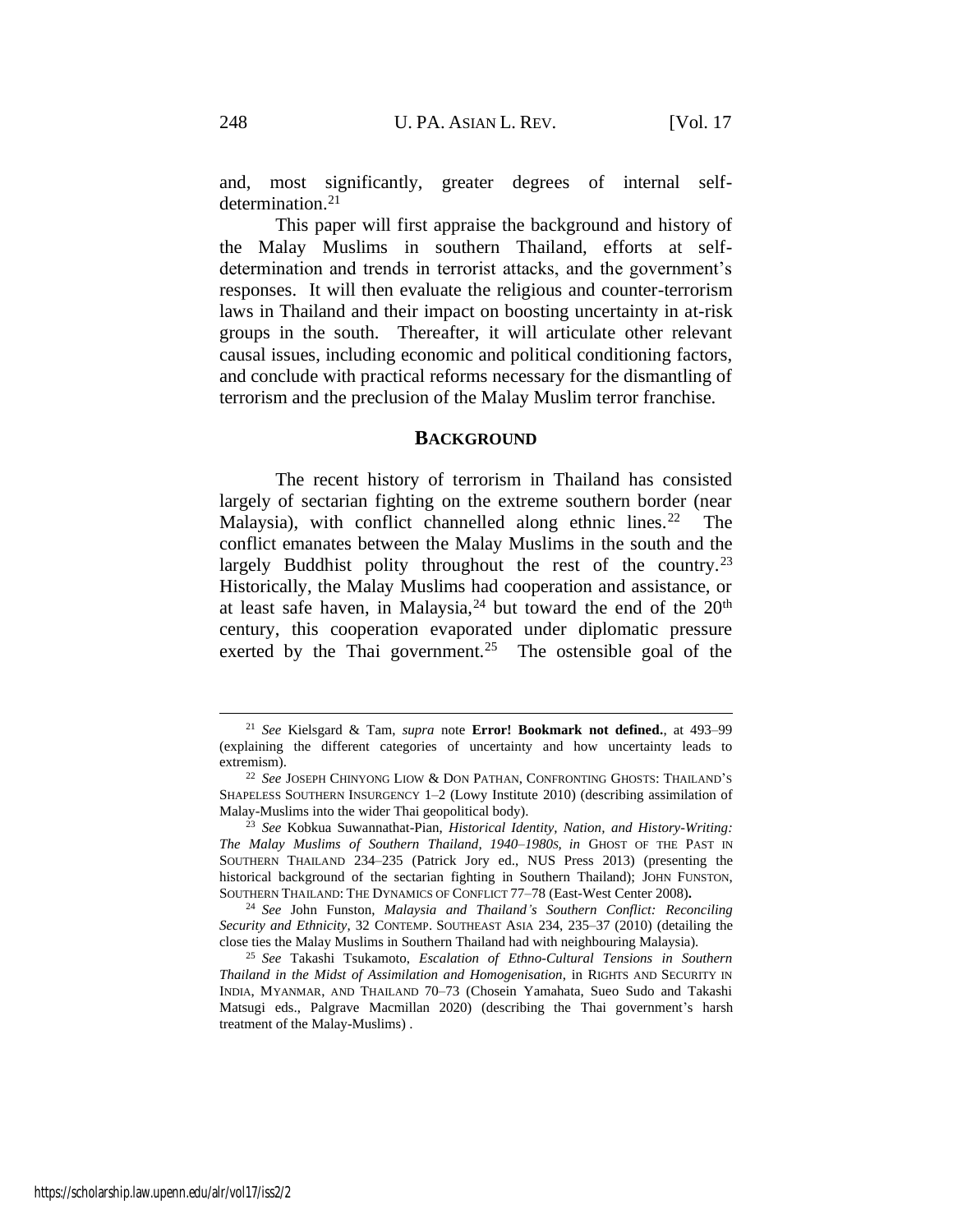<span id="page-6-1"></span>current manifestation of the violent struggle in southern Thailand is the secession of a separate Malay Muslim state.<sup>26</sup>

<span id="page-6-0"></span>By October 2019, there were 350 violent exchanges during the year,<sup>27</sup> resulting in 148 killed and 219 injured,<sup>28</sup> according to the NGO Deep South Watch (a group tracking separatist attacks in the region.<sup>29</sup> The year saw the lowest casualties recorded since 2004.<sup>30</sup> 2019 was the sixteenth year of the insurgency.<sup>31</sup> During this period, more than 20,000 violent incidents have taken place, $32$  leaving over 7,000 people dead and 13,000 injured.<sup>33</sup> While there has been a slight but continuing downward trend in violence since the launch of a peace dialogue in  $2013$ ,<sup>34</sup> progress in the talks has been sluggish and the conflict far from resolved. $35$  Coordinated bomb attacks in Bangkok in August,<sup>36</sup> were swiftly followed by another series of attacks which plagued the Yala province in November 2019.<sup>37</sup> These operations serve as a reminder of the insurgents' continued capacity to launch high-profile attacks. They also

<sup>30</sup> Arianti et al., *supra* not[e 27.](#page-6-0)

<sup>31</sup> Maywadee Viriyapah, *Could the Southern Thailand Insurgency Threaten US Businesses?*, AM. SEC'Y PROJECT (Feb. 10, 2020), https://www.americansecurityproject.org/could-the-southern-thailand-insurgency-threatenus-businesses [https://perma.cc/T98V-J836].

<sup>35</sup> Arianti et al., *supra* not[e 27.](#page-6-0)

<sup>26</sup> *See* PETER CHALK ET AL., NATIONAL DEFENSE RESEARCH INSTITUTE, THE EVOLVING TERRORIST THREAT TO SOUTHERN ASIA: A NET ASSESSMENT (Rand Corporation 2009)**.**

<sup>27</sup> V Arianti et al., *Southeast Asia: Indonesia, Philippines, Malaysia, Myanmar, Thailand, Singapore*, 12 COUNTER TERRORIST TRENDS AND ANALYSES 5, 28 (2020), https://www.jstor.org/stable/26865751?seq=1#metadata\_info\_tab\_contents [https://perma.cc/Y2QV-PZHT].

<sup>28</sup> *Id*.

<sup>29</sup> Caleb Quinley, *Attacks in Thailand's Deep South: Who, Why and What's Next?*, AL JAZEERA (Jan. 21, 2019), https://www.aljazeera.com/news/2019/01/attacks-thailand-deepsouth-190120233033431.html [https://perma.cc/7MT2-S8MY].

<sup>32</sup> Arianti et al., *supra* not[e 27.](#page-6-0)

<sup>33</sup> Arianti et al., *supra* note [27;](#page-6-0) Hannah Beech & Ryn Jirenuwat, *15 Killed in Southern Thailand in the Worst Violence in Years*, N.Y. TIMES (Nov. 6, 2019), https://www.nytimes.com/2019/11/06/world/asia/thailand-violence-insurgency.html [https://perma.cc/K8S8-JFF8].

<sup>34</sup> *Armed Conflict in Thailand in 2014*, *in* THE WAR REPORT: ARMED CONFLICT IN 2014 283 (Annyssa Bellal ed., 2015); Matthew Wheeler, *Thailand's Southern Insurgency*, 2014 SE. ASIAN AFFS. 319.

<sup>&</sup>lt;sup>36</sup> Tan Hui Yee, *Arrest warrants filed for two in Bangkok bombings*, THE STRAITS TIMES (Aug. 8, 2019), https://www.straitstimes.com/asia/se-asia/bangkok-bombings-maybe-linked-to-politics-police [https://perma.cc/H8NV-CFAA].

<sup>37</sup> Arianti et al., *supra* not[e 27.](#page-6-0)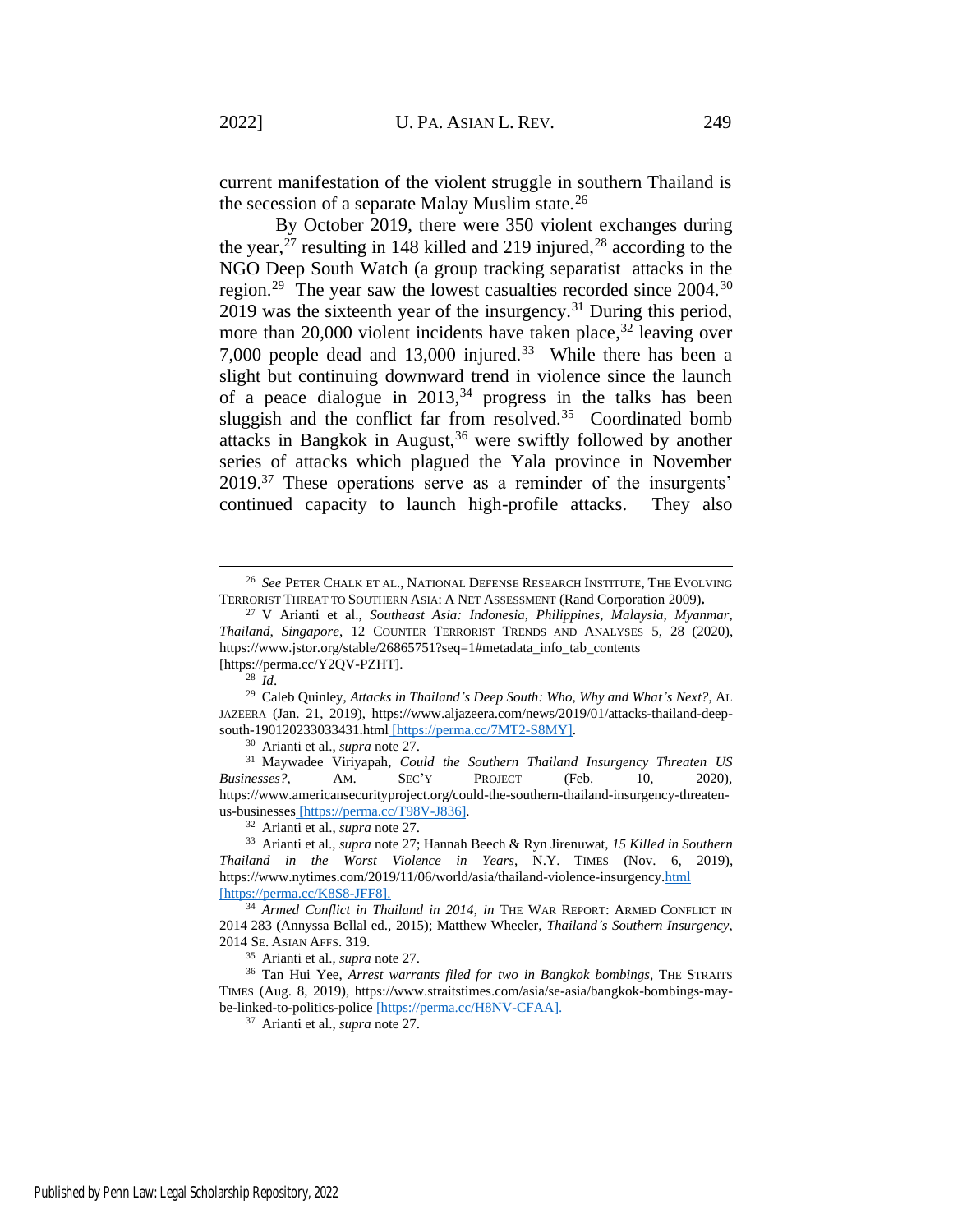validate that the root cause of the conflict has not been addressed sufficiently.<sup>38</sup>

### <span id="page-7-0"></span>**SUB-STATE NEXUS TO INTERNATIONAL JIHADISM**

Thailand was largely immune to the lure of international jihadism and even after the 9/11 attacks, Thai extremists resisted efforts to collaborate with al-Qaeda.<sup>39</sup> Thai extremists chose not to attack western targets, exclaiming their cause was a righteous one aimed against the authoritarian rule of the Thai government, $40$  was not aligned with the goals of al-Qaeda, $41$  which presupposes that they sought aid or at least sympathy from Western governments. Indeed, rebuffing al-Qaeda was in line with many extremist groups in East and Southeast Asia during the early 2000s.<sup>42</sup> However, since the 2010s and with the growth of ISIS, *inter alia*, networks between sub-state terrorists and international jihadist groups have strengthened in this region, especially in the Philippines<sup>43</sup> and Indonesia.<sup>44</sup> Moreover, recent alarming indicators have signalled that global jihadist groups are making inroads into Thailand. One such indicator was the bombing of the Erawan Shrine in Bangkok in 2015.<sup>45</sup>

The Erawan Shrine in Bangkok's city centre, which was built in the mid-1950 $s^{46}$  is a commonly favoured site for both worshippers and tourists.<sup>47</sup> On the evening of August 17, 2015, a

<sup>38</sup> Arianti et al., *supra* not[e 27.](#page-6-0)

<sup>39</sup> Hara Shintaro, *the Risks of Transnational Jihadism in Thailand*, in Mona Kanwal Sheikh, Lars Erslev Andersen, Nicholas Chan & Hara Shintaro, GLOBAL JIHAD IN SOUTHEAST ASIA 81, 86 (2019).

<sup>40</sup> *Id.*, at 87–88.

<sup>41</sup> *Id*.*,* at 88–89.

<sup>42</sup> ACHARYA,*supra* note [20,](#page-4-0) at 23–60.

<sup>43</sup> Veera Singam Kalicharan, *An Evaluation of the Islamic State's Influence over the Abu Sayyaf*, 13 PERSPECTIVES ON TERRORISM 90, 98 (2019).

<sup>44</sup> Arianti et al., *supra* note [27,](#page-6-0) at 5–17; JONATHAN R. WHITE, TERRORISM AND HOMELAND SECURITY 277 (9th ed. 2017).

<sup>45</sup> Cyril Peter, *Hospitality, Tourism, Terrorism: Creating a Security-conscious Culture*, *in* RISK AND SAFETY CHALLENGES FOR RELIGIOUS TOURISM AND EVENTS 128 (Maximiliano E. Korstanje et al. eds., 2018).

<sup>46</sup> *Bangkok Bomb Explosion: Do you know about Erawan shrine?*, INDIA TODAY (Aug. 17, 2015), https://www.indiatoday.in/fyi/story/bangkok-bomb-explosion-targettederawan-shrine-thailand-288756-2015-08-17 [https://perma.cc/C69Z-XXAX].

<sup>47</sup> Lindsay Murdoch, *Erawan Shrine in Bangkok*, BANGKOK.COM, http://www.bangkok.com/shrines/erawan-shrine.htm#.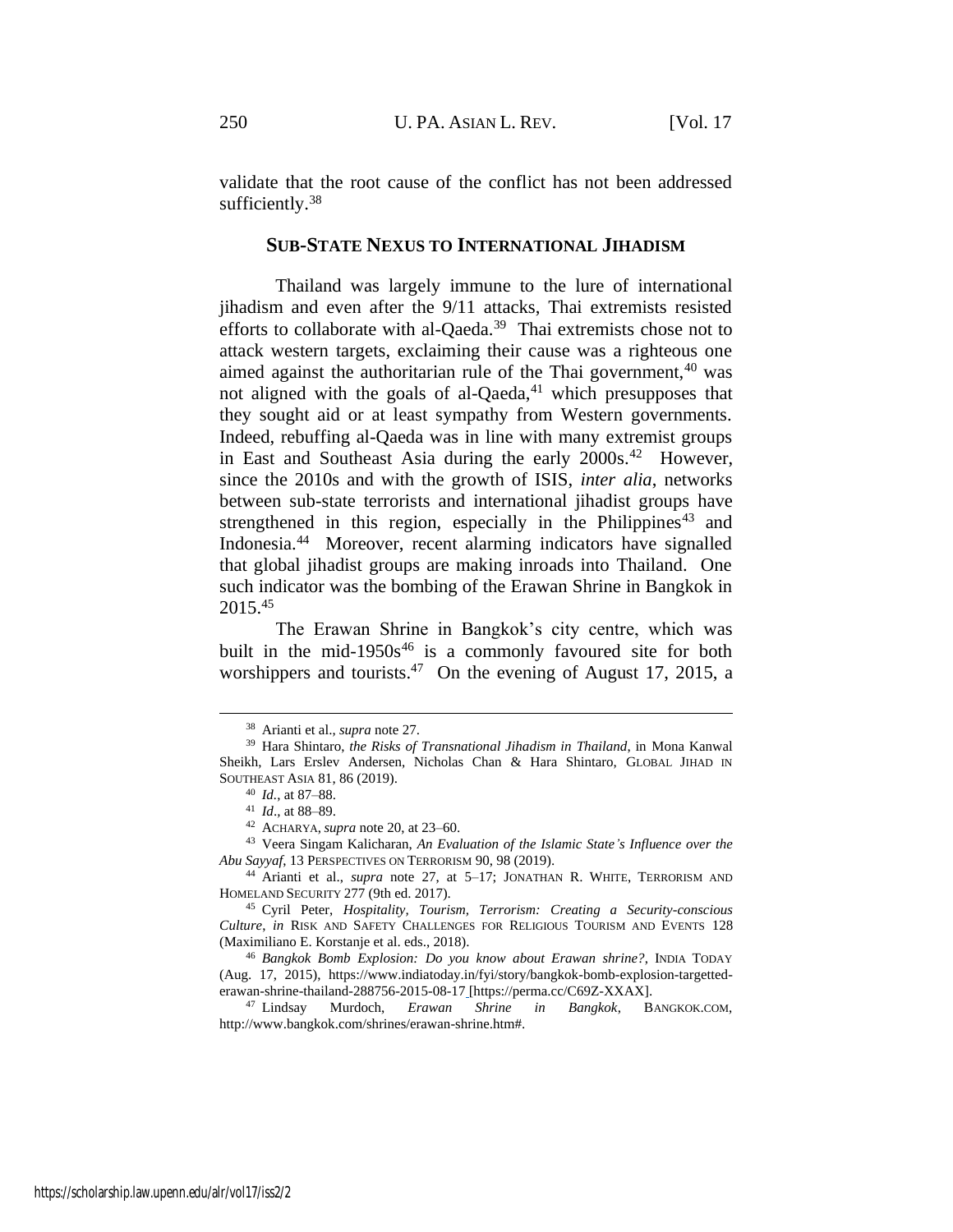<span id="page-8-2"></span><span id="page-8-0"></span>bomb which carried three kilograms of TNT had been set up under a bench close to the shrine.<sup>48</sup> The bomb exploded at around 19:00 local time,<sup>49</sup> causing twenty deaths and more than 120 injuries.<sup>50</sup> Thai authorities subsequently elicited a confession from a Turkish national and further arrested a Chinese Uighur and a man holding a Chinese passport issued in the Xinjiang Uighur Autonomous Region.<sup>51</sup> Thai authorities have emphasized that the attack was merely an act of retaliation by a group of human traffickers (Uighurs) which was frustrated by the recent repression on their trade,<sup>52</sup> and not an act of terrorism.<sup>53</sup> However, this account has been dismissed by security analysts who contend that the attack was indeed planned by extreme Turkish nationalists<sup>54</sup> due to their anger over Thailand's controversial deportation of about 100 Uighurs to China.<sup>55</sup> The motive for Thai authorities to avoid associating the attacks with the Uighurs or terrorism is to maintain their  $collaboration$  with China,<sup>56</sup> and also arguably to protect their lucrative tourism business from the spectre of terrorism.<sup>57</sup>

<span id="page-8-1"></span><sup>48</sup> *Bangkok bomb: What do we know?*, BBC NEWS (Aug. 20, 2015), http://www.bbc.com/news/world-asia-33969671 [https://perma.cc/C8X5-ER6G].

<sup>49</sup> *Id*.

<sup>50</sup> Most of the dead were tourists visiting the shrine, including six Thais, five Malaysians, five mainland Chinese, two Hong Kong residents, one Indonesian, and one Singaporean; Poypiti Amatatham & Thomas Fuller, *Thai Police Seek "Foreign Man" in Bombing of Bangkok Shrine*, N.Y. TIMES (Aug. 19, 2015), http://www.nytimes.com/2015/08/20/world/asia/bangkok-explosion-shrine.html?\_r=0 [https://perma.cc/734W-N6HZ].

<sup>51</sup> Philip Sherwell, *Thailand links Bangkok shrine bomb to Chinese Uighurs for first time*, **TELEGRAPH** (Sep. 15, 2015), http://www.telegraph.co.uk/news/worldnews/asia/thailand/11866250/Thailand-links-Bangkok-shrine-bomb-to-Chinese-Uighurs-for-first-time.html [https://perma.cc/5CGM-RP82].

<sup>52</sup> *Id*.

<sup>53</sup> Jonathan Head, *The surreal investigations into Thailand's unresolved bombings*, BBC NEWS (Aug. 17, 2016), https://www.bbc.com/news/world-asia-37091825 [https://perma.cc/J2B8-9J9J].

<sup>54</sup> *Id*. The analysts also pointed out that the usual *modus operandi* for a criminal gang is to lay low after a crackdown rather than conduct a high-profile attack.

<sup>55</sup> Nopparat Chaichalearmmongkol & Te-ping Chen, *Thailand Deports 100 Muslim Uighurs to China,* WALL ST. J. (July 9, 2015), http://www.wsj.com/articles/thailanddeports-100-muslim-uighurs-to-china-1436451320 [https://perma.cc/G73Z-7TUN].

<sup>56</sup> Amy Sawitta Lefevre & Andrew R.C. Marshall, *Bangkok shrine bombers first targeted pier for Chinese tourists,* REUTERS (Feb. 25, 2017, 7:13 AM), https://www.reuters.com/article/us-thailand-blast-china/bangkok-shrine-bombers-first-

targeted-pier-for-chinese-tourists-idUSKCN0VY2XP [https://perma.cc/7H8Z-HG4S].

<sup>57</sup> Sherwell, *supra* not[e 511](#page-8-0).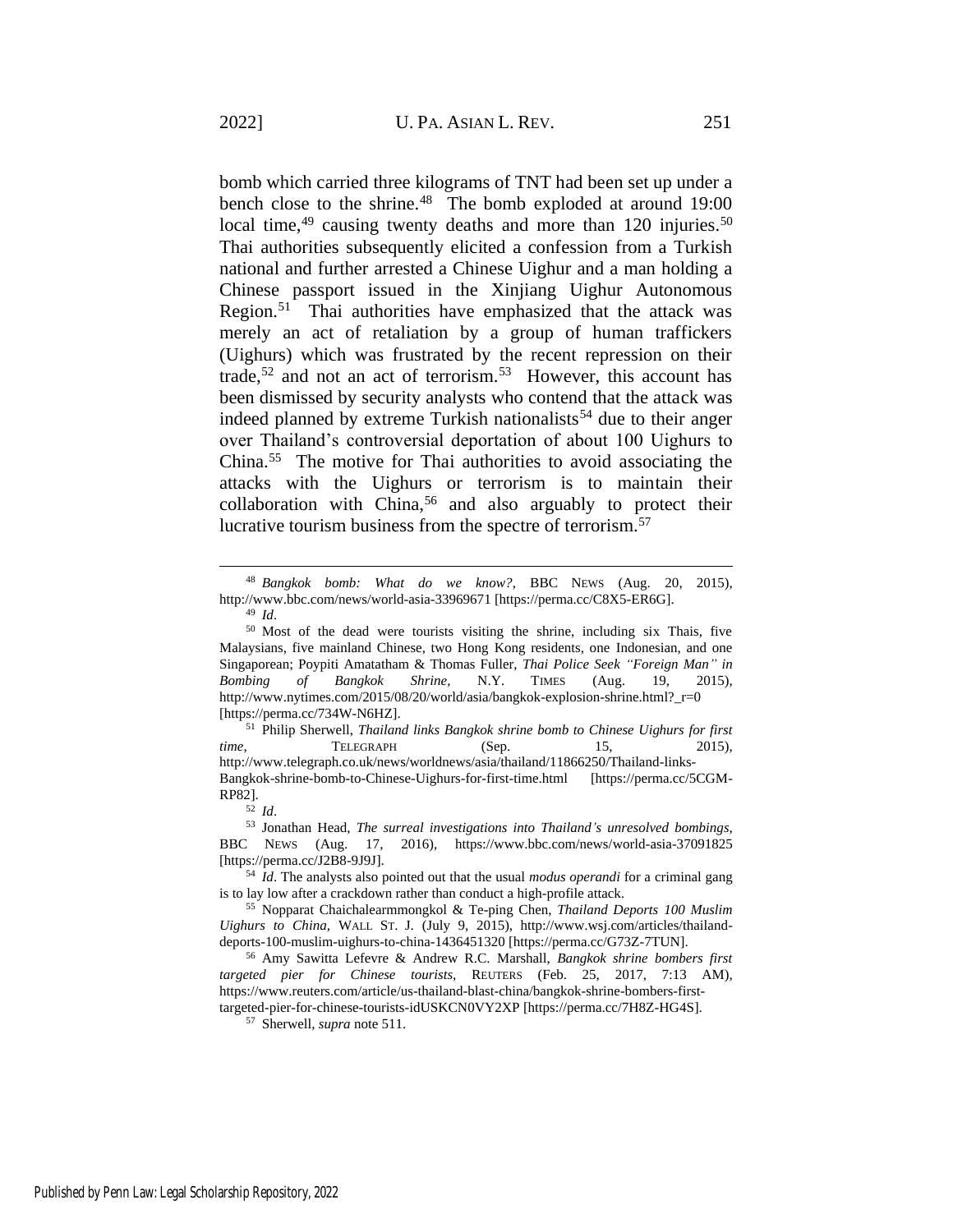The Erawan bombing entailed more than a one-off extremist strike. It represented the first appearance in recent years in the East and Southeast Asian region where an extremist group orchestrated an attack for purposes beyond a domestic political agenda, but consisted of international constituents that aimed at multiple states and nationals.<sup>58</sup> Specifically, the Erawan bombing was an attack in retribution against the Thai and Chinese government<sup>59</sup> for their deportation of the Turkic Muslim co-religionists to China,  $60$  where they would face persecution or suffer torture.<sup>61</sup> More importantly, the Erawan bombing did not originate from the native extremist group,<sup>62</sup> but by members of a Uighur-based extremist organization with Chinese passports.<sup>63</sup> This event is remembered as a 'milestone' by other international Islamic terrorists, who are motivated to adopt similar methods in furtherance of international jihadism.<sup>64</sup>

<span id="page-9-0"></span>Prior to the Erawan bombing, the terrorism problem in Thailand appeared to be exclusively a local insurgency rather than international jihadism.<sup>65</sup> However, since Erawan the situation has been subtly changing. Attacks outside the southern region, including coordinated bombings in and around Bangkok in August 2019, "suggest insurgent groups have retained the capacity to

<sup>65</sup> DUNCAN MCCARGO, TEARING APART THE LAND: ISLAM AND LEGITIMACY IN SOUTHERN THAILAND (2008).

<sup>58</sup> Pavin Chachavalpongpun, *Bangkok bomb: The messy theories behind the Thai attack*, BBC NEWS (Aug. 20, 2015), <https://www.bbc.com/news/world-asia-33970901> [https://perma.cc/MX5E-48AK].

<sup>&</sup>lt;sup>59</sup> The Shrine is extremely popular both with Buddhist Thais and ethnic Chinese tourists; Sherwell, *supra* not[e 51.](#page-8-0)

<sup>60</sup> NChaichalearmmongkol & Chen, *supra* not[e 55.](#page-8-1)

 $61$  The fate of repatriated Uighur asylum-seekers are unknown and most likely grim as observed in the past by the Human Rights Watch, see China: Forcibly Returned Uighur Asylum Seekers At Risk, HUMAN RIGHTS WATCH (Dec. 22, 2009), https://www.hrw.org/news/2009/12/22/china-forcibly-returned-uighur-asylum-seekers-risk [https://perma.cc/S7WK-6YPB] ("China's record of torture, disappearance, and arbitrary detention of Uighurs . . . .") .

 $62$  Security analysts suspect the attack was planned by the Grey Wolves, an ultranationalist Turkish terrorist group which sympathizes Uighurs, see Sherwell, *supra* note [51.](#page-8-0)

<sup>63</sup> *Id*.

<sup>64</sup> SIEGFRIED O. WOLF, THE CHINA-PAKISTAN ECONOMIC CORRIDOR OF THE BELT AND ROAD INITIATIVE: CONCEPT, CONTEXT AND ASSESSMENT 102 (2020).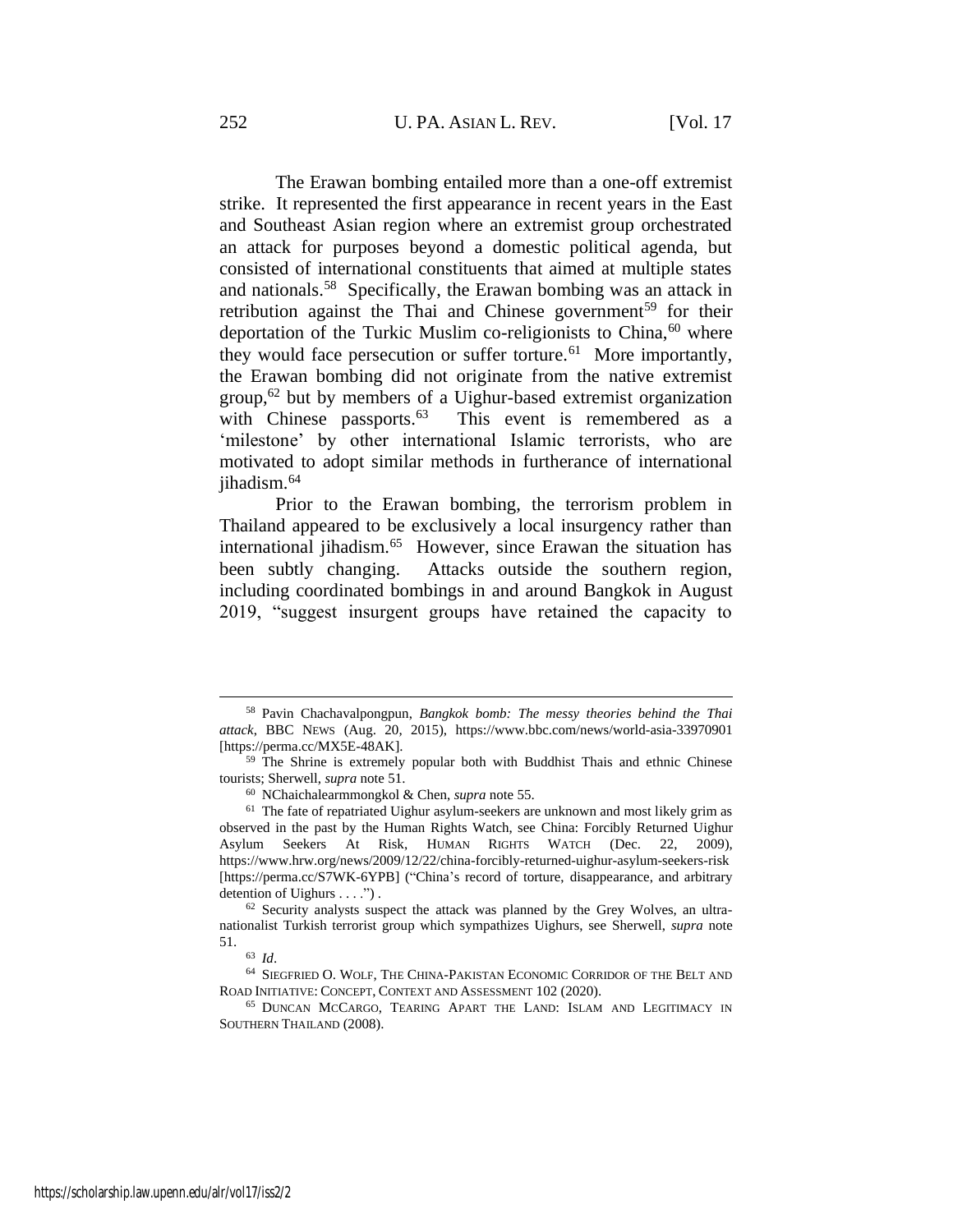launch attacks beyond the conflict area."<sup>66</sup> This signals outside assistance.

<span id="page-10-0"></span>Although some scholars have downplayed the possibility of the participation of international jihadist groups in Thailand,  $67$  the 2015 and 2016 bombings in the region are an indication of a switch of tactics of regional extremists. On August 11 and 12, 2016, incendiary devices and bombs exploded near the nightlife streets in major tourist attractions such as Phuket and Hua Hin,<sup>68</sup> frequented by western tourists. No group claimed responsibility and the Thai police initially denied the relationship between the bombing and global terrorism and/or separatists operations in the south.<sup>69</sup> Rather, the police had concluded that those attacks resulted from provocation to a referendum which "approved a new constitution that entrenches long-term military influence in Thai politics" under robust objection from red-shirts.<sup>70</sup> Yet, this explanation is not aligned with the fact that the red-shirts are mostly inactive in the area and that the mode of attack is close to BRN strategies,  $71$  to the effect that the top Thai police officials eventually reversed themselves and confirmed a possible connection between the attacks and the southern revolt.<sup>72</sup>

The most telling resemblance between the 2016 bombing and the Erawan bombing is the habit of Thai authority to neglect or

<sup>66</sup> BenarNews Staff, *2020 Outlook: Think Tank Forecasts 'Low-End' Terrorism in Region*, **BENARNEWS** (Jan. 9, 2020), https://www.benarnews.org/english/news/indonesian/terror-forecast-01092020171951.html [https://perma.cc/M6RC-27E8].

<sup>67</sup> *See, e.g.*, Shawn W. Crispin, *Islamic State in Thailand: A Phantom Threat?*, the Diplomat (Mar. 4, 2016), https://thediplomat.com/2016/03/islamic-state-in-thailand-aphantom-threat/ [https://perma.cc/ZS49-EVEY] (arguing that while there are clear risks in other South Asian countries from IS, the danger to Thailand is less clear).

<sup>68</sup> *Thailand Bomb Blasts Target Phuket and Hua Hin Tourist Spots*, BBC NEWS (Aug. 12, 2016), http://www.bbc.com/news/world-asia-37046943 [https://perma.cc/CW3E-NKJR].

<sup>69</sup> Head, *supra* not[e 53.](#page-8-2)

<sup>70</sup> Casey Quackenbush & Helen Regan*, Thailand Bombings: Here's What You Need to Know,* TIME (Aug. 12, 2016, 8:46 AM), https://time.com/4449653/thailand-bombingwhat-to-know/ [https://perma.cc/SCV8-7BP6].

<sup>71</sup> Shawn W. Crispin, *The Southern Link in Thailand's Deadly Bombings – Evidence points to a connection to the southern Thailand insurgency*, THE DIPLOMAT (Sep. 1, 2016), https://thediplomat.com/2016/09/the-southern-link-in-thailands-deadly-bombings/ [https://perma.cc/N5B3-5MRE].

<sup>72</sup> *Id.*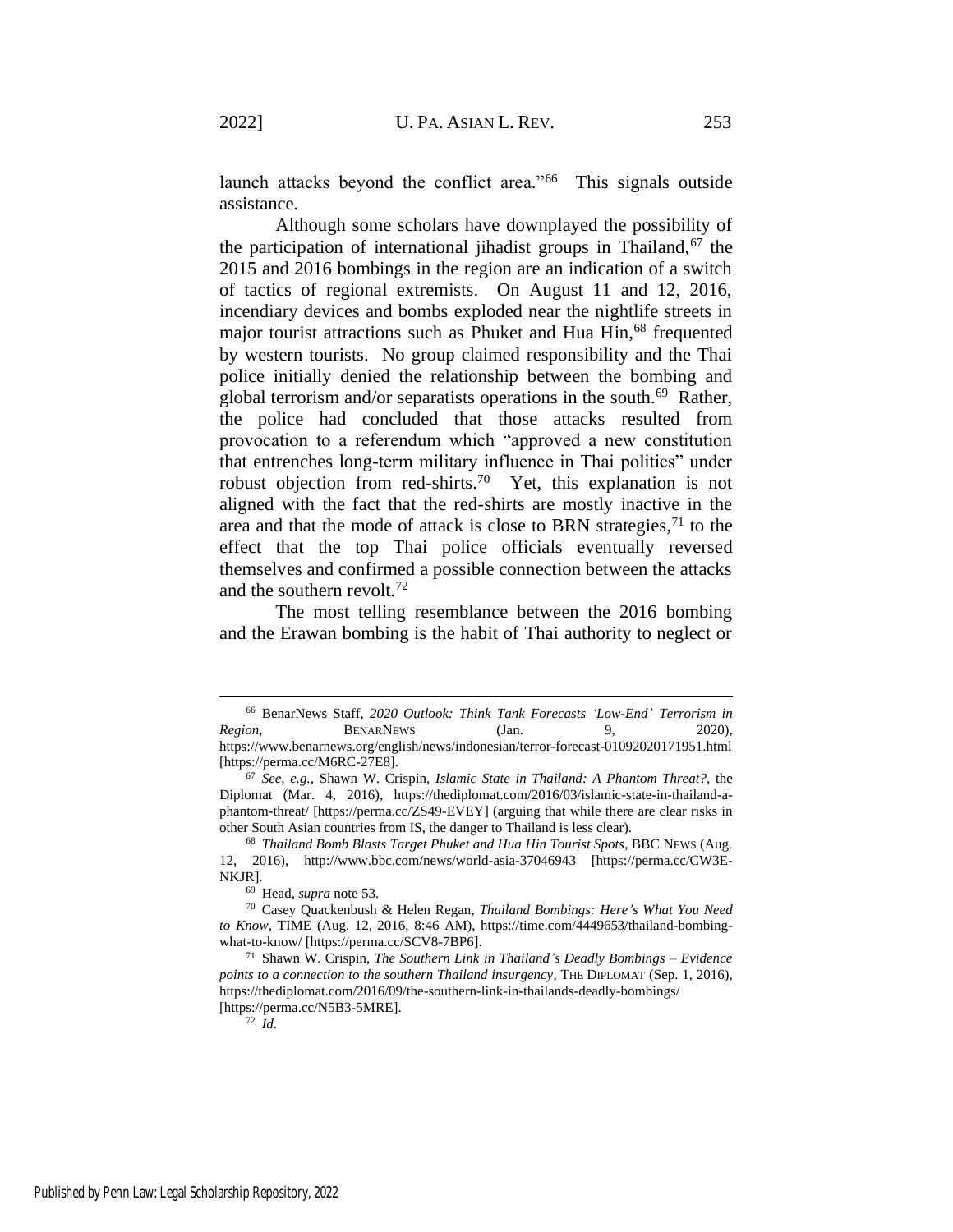<span id="page-11-0"></span>understate the alleged terrorist-connected events.<sup>73</sup> If the attacks were conducted by BRN then this not only signposts a new trend of attacks, but a fundamentally different ideology and methods and targets. BRN has a history of avoiding western targets and distancing itself from the al-Qaeda connected Indonesian-based Jemaah Islamiyah to preserve "international sympathy as an oppressed minority fighting for cultural and religious rights."<sup>74</sup> The targeting of western tourists corresponds with the current Salafist jihadist ideology,  $75$  not with oppressed minorities seeking a greater measure of self-determination. Similarly, the strategic coordinated attacks represent a departure of methods and capabilities from earlier strikes.<sup>76</sup> Even if these attacks are not proof of collaboration, in light of the difference from its prior operational mode (e.g., avoiding western targets, the strategic collaborated strikes, etc.), it suggests guidance from global jihadism — to say at least, it is suspiciously consistent with the objectives and targets, methods and means of global jihadism. It discloses an openness to collaboration. Additionally, the timing is suspect. Coming so soon after the Erawan bombing, this new attack is likely an indicator of a connection or other simpatico between the Thai southern insurgency and global extremist groups. Irrespective of the current strength of the tie, BRN is at risk of spiralling into enlarged international extremism.

<sup>73</sup> *See* James Hookway, *Thailand Bombings Expose Guerrillas in the Midst*, THE WALL STREET JOURNAL (Aug. 21, 2016), http://www.wsj.com/articles/thai-bombingsexpose-hidden-southern-conflict-1471813202 [https://perma.cc/PYP9-N9R8] ("Junta chief and Prime Minister Prayuth Chan-ocha initially said the blasts were the work of individuals opposed to the outcome of a recent referendum endorsing a new constitution that gives the military extensive political powers. Then on Thursday, the ruling junta said it arrested 15 people in connection with the bombings, only to reverse course the following day and say none of the suspects had anything to do with the attack.").

<sup>74</sup> Crispin, *supra* note [67.](#page-10-0)

<sup>75</sup> Eugene Mark, *What to Make of Recurring Fears of Jihadism in Southern Thailand? – Ending the local conflict should be a priority, lest the status quo change significantly*, THE DIPLOMAT (Mar. 30, 2018), https://thediplomat.com/2018/03/what-to-make-ofrecurring-fears-of-jihadism-in-southern-thailand/ [https://perma.cc/R8RY-PXZQ ].

<sup>76</sup> Pavin Chachavalpongpun, *Bangkok bomb: The messy theories behind the Thai attack*, BBC NEWS (Aug. 20, 2015), https://www.bbc.com/news/world-asia-33970901 [https://perma.cc/H939-HV5Z]; Thomas Fuller & Edward Wong, *Thailand Blames Uighur Militants for Bombing at Bangkok Shrine*, THE NEW YORK TIMES (Sep. 15, 2015), https://www.nytimes.com/2015/09/16/world/asia/thailand-suspects-uighurs-in-bombattack-at-bangkok-shrine.html [https://perma.cc/7MRH-FSPQ].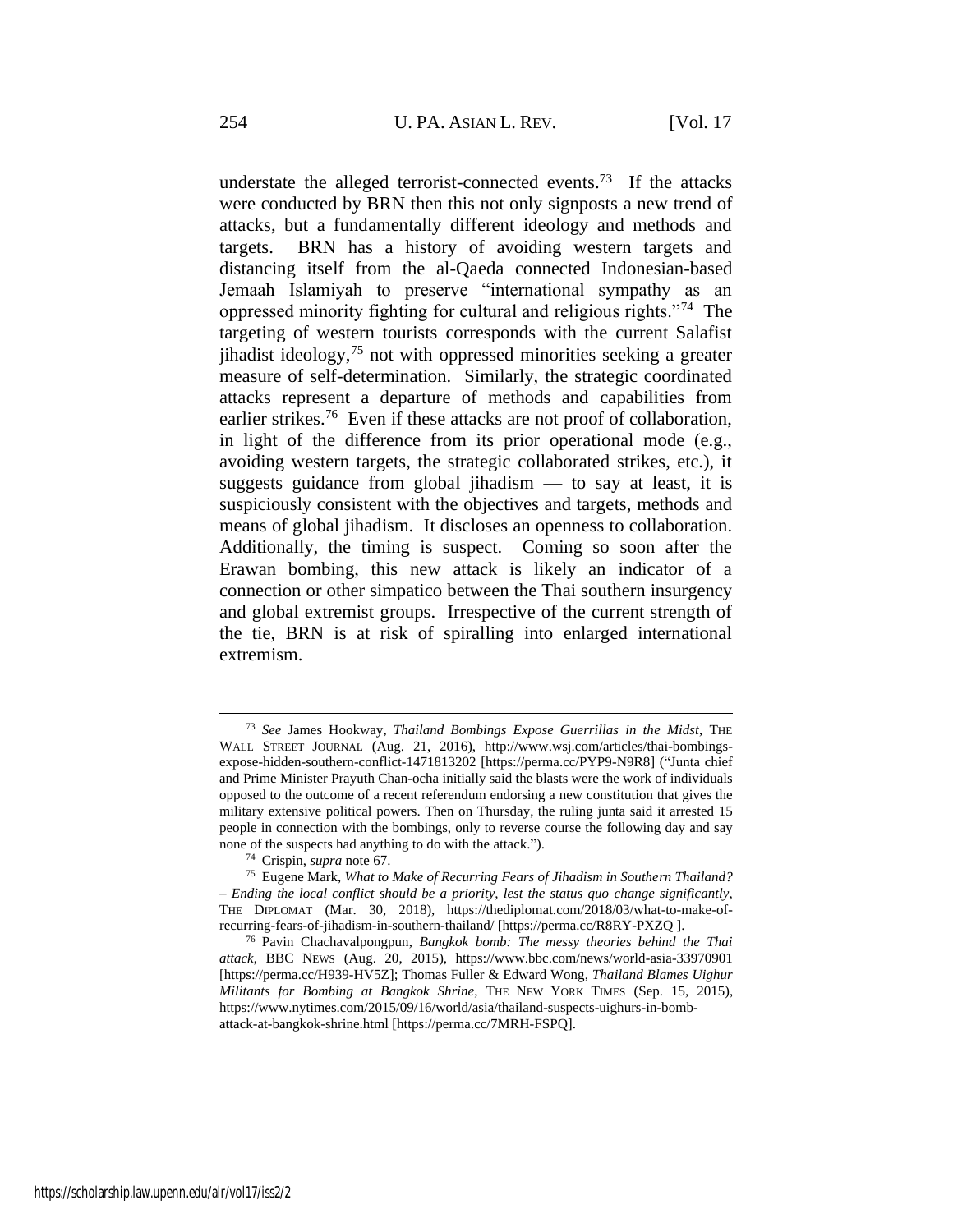Circumventing alliances between BRN and al Qaeda or ISIS should be a central counter-terrorism policy in Thailand under both national and international agendas. Such alliances feed extremism, violence and create synergies with respect to terrorist methods, means, motivations and recruitment. It enhances the international stature of both groups and provides for greater collaborations and sharing of intelligence and weapons and cash. Diminishing terrorist violence in Thailand necessitates, *inter alia*, undoing collaborations between the local groups and international jihadists.

While local trends in targets, method and means are provocative, and though international groups have functioned within the territory of Thailand, the attacks in 2015 and 2016 are not definitive proof of a collaboration between international and local jihadist groups. On the other hand, the likelihood of such a collaboration is mounting. Regrettably, with only modest progress in reforms $^{77}$  from the Thai government and deepening resentments from southern Thai Muslims,<sup>78</sup> the risk becomes increasingly graver. The peril is amplified by the potential dynamic of a franchise relationship, which allows the sub-state group to prioritize its internal aims, while assisting with non-conflicting goals of the broader jihad. The BRN's goal is to establish a separate Malay Muslim state.<sup>79</sup> Coincidently, the aims of ISIS contain a concomitant agenda of establishing orthodox Muslim states.<sup>80</sup> The two groups' goals are aligned. Thus, global jihadism does appear to be seeping into Thailand and urgent actions to de-radicalize the substate group are required.

In Thailand, the local sub-state groups' extremism stems from various factors such as economic deprivation, ethnic/religious bias and legal, political, and cultural dispossessions. Their quest for self-determination<sup>81</sup> and more autonomy have been met with mixed

<sup>77</sup> ADAM BURKE ET AL., THE CONTESTED CORNERS OF ASIA: SUBNATIONAL CONFLICT AND INTERNATIONAL DEVELOPMENT ASSISTANCE—THE CASE OF SOUTHERN THAILAND 12– 13 (2013).

<sup>78</sup> *See id.* at 16 (introducing southern Thailand's deep-seated resentment against the Thai state).

<sup>79</sup> *See* Tim Rackett, *Southern Thailand's Malay Muslim Freedom Fighters,* POLICY ANALYSIS (May 4, 2017), https://www.mei.edu/publications/southern-thailands-malaymuslim-freedom-fighters [https://perma.cc/FHX7-LY84] (introducing the goal of the main Malay Muslim group spearheading the insurgency).

<sup>80</sup> Kielsgard & Tam, *supra* not[e 10,](#page-2-0) at 517.

<sup>81</sup> V Arianti et al., *supra* not[e 27,](#page-6-0) at 34.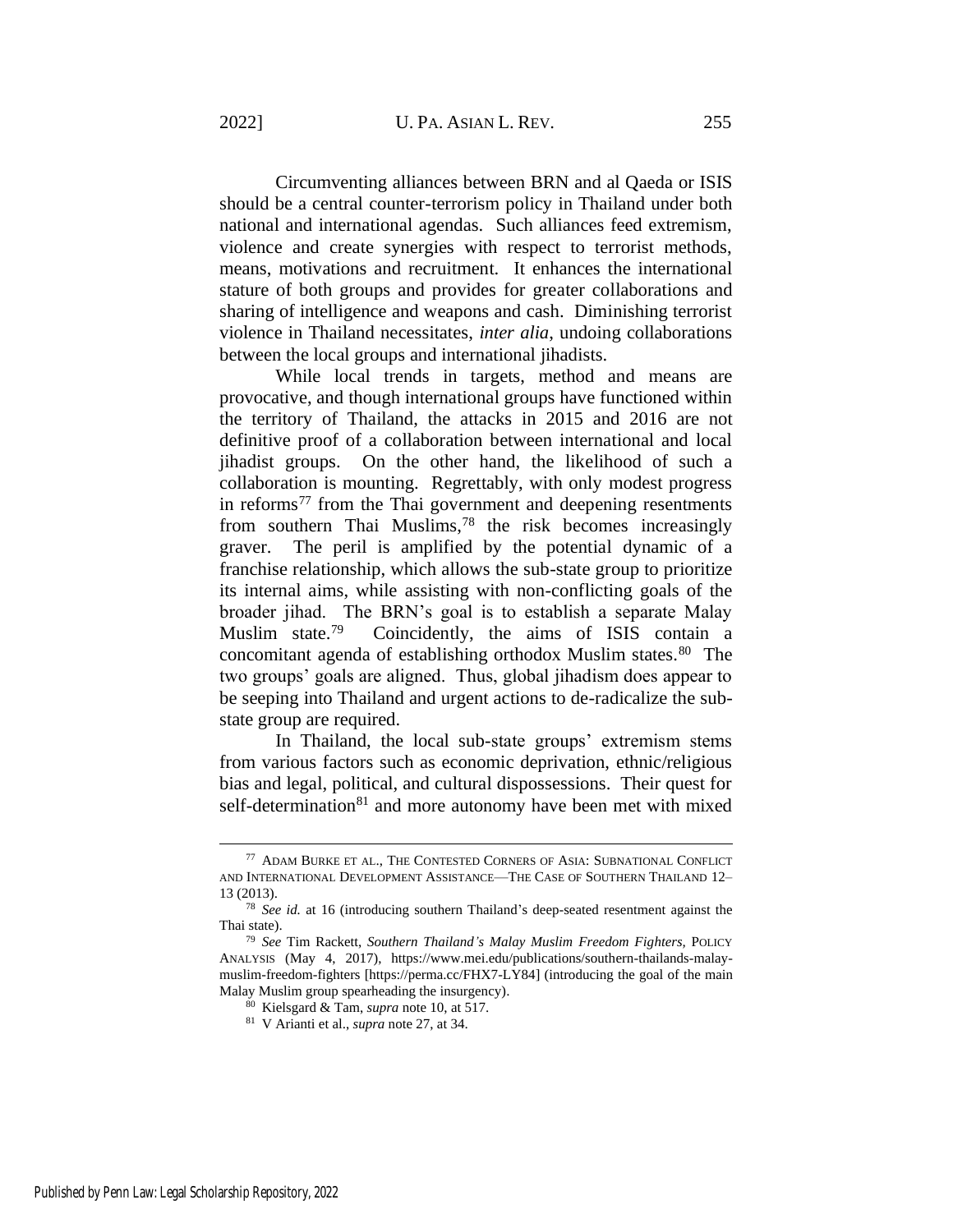<span id="page-13-1"></span>responses historically—but often defaulting toward violent government reaction.<sup>82</sup> Malay Muslims have faced discriminatory and reactive government policy in terms of the Islamic faith, trade and infrastructure, and even personal safety during the so-called Thai "war on drugs".<sup>83</sup> Some have even regarded the southern insurgency as an act of self-defence.<sup>84</sup> These privations have transpired in the backdrop of a state that has been governed by a military dictatorship for many years and in an environment where competition for political power resides between red shirt populists and yellow shirt elites.<sup>85</sup> Both seem to largely ignore the conflict in the south while seeking to preserve the lucrative Thai tourist trade with public relations campaigns assuring low crime rates.<sup>86</sup> This paper reviews the legal and policy position of the Thai government as it pertains to causal factors driving sub-state terrorism.

#### **HISTORY**

<span id="page-13-0"></span>The separatist narrative in southern Thailand has a complicated background. The region harbours 1.8 million total population,<sup>87</sup> out of which eighty percent are Islamic followers who have Malay as their native language.<sup>88</sup> Since the predecessor Siamese empire in 1902<sup>89</sup> took over the southern region, Southern

<sup>82</sup> *See* HUMAN RIGHTS WATCH, *infra* note [214,](#page-29-0) at 13–14 (introducing the government responses towards the insurgency).

<sup>83</sup> *See* JONATHAN ROSS-HARRINGTON, SEPARATIST INSURGENCY IN SOUTHERN THAILAND: AN APPROACH TO PEACEMAKING 155 (Kristen Eichensehr & W Reisman eds., Martinus Nijhoff Publishers 2009) (introducing the "War on Drugs" initiated by the Thaksin administration).

<sup>84</sup> *See* HUMAN RIGHTS WATCH, *infra* note [214,](#page-29-0) at 13–14 (stating that, during the "War on Drugs," villagers turned to insurgents for protection out of fear and resentment toward Thai authorities).

<sup>85</sup> *See generally* CLAUDIO SOPRANZETTI, OWNERS OF THE MAP: MOTORCYCLE TAXI DRIVERS, MOBILITY, AND POLITICS IN BANGKOK 255 (2018) (explaining that "the conflict between Red and Yellow Shirts and the struggle between Thaksin and other state forces over state control demonstrate that both conceptions of power imply a hierarchical structure and a pseudo-authoritarian leadership").

<sup>86</sup> *See Red vs Yellow in Thailand: A republican current in Thailand challenges traditional elite rule*, 45 ECONOMIC AND POLITICAL WEEKLY 9, 8–14 May 2010.

<sup>87</sup> Duncan McCargo, *Informal citizens: graduated citizenship in Southern Thailand*, 34 ETHNIC RACIAL STUD. 833, 833 (2012).

<sup>88</sup> Patrick Jory, *From Melayu Patani to Thai Muslim: The spectre of ethnic identity in southern Thailand*, 15 SOUTH EAST ASIA RESEARCH 255, 257 (2007).

<sup>89</sup> International Crisis Group, *Southern Thailand: Insurgency, Not Jihad*, 98 CRISIS GROUP ASIA REPORT, 2 (2005).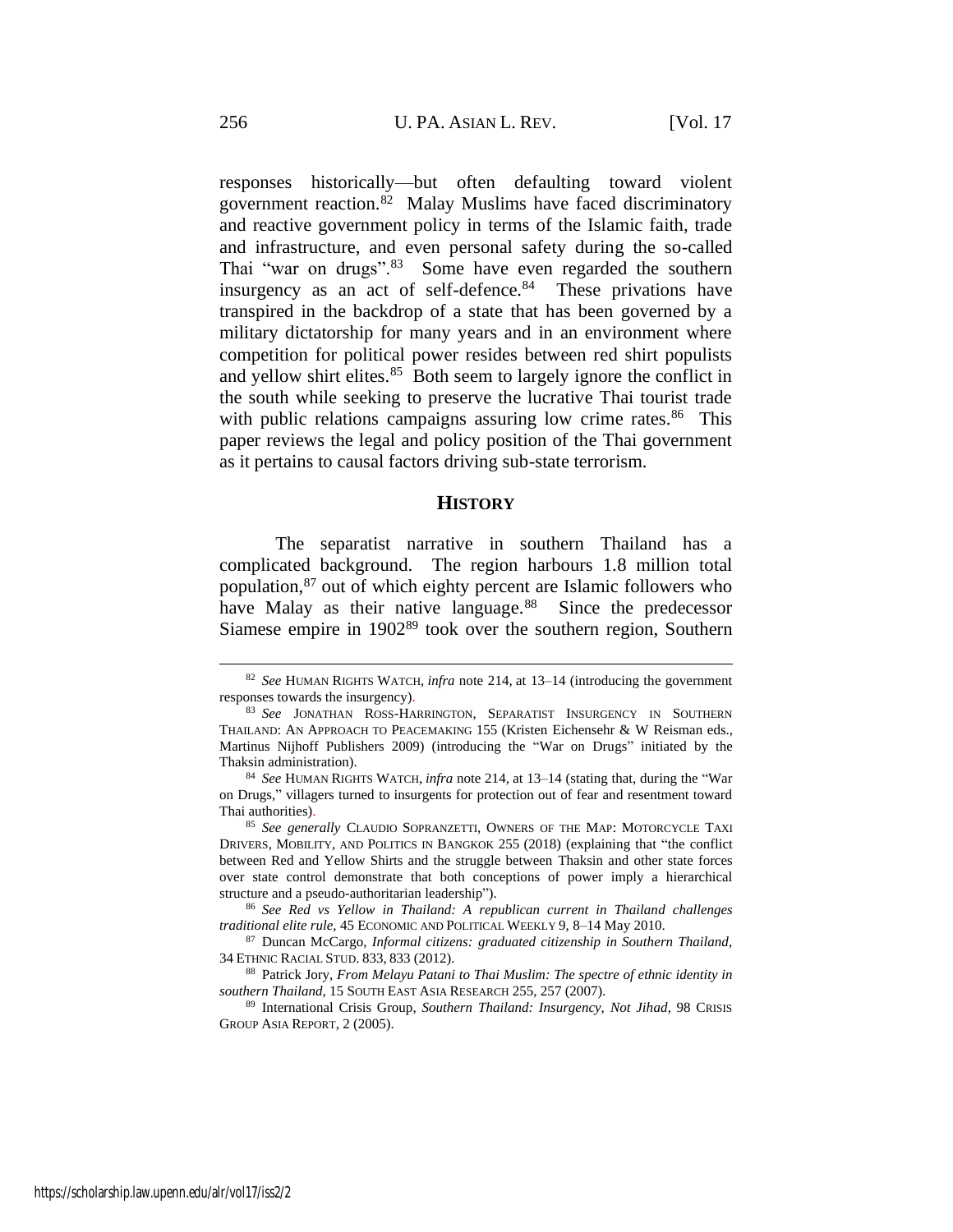Thais, who make up one fortieth of the total Thai population,  $90$  have endeavoured to obtain greater representation in the domestic political order dominated by Buddhist supremacy.<sup>91</sup> The first attacks of the insurgency appeared between the 1960s and 1990s as a series of military organizations,  $92$  including the Barisan Revolusi Nasional (BRN), the Patani United Liberation Organization (PULO), and the New PULO. $93$  The insurgency peaked in 1997 when the above three forces united under the Bersatu<sup>94</sup> and scored strategic strikes which caused substantial destruction.<sup>95</sup> Not long thereafter, the Thai administration forced Malaysia into an agreement to deny protection for those three forces and to collaborate in apprehending high ranking members of those forces.<sup>96</sup> This proved to be successful, temporarily.<sup>97</sup>

After a brief period, the Thai administration began to exhibit indicia of a causal attitude with "somewhat more sensitivity to the lack of economic and administrative development<sup>"98</sup> in the south and promised to "promote the region's natural resources and invest greater sums in occupational training for local Malays."<sup>99</sup> Measures were adopted to "enhance police, military, and political understanding of the unique Malay Muslim way of life."<sup>100</sup> This was implemented with reconciliatory measures led by Thailand's leader Prem Tinsulanond who attempted to bring Malay Muslim elites into the fold via a wide-ranging politico-economic benefits program.<sup>101</sup> This program included development funds orchestrated by the Southern Border Provinces (SBPAC).<sup>102</sup> It also included

<sup>90</sup> MCCARGO, *supra* note [65,](#page-9-0) at 183.

<sup>91</sup> MCCARGO, *supra* note [65,](#page-9-0) at 183.

<sup>92</sup> CHALK ET AL.,*supra* note [26,](#page-6-1) at 7.

<sup>93</sup> CHALK ET AL.,*supra* note [26,](#page-6-1) at 7.

<sup>94</sup> Literally, "solidarity." *See* CHALK ET AL., *supra* note [26,](#page-6-1) at 8 (introducing that the above mentioned three organizations and another organization formed a tactical alliance and operated under the banner of Bersatu).

<sup>95</sup> CHALK ET AL.,*supra* note [26,](#page-6-1) at 8.

<sup>96</sup> *See* CHALK ET AL., *supra* note [26,](#page-6-1) at 5–11 (explaining how the Malaysia government pivoted from its previous hands-off approach).

<sup>97</sup> *See* CHALK ET AL., *supra* note [26,](#page-6-1) at 5–11(stating that the result of this policy change was decisive and "crippled the separatist movement in southern Thailand").

<sup>98</sup> CHALK ET AL.,*supra* note [26,](#page-6-1) at 10.

<sup>99</sup> CHALK ET AL.,*supra* note [26,](#page-6-1) at 10.

<sup>100</sup> CHALK ET AL.,*supra* note [26,](#page-6-1) at 10.

<sup>101</sup> *See* GERALD W. FRY ET AL., HISTORICAL DICTIONARY OF THAILAND 372 (3d ed.,

<sup>2013) (</sup>introducing Tinsulanonda's rural development program).

<sup>102</sup> MCCARGO, *supra* note [65,](#page-9-0) at 2.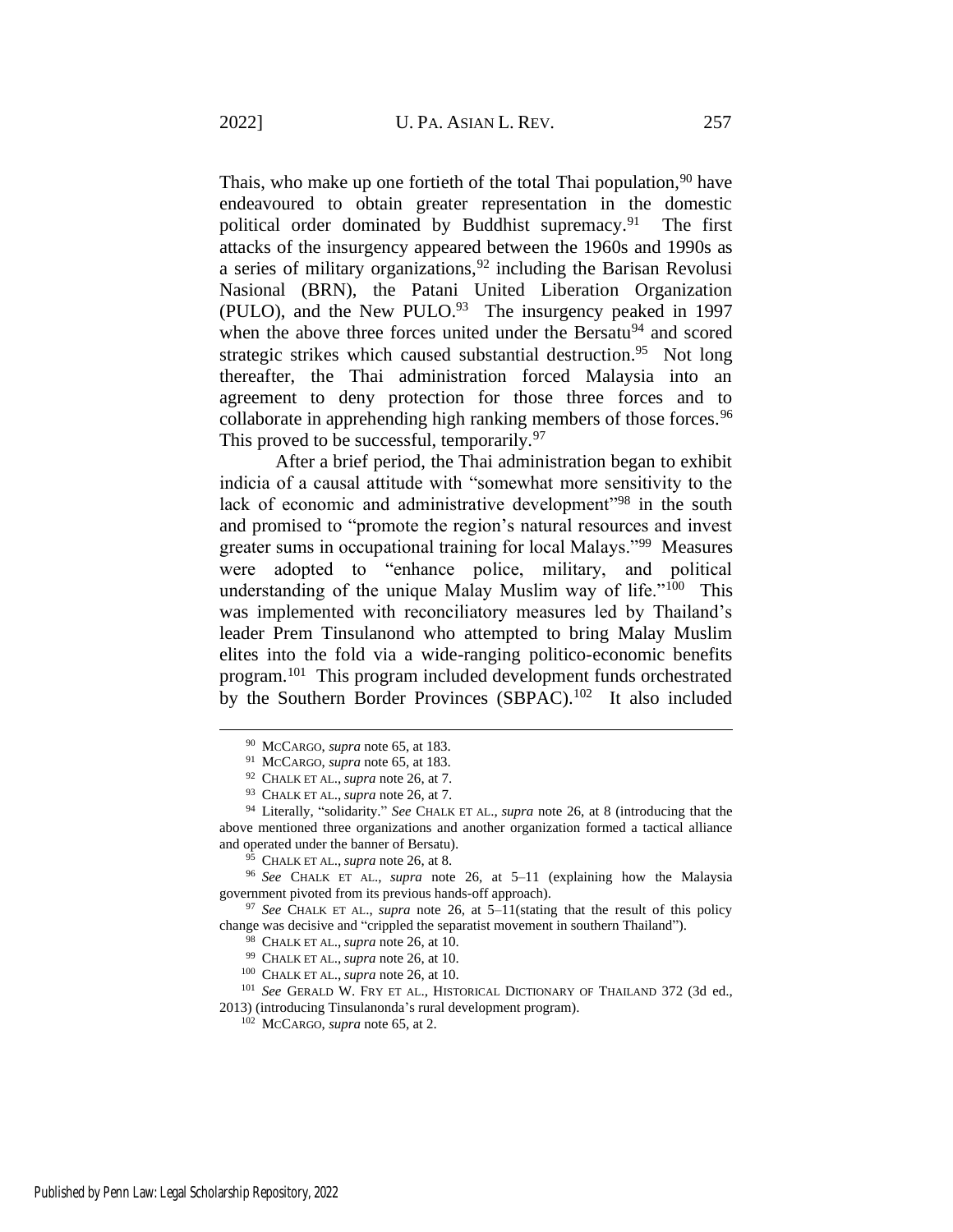activities such as supervision and educating "bureaucrats and security officials in cultural awareness and the local Pattani language."<sup>103</sup> However, despite early promises, these enterprises were not sustained as Malay Muslim involvement in regional politics did not measurably increase.<sup>104</sup> Uniting the Malay Muslim elites also proved fruitless owing to increasing divisiveness between them and villagers,  $105$  and allegations of corruption.  $106$  In 2004, after another outbreak of violence, the elites made no efforts in mediating tensions, washing their hands of it. $107$ 

<span id="page-15-0"></span>Under the new leadership during the Thaksin Shinawatra era (2001 to 2006), causal models were abandoned as Thailand encountered a massive outbreak of unprecedented violence beginning in 2004,<sup>108</sup> which persists till today.<sup>109</sup> Some scholarship contends that Thaksin's strategy in the south abandoned the Democrat's moderating policies on religion, or sought the combination of Buddhism with chauvinistic and nationalists elements to distract the public from the leadership's political disadvantages.<sup>110</sup> These political machinations removed the established political structures such as the SBPAC, which was considered by the Thaksin administration as the Democrats'

<sup>107</sup> *See* MCCARGO, *supra* note [65,](#page-9-0) at 184 (stating that the Malay-Muslin elites were nowhere to be seen in militant groups' actions in 2004).

<sup>108</sup> *See* Srisonpob Jitpiromsri & Panyasak Sobhonvasu, *Unpacking Thailand's southern conflict: The poverty of structural explanations,* 38 CRITICAL ASIAN STUD. 95 ,96–99 (2006) (noting a large increase in violent incidents within Thailand in 2004). For a discussion surrounding speculation that the attack on April 28, 2004 marked the 57th anniversary of the Dusun-nyor "rebellion," see CHAIWAT SATHA-ANAND, THE SILENCE OF THE BULLET MONUMENT: VIOLENCE AND "TRUTH" MANAGEMENT, DUSUN-NYOR 1948, AND KRU-ZE 2004 30–31 (Duncan McCargo ed., 2007).

<sup>109</sup> *See Thailand: Insurgents Seize Hospital in South, Attack Latest in Campaign Against Medical Facilities*, HUMAN RIGHTS WATCH (Mar. 15, 2016), https://www.hrw.org/news/2016/03/15/thailand-insurgents-seize-hospital-south

<sup>103</sup> CHALK ET AL.,*supra* note [26,](#page-6-1) at 10.

<sup>&</sup>lt;sup>104</sup> "[S]ome 80 percent of the region's civil-service administration were non-Malay (a ratio that largely exists to this day), while the majority of the local political economy remained in the hands of [Thai] officials." CHALK ET AL., *supra* note [26,](#page-6-1) at 11 (citing interviews with Thai journalists and academics regarding Pattani province, Sept. 2006).

<sup>105</sup> *See* MCCARGO, *supra* note [65,](#page-9-0) at 9 (stating that "the gulf between ordinary villagers and the Malay elite expend[ed]," which opened up "new space for rekindled militant recruitment in the 1990s").

<sup>106</sup> CHALK,*supra* note [26,](#page-6-1) at 2.

<sup>[</sup>https://perma.cc/JTM4-A2VE] (discussing the seizure of a hospital in the south of Thailand in 2016).

<sup>110</sup> *See* Duncan McCargo, *Thaksin and the resurgence of violence in the Thai South: Network monarchy strikes back?*, CRITICAL ASIAN STUDIES 39, 49-51 (2006).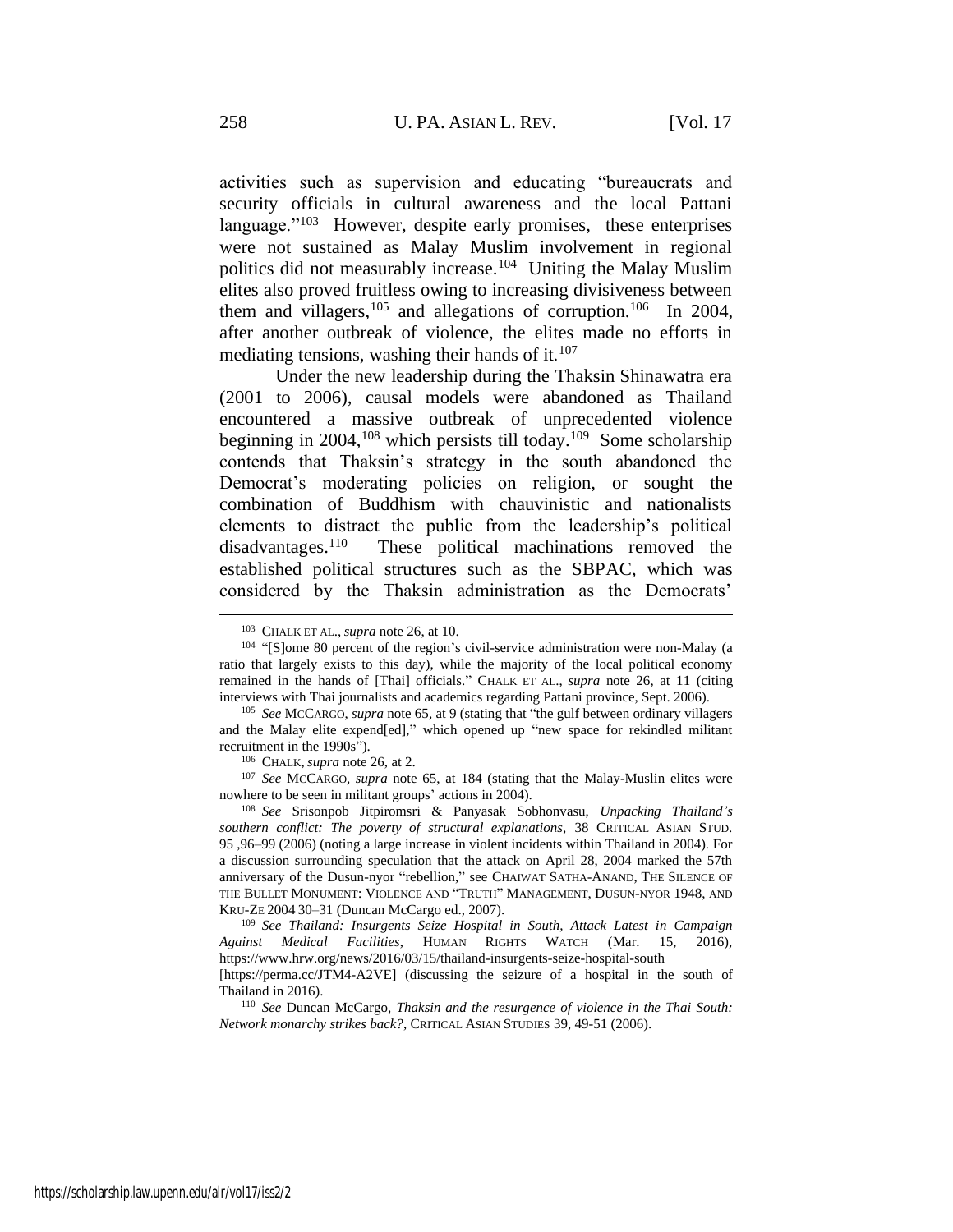<span id="page-16-0"></span>implant<sup>111</sup> and replaced it with Thaksin's own representative<sup>112</sup> to switch to a coercive approach.<sup>113</sup> Although SBPAC had flaws, no other institution was available to provide a communication platform between the military or police force, Islamic leaders, religious educators, and local officials.<sup>114</sup> It proved pointless to form similar civil platforms in the south without involving the local Malay Muslim population. $115$ 

Thereafter, the Thaksin Shinawatra government was replaced by the current military dictatorship and violence has persisted in the south. The failure to reach an accord can be attributed to a number of causal factors fuelling social and group uncertainty amongst the Malay Muslim population. These factors are, in part, currently enshrined in Thai law and in strategic economic and political policies.

# **DOMESTIC RELIGIOUS LAW**

Thailand's constitutional law (and implementing mechanisms) regarding religion is an important factor driving Muslim insecurity and uncertainty in the south.<sup>116</sup> It shares certain commonality and departures with religious laws in other East and

<sup>111</sup> *See* CHALK, *supra* note [26,](#page-6-1) at 9.

<sup>112</sup> *See* SATHA-ANAND, *supra* note [108,](#page-15-0) at 45 (noting that for instance, Thaksin appointed his classmate Songkitti Chakkabhatra, who described southern assailants as nothing more than "common bandits," and argued that there is no real insurgency in the South, as deputy commander of the Fourth Army).

<sup>&</sup>lt;sup>113</sup> See INT'L CRISIS GRP., THAILAND: THE EVOLVING CONFLICT IN THE SOUTH 12 (2012), https://www.deepsouthwatch.org/sites/default/files/241-thaiand-the-evolvingcnflict-inthe-south.pdf [https://perma.cc/G79R-RLRD] (reporting that in 2012 "[t]here are some 41,000 professional security forces in the region, including 24,000 troops and 17,000 police. Paramilitary forces include 18,000 volunteer rangers (thahan phran) and 7,000 Or Sor (Volunteer Defence Corps). Almost 85,000 civilians organised as volunteer militias augment these forces.").

<sup>114</sup> *See* SATHA-ANAND, *supra* note [108,](#page-15-0) at 47.

<sup>115</sup> *See* SATHA-ANAND, *supra* note [108,](#page-15-0) at 48 (describing how Thaksin reversed course soon after abolishing the SBPAC by creating the Southern Border Provinces Peace-Building Command, and how this institution has thus far has been ineffective due in part to its lack of direct contacts with Muslim leaders).

<sup>116</sup> *See generally,* Mark Kielsgard & Julien Tam, *Autocratic Models of Counter Terrorism in East and Southeast Asia: An International Comparative Analysis of China, Indonesia, and Thailand*, Geo. Wash. Int'l L. Rev. V 50 (2018). *See also* Max Constant, *Thai Muslims uneasy about rise in Buddhist nationalism*, AA, (Sept. 3, 2016). https://www.aa.com.tr/en/asia-pacific/thai-muslims-uneasy-about-rise-in-buddhistnationalism/640116.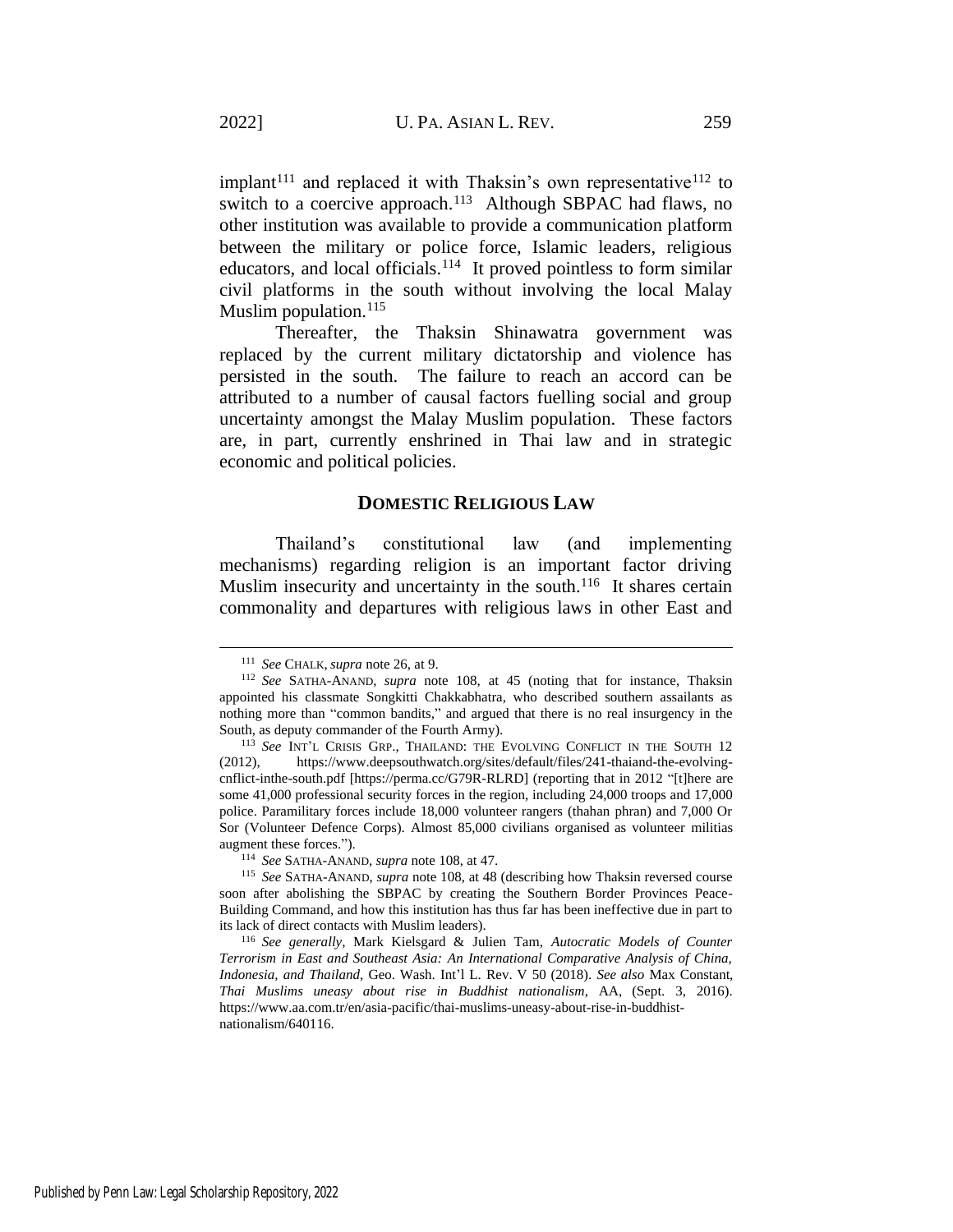<span id="page-17-1"></span>Southeast Asian states but seems ill suited for Thai reconciliatory efforts. Similar to China and Indonesia, the official Thai legal stance on religion merely acknowledges the legitimacy of certain religions, including Buddhism, Islam, Christianity, Brahmin-Hinduism, and Sikhism.<sup>117</sup> Different from China, Thailand has a comprehensive system for unacknowledged religions to get the recognition from the civil authority, which, among other things, allows those religious communities to get financial subsides from the government.<sup>118</sup> Dissimilar to Indonesia, there is no specific Blasphemy ordinance in the Thailand legal tradition though certain implementing mechanisms arguably serve the same purpose.<sup>119</sup> Most importantly, one of the Thai constitutional clauses offers favourable<sup>120</sup> and exclusive protection for Buddhism as compared to other religions.<sup>121</sup> In 2017, the new Thai Constitution took effect and strengthened that protection. Section 67 of the Thai constitution stipulates:

<span id="page-17-0"></span>The State should support and protect Buddhism and other religions. In supporting and protecting Buddhism, which is the religion observed by the majority of Thai people for a long period of time, the State should promote and support education and dissemination of dharmic principles of Theravada Buddhism for the development of mind and wisdom development, and shall have measures and mechanisms to prevent Buddhism from being undermined in any form. The State should also encourage

<sup>117</sup> *Id., See also,* U.S. DEP'T OF STATE, THAILAND 2015 INTERNATIONAL RELIGIOUS FREEDOM REPORT 3 (2015), https://2009-

<sup>2017.</sup>state.gov/j/drl/rls/irf/religiousfreedom/index.htm?year=2015&dlid=256145 [https://perma.cc/NN9Y-K7Y2]; *see*, *Many Countries Favor Specific Religions, Officially or Unofficially,* PEW RESEARCH CENTER*, [https://www.pewforum.org/2017/10/03/manycountries-favor-specific-religions-officially-or-unofficially/].*

<sup>&</sup>lt;sup>118</sup> See Id. at 1 ("The government continued to provide financial support for officially recognized religions, including Buddhist, Muslim, Christian, Brahmin-Hindu, and Sikh organizations. Unrecognized groups did not receive subsidies, but did not report restrictions on their activities."); *see* PEW RESEARCH CENTER*, Id. See also* Kielsgard and Tam, *Id.*

<sup>119</sup> *Infra* note [121;](#page-17-0) *see* David Cohen ed., INTERPRETATIONS OF ARTICLE 156A OF THE INDONESIAN CRIMINAL CODE ON BLASPHEMY AND RELIGIOUS DEFAMATION (A LEGAL AND HUMAN RIGHTS ANALYSIS) (2018); *Id*. *see also,*Kielsgard and Tam,

<sup>120</sup> U.S. DEP'T OF STATE, *supra* note [117,](#page-17-1) at 2 ("The law specifically prohibits the defamation or insult of Buddhism and Buddhist clergy.").

<sup>121</sup> Mong Palatino, *Thailand's New Constitution: A Threat to Religious Freedom*, DIPLOMAT (Sept. 2, 2016), https://thediplomat.com/2016/09/thailands-new-constitution-athreat-to-religious-freedom/ [https://perma.cc/NW6W-6CSJ].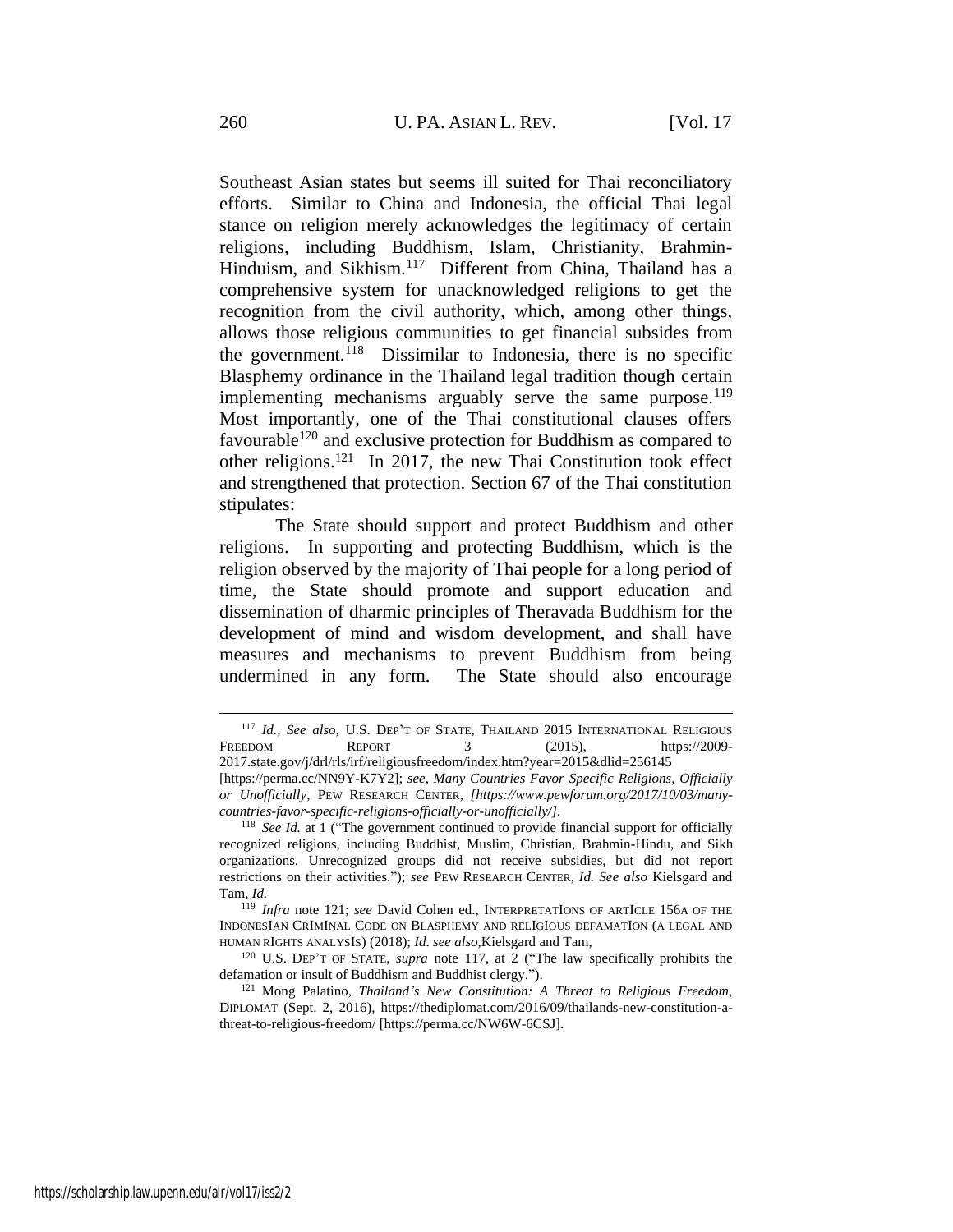<span id="page-18-0"></span>Buddhists to participate in implementing such measures or mechanisms.<sup>122</sup>

This provision was formulated in line with the 2007 Thai Constitution, $123$  with additional implementation clauses that promote: "[t]he state [to] . . . establish measures and mechanisms to prevent the desecration of Buddhism in any form and encourage the participation of all Buddhists in the application of such measures and mechanisms."<sup>124</sup> The exact nature of these measures and mechanisms is still debatable. However, it takes shape similar to the Blasphemy laws in Indonesia,  $125$  at least in its potential effects. Scholarship and media sources have voiced concerns that a liberal interpretation of this provision could allow the government in practice to restrict Buddhists from practicing alternative forms or interpretations of Buddhism, $126$  or restrict free exercise of religious communities other than Buddhism, $127$  which is discriminatory in character. Certainly, proselytizing of Buddhists to join Islam or any other state-recognized religions would be strictly forbidden<sup>128</sup>. The government reacted to criticisms in August 2016 prior to the enactment of the new Constitution. The Thai Prime Minister, Prayut Chan-o-cha, issued an executive order to "patronize and protect all religions acknowledged by the Thai state"<sup>129</sup> and further stated that "some groups have distorted cultural diversity to cause conflicts among people of different faiths."<sup>130</sup> However, Thai scholar Surapot Thaweesak expressed disappointment with the order due to its failure to afford adequate protection for religious minorities against an overpowered constitutionally protected official religion.<sup>131</sup> Others, such as Khemthong Tonsakulrungruang, have opined that the new religious provision in the Constitution could

<sup>122</sup> CONST. OF THE KINGDOM OF THAI., Apr. 6, 2017, § 67.

<sup>123</sup> Palatino, *supra* note [121.](#page-17-0)

<sup>124</sup> Palatino, *supra* note [121.](#page-17-0)

<sup>125</sup> *See* Melissa Crouch, *Indonesia's Blasphemy Law: Bleak Outlook for Minority Religions*, Asia P. Bull. (East-West Ctr.), Jan. 26, 2012 (describing how Blasphemy laws in Indonesia increased the convictions of minority religions).

<sup>126</sup> Raymond Scupin et al., *Buddhist-Muslim Dynamics in Siam/Thailand*, *in* BUDDHIST-MUSLIM RELATIONS IN A THERAVADA WORLD 128 (Iselin Frydenlund et al. eds., 2020).

<sup>127</sup> Palatino, *supra* note [121.](#page-17-0)

<sup>128</sup> CONST. OF THE KINGDOM OF THAI., *supra* not[e 122;](#page-18-0) Palatino, *supra* not[e 121.](#page-17-0)

<sup>129</sup> Palatino, *supra* note [121](#page-17-0)

<sup>130</sup> *Id.*

<sup>131</sup> *Id.*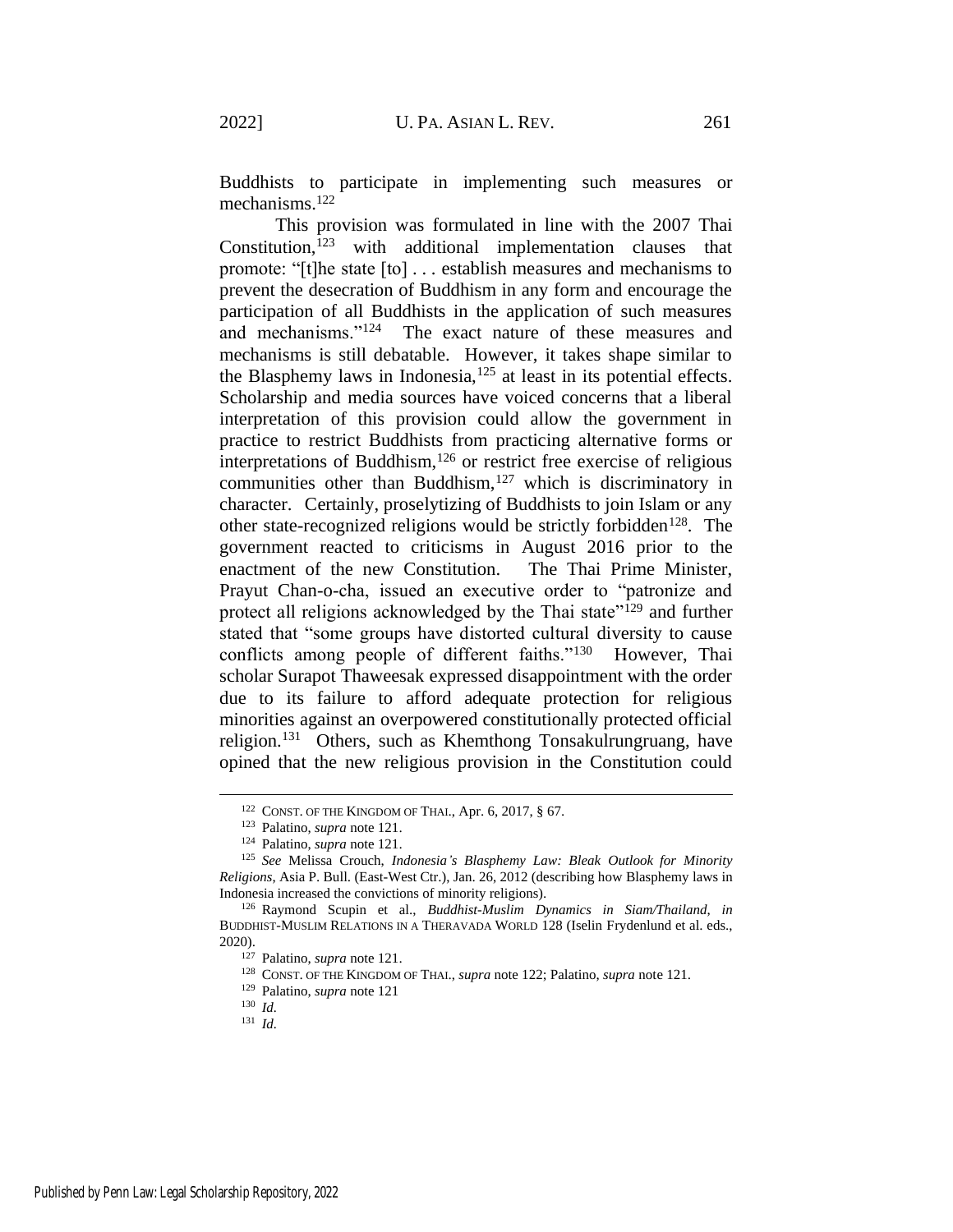result in "thought crime allegations"<sup>132</sup> and "curb freedom of expression and freedom of religious minorities."<sup>133</sup>

The new Constitution in Thailand can be regarded as implementing a three-rank hierarchical system with a quasiofficial<sup>134</sup> religion on the top (Theravada Buddhism), those officially recognized religions in the second,<sup>135</sup> and those other unacknowledged religions at the bottom.<sup>136</sup> Similar to China and Indonesia, the provisions on religion in the recent Thai Constitution are not accompanied by non-establishment provisions,<sup>137</sup> which allows the government to promote the religion(s) of its choice, in this case, Theravada Buddhism.

With Buddhism being the dominant religion in Thailand, the Islamic community is the second largest religious group comprising

<sup>132</sup> *Id.*

<sup>&</sup>lt;sup>133</sup> *Id.* The Constitution was rejected by southern provinces where the Malay Muslim population lays. Reporting on the campaign against the draft was also banned while authorities arrested activists and journalists alike. *See Thailand: Activists, Journalist Arrested for Vote-No Campaign*, HUMAN RIGHTS WATCH (Jul. 12, 2016), https://www.hrw.org/news/2016/07/12/thailand-activists-journalist-arrested-vote-no-

campaign [https://perma.cc/Q5MWPT2P] (describing how activists campaigning against the draft Constitution and that a journalist reporting on the campaign was arrested).

<sup>&</sup>lt;sup>134</sup> Technically, there is no state religion in Thailand (or Indonesia) but the additional legal protection devices in both states for their favored religion (Theravada Buddhism and Sunni Islam respectively) strongly suggest a that those religions are offered a special status. *See* Duncan McCargo, *supra* note [87](#page-13-0) ("'Religion' actually means Buddhism, the de facto state religion. Non-Buddhists can share Thai identity only insofar as they are willing to accommodate themselves to the dominance of Buddhism, to refrain from proselytizing, and to moderate their self-presentation and their religious demands."); THE 1945 CONST. OF THE REPUBLIC OF INDON., (2002), art. [3] ; AMNESTY INT'L PROSECUTING BELIEFS: INDONESIA'S BLASPHEMY LAWS 11 (2014), https://www.amnestyusa.org/files/\_index--asa-210182014.pdf [https://perma.cc/H4U6-459F] (describing the blasphemy law established in 1969 that is used to prosecute deviation and defamation of the officially recognized religions).

<sup>&</sup>lt;sup>135</sup> For example, five religious groups (Buddhists, Muslims, Brahmin-Hindus, Sikhs and Christians) are acknowledged officially by the Thai authority. *See* U.S. DEP'T OF STATE, THAILAND 2018 INTERNATIONAL RELIGIOUS FREEDOM REPORT 1 (2018) ("The law officially recognizes five religious groups: Buddhists, Muslims, Brahmin-Hindus, Sikhs, and Christians.") .

<sup>136</sup> For example, female monks (bhikkhunis) are not recognized in Thailand. *See* Michael Sullivan, *the Female Monks of Thailand*, NPR (Jan. 6, 2018), <https://www.npr.org/2018/01/06/576197738/the-female-monks-of-thailand>

<sup>[</sup>https://perma.cc/L2EZ-B37T] (describing the dilemma faced by female monks who are not recognized by law).

<sup>&</sup>lt;sup>137</sup> Non-establishment provision in this context is in comparison to the US model laid out in the 1st amendment to the US constitution.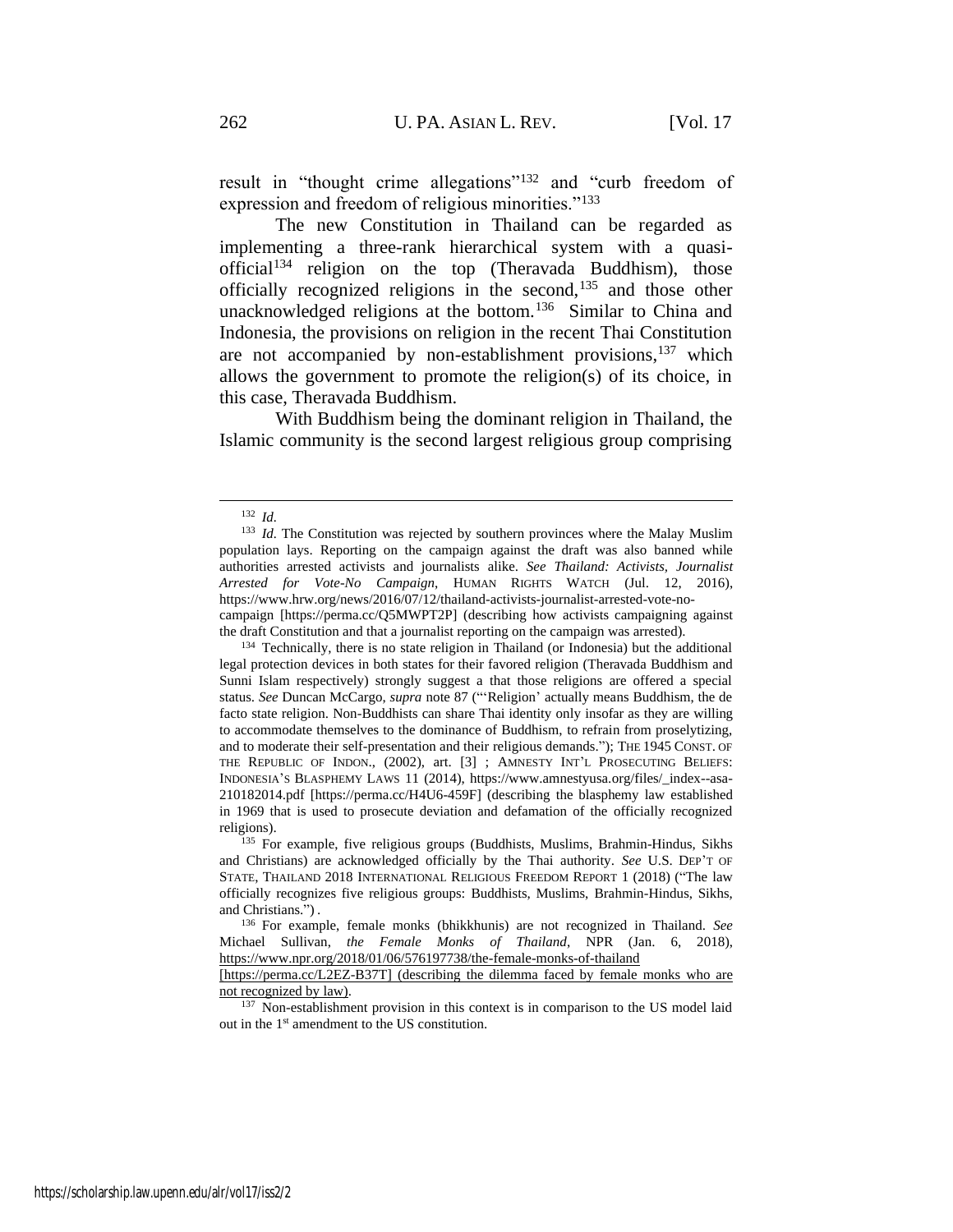mainly of Sunni Muslims.<sup>138</sup> According to the Thai census and NGO estimations in 2010, Muslims occupy five to ten percent of the Thai religious demographic, $139$  with other non-Buddhists occupying less than five percent  $140$  and the rest occupied by Buddhist.<sup>141</sup> Thus, Malay Muslims are anticipated to suffer the greatest impact from discriminatory legislation and religiously biased enforcement. In addition, conventional separatist operations have been regionalized among Malay Muslims in most of the southern areas of Thailand for many decades,  $142$  while other religious adherents do not harbour separatist sentiments.<sup>143</sup> Thus, Islam is widely seen as tied to terrorist activities,  $144$  which further exacerbates discriminatory attitudes against the Deep South region as it bleeds over to the religion itself.<sup>145</sup>

Not surprisingly, there was a total rejection of the 2017 Constitution from southern Thailand.<sup>146</sup> It is likely that such discontent has further alienated the country as populaces of the south are seen as non-Buddhists and as separatists and terrorists.<sup>147</sup> In accordance with his statements, it was evidently within the contemplation of the Prime Minister, when he signed the executive order, that certain groups would take advantage of the concept of cultural diversity in order to cause conflicts between adherents of different religions.<sup>148</sup> The media expressed concerns that the

<sup>144</sup> Virginie Andre & Douglas Pratt, *Religious Citizenship and Islamophobia*, 26 ISLAM AND CHRISTIAN-MUSLIM REL. 131, 132 (2015).

<sup>145</sup> Paul Chambers, Srisompob Jitpiromsri and Napisa Waitoolkiat, *Introduction: conflict in the deep south of thailand: never-ending stalemate?*, 20 ASIAN INTERNATIONAL STUDIES REVIEW 1, 12 (2019).

<sup>146</sup> Palatino, *supra* note [121;](#page-17-0) *see also* Panarat Thepgumpanat & Patpicha Tanakasempipat, *Wave of Attacks Across Southern Thailand After New Constitution Signed*, REUTERS (Apr. 7, 2017), http://www.reuters.com/article/us-thailand-south-attacksidUSKBN17908H [https://perma.cc/54RK-LLFL] (discussing the violent aftermath in southern Thailand after the new Thai king signed the new Constitution).

<sup>147</sup> *See* ARNAUD DE BORCHGRAVE ET AL. , THE POWER OF OUTREACH: LEVERAGING NONGOVERNMENTAL EXPERTISE ON SUBSTATE THREATS IN SOUTHEAST ASIA 48 (2009) (stating that alienation is a prerequisite for radicalization the alienating dynamics in southern Thailand is "palpably obvious.").

<sup>148</sup> *See* Palatino, *supra* note [121](#page-17-0) ("The order took note that 'some groups have distorted cultural diversity to cause conflicts among people of different faith.'")*.*

<sup>138</sup> U.S. DEP'T OF STATE, *supra* not[e 117,](#page-17-1) at 2.

<sup>139</sup> *Id.*

<sup>140</sup> *Id.* <sup>141</sup> *Id.*

<sup>142</sup> *Id.*, at 1.

<sup>143</sup> *Id.*, at 4.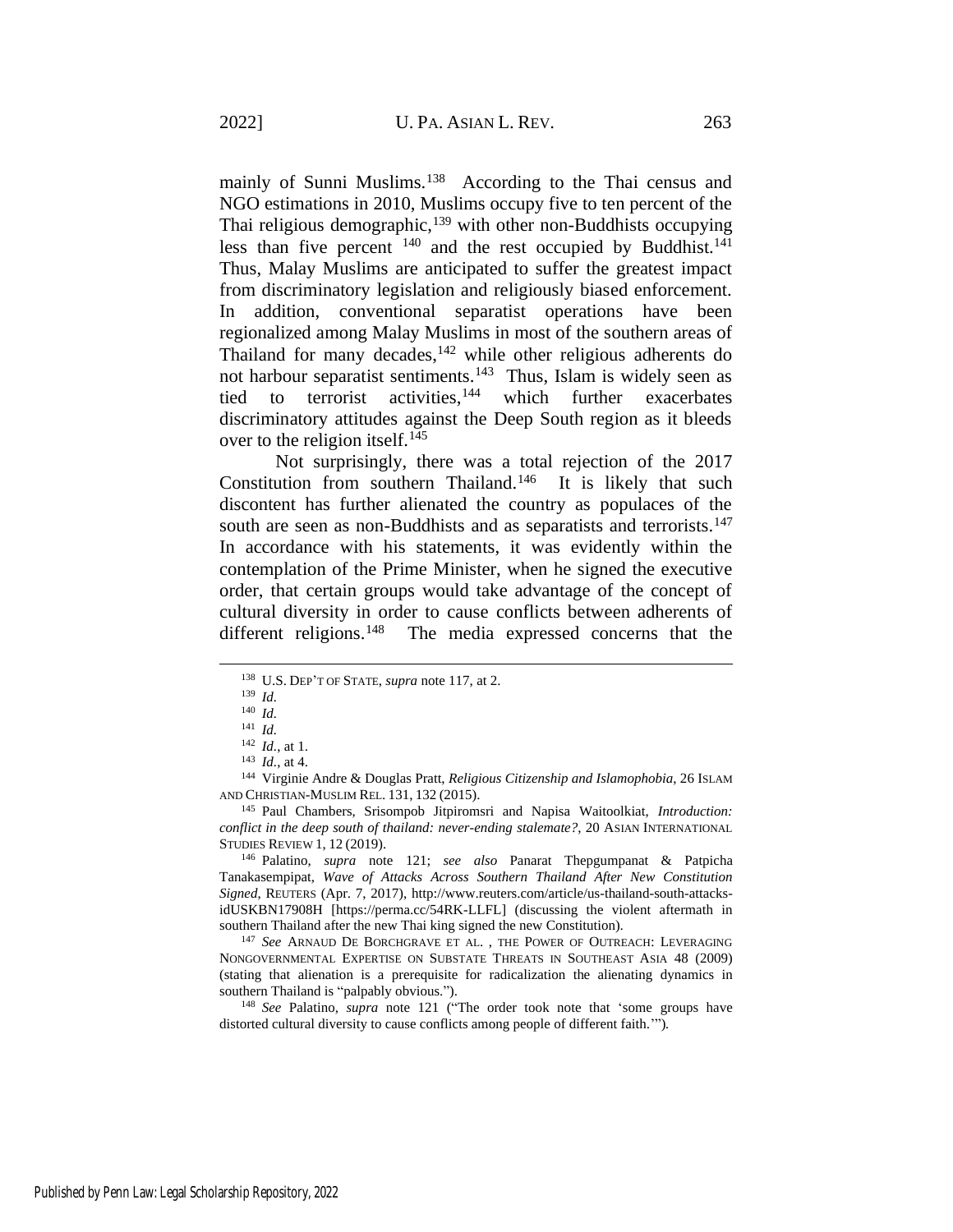<span id="page-21-2"></span>southern separatists would feast upon the religious discord to further their own agenda.<sup>149</sup> Thus, those who are being discriminated against were pre-emptively blamed for causing civil strife, instead of the discriminatory legislation.<sup>150</sup> Such Orwellian justifications and blame shifting (to the victims) of inherently discriminatory legislation further isolates the at-risk groups in southern Thailand and builds group extremism. This also helps build receptivity in the south to international jihadist groups because this issue of religious self-identity is a common attribute shared between local extremist groups and international jihadists.<sup>151</sup> In addition to religious laws favouring Buddhism, other emergency powers of a martial law character have been in place in the southern provinces for 15 years.<sup>152</sup>

<span id="page-21-1"></span><span id="page-21-0"></span>Along with the emergency decrees in effect in the southern areas, which "since 2005 gave military, police, and civilian authorities significant power to restrict certain basic rights,"<sup>153</sup> Section 67 of the 2017 Constitution severely affects the Malay Muslims' sense of identity and fuels uncertainty and discrimination.<sup>154</sup> Amid other oppressions of civil and political rights by the emergency decrees,  $155$  Section 67 undermines religious identity and sparks the fires of radicalization.<sup>156</sup> The effects of the radicalization of the Malay Muslims are reflected in a study by the U.S. State Department, which reported that in the span of only one

<sup>152</sup> U.S. DEP'T OF STATE, THAILAND 2019 INTERNATIONAL RELIGIOUS FREEDOM REPORT 6 (2019)E**rror! Hyperlink reference not valid.**.

155 KATEWADEE KULABKAEW, THE POLITICS OF THAI BUDDHISM UNDER THE NCPO JUNDA 17 (2019).

<sup>149</sup> *An Appeal for Harmony*, BANGKOK POST (Aug. 30, 2016), http://www.bangkokpost.com/archive/an-appeal-for-harmony/1074028 [https://perma.cc/QCU8-ZV6M].

<sup>150</sup> *Id.*, Palatino, *supra* note [121.](#page-17-0)

<sup>151</sup> This is particularly meaningful with respect to the ISIS as their mandate is the establishment of Islamic states. *See* Kielsgard & Tam, *supra* note [10,](#page-2-0) at 519. Thus, this creates two commonalities: a common religion and a common goal of self-determination of Islamic religious groups.

<sup>153</sup> U.S. DEP'T OF STATE, *supra* note [117,](#page-17-1) at 4. Rights deprivations include "pretrial detention and searches without warrant."

<sup>154</sup> Max Constant, *Thai Muslims uneasy about rise in Buddhist nationalism*, ANADOLU AGENCY (Sep. 3, 2016), https://www.aa.com.tr/en/asia-pacific/thai-muslims-uneasy-aboutrise-in-buddhist-

nationalism/640116#:~:text=Section%2067%20of%20the%20constitution,participation%2 0of%20all%20Buddhists%20in [https://perma.cc/V8TB-YJPS].

<sup>156</sup> Constant, *supra* not[e 154.](#page-21-0)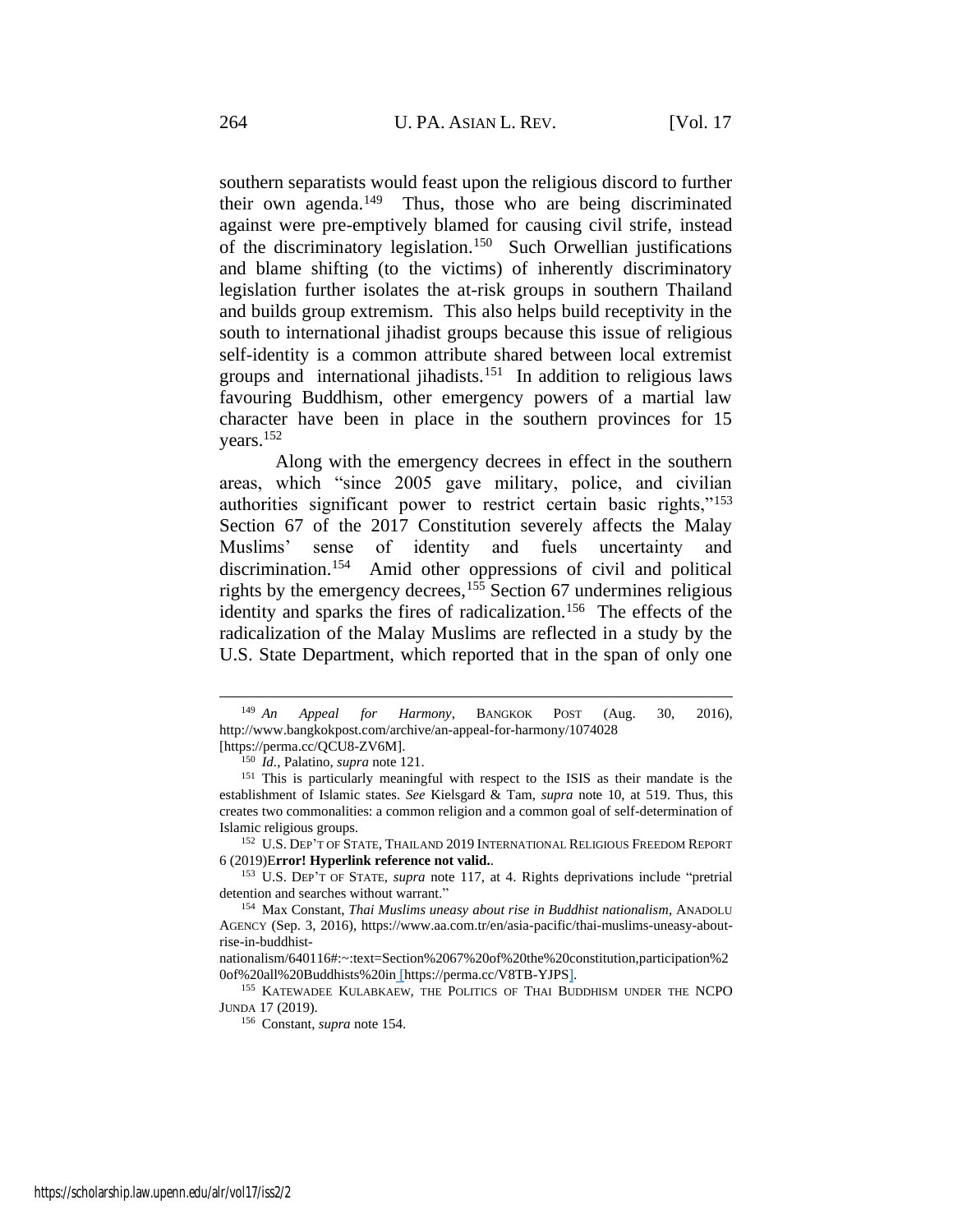year in 2015, "Malay Muslim insurgents continued attacks against both military and civilian targets. According to statistics from Deep South Watch, violence (including common crime) resulted in 227 individuals—predominantly civilians but including security service personnel and insurgents — being killed and 481 injured in 582 incidents as of November [2015]."<sup>157</sup>

# **COUNTER-TERRORISM LAW**

Thailand's counter-terrorism law is written generally in accordance with international norms according to the U.N. Security Council Resolution 1373.<sup>158</sup> Thailand's criminal offense relating to Terrorism specifies that components of the crime comprises both *actus reus* (murder, causing serious physical harm, severe damage to infrastructure, and destruction of state property), and *mens rea* (intent to threaten or compel the Thai or other governments or international organizations to do or refrain from an act, or to cause widespread fear).<sup>159</sup> The law does not include the legal protest of government policy as a terrorist act.<sup>160</sup> There are also clauses against threats to terrorism, conspiracy and incitement to perpetrate terrorism,<sup>161</sup> as well as secondary party liabilities.<sup>162</sup>

<span id="page-22-0"></span>However, the law is *pro forma* and comprises nothing specific to sub-state terrorism or international Jihadism and, more notably, it does not specify any particularly tailored provisions specific to Thailand.<sup>163</sup> This is an omission as Thailand has suffered from both sub-state and International terrorism. Moreover, there are no provisions for fighting foreign terrorism— a developing problem in the region—either within Southeast Asia (in such places as the Philippines) or farther abroad (such as in the Middle East or North Africa region).<sup>164</sup> There is no provision for assumption of nationality jurisdiction or passive personality jurisdiction as in the Indonesian law, which makes participating in foreign terrorism an

<sup>157</sup> U.S. DEP'T OF STATE, *supra* note [117,](#page-17-1) at 6.

<sup>158</sup> S.C. Res. 1373 (Sept. 28, 2001).

<sup>159</sup> CRIMINAL CODE § 135/1 (Thai.).

<sup>160</sup> *Id.*

<sup>161</sup> CRIMINAL CODE § 135/2 (Thai.).

<sup>162</sup> CRIMINAL CODE § 135/3 (Thai.).

<sup>163</sup> *See generally* CRIMINAL CODE § 135/1–4 (Thai.).

<sup>164</sup> *See generally id.*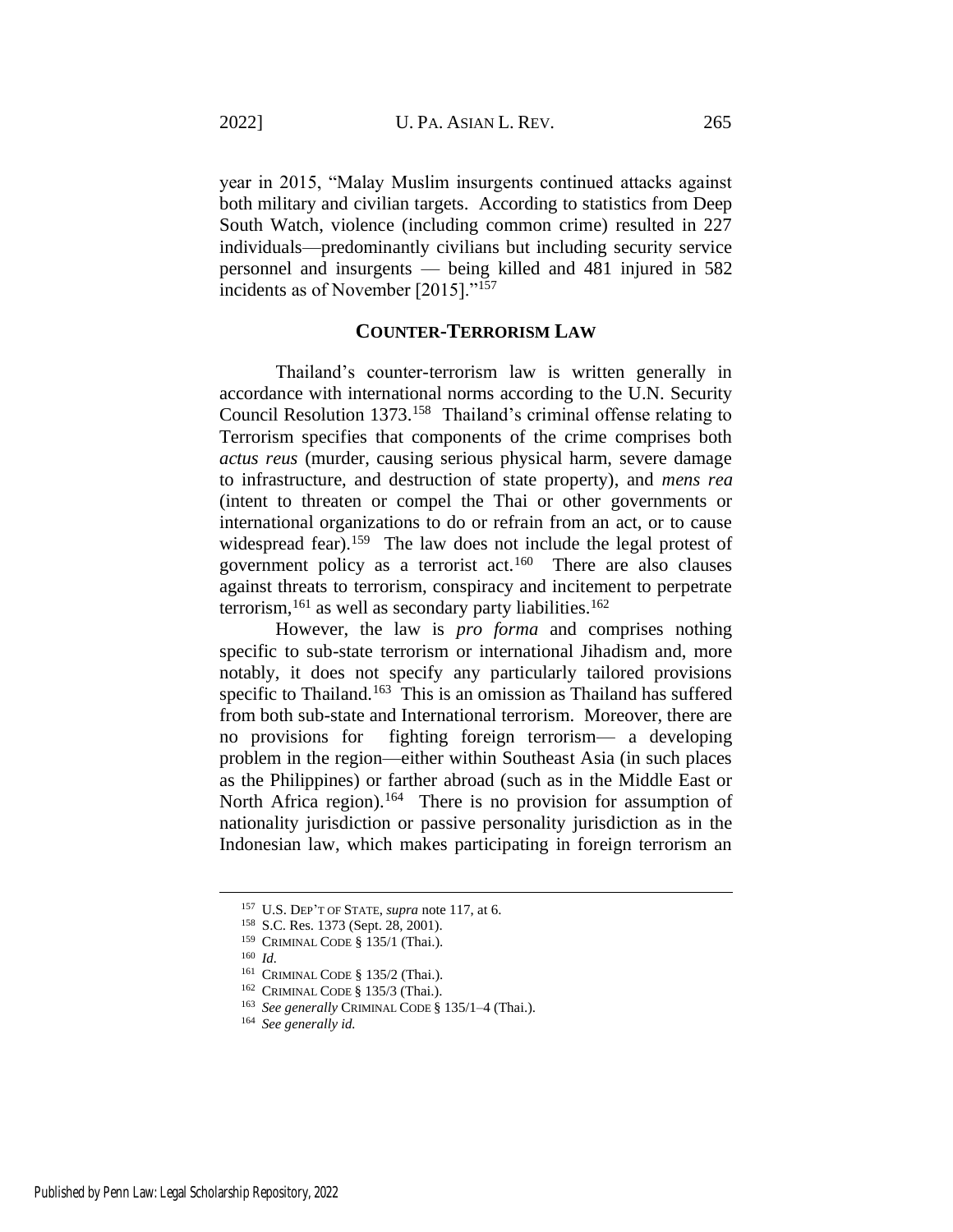<span id="page-23-0"></span>act of treason.<sup>165</sup> There are no provisions for rehabilitation or deradicalization of perpetratorsas likewise provided in the Indonesian counter-terrorism lawand no suggestion of policy considerations particularly geared toward causal factors for extremism.<sup>166</sup>

Accordingly, the Thai terrorism law provides a brief law enforcement vision of terrorism with all the elements of a conventional criminal law statute, instead of as a socio-political issue. Undoubtedly, it can be challenging and rather complex to integrate such further relevant indicia in a criminal ordinance, though some states have attempted it.<sup>167</sup> How the Thai terrorism law is applied is subject to transient political strategy. Since the Thaksin Shinawatra era, Thailand's policy for the Deep South has taken on different aspects that sometimes show sensitivity toward causal factors but at other times only draconian coercive measures.

# <span id="page-23-1"></span>**OTHER CAUSAL ISSUES**

#### *Strategic Policy*

The Thai state has adopted a two-pronged approach to counter-terrorism.<sup>168</sup> One, heightened security forces for the counterinsurgency and two, economic development in the south.<sup>169</sup> Thus, it adopts both a law enforcement approach and an economic causal methodology. Both have met with only marginal success.<sup>170</sup> The Thai government earlier demonstrated some indicia of addressing the causal economic issues in the beginning of the 21st century under the governance of Prem Tinsulanond,<sup>171</sup> though it was

<sup>165</sup> *See generally id.* REVISION ON LAW NUMBER 15/2003 ON THE TRANSFORMATION OF THE IMPLEMENTATION OF GOVERNMENT REGULATION IN LIEU OF LAW NUMBER 1/2002 ON THE ERADICATION OF TERRORISM CRIMES INTO A LAW art. 12B (Indon.) [hereinafter REVISION ON LAW].

<sup>&</sup>lt;sup>166</sup> See generally supra not[e163.](#page-22-0) GOVERNMENT REGULATION IN LIEU OF LAW NUMBER 1/2002 ON THE ERADICATION OF TERRORISM CRIMES ch. 6 (Indon.) [hereinafter GOVERNMENT REGULATION].

<sup>167</sup> *See, e.g.,* REVISION ON LAW, *supra* note [165;](#page-23-0) GOVERNMENT REGULATION, *supra*  note [166.](#page-23-1)

<sup>168</sup> Kielsgard & Tam, *supra* not[e 10,](#page-2-0) at 504–6.

<sup>169</sup> PETER CHALK, THE MALAY-MUSLIM INSURGENCY IN SOUTHERN THAILAND UNDERSTANDING THE CONFLICT'S EVOLVING DYNAMIC 9 (2008). INT'L CRISIS GRP., *supra* note [113,](#page-16-0) at 12.

<sup>170</sup> Annual Threat Assessment: Southeast Asia, COUNTER TERRORIST TRENDS ANALYSES (RSIS, Nanyang Tech. Univ., Singapore), Jan. 2020, at 32.

<sup>171</sup> MCCARGO, *supra* note [65,](#page-9-0) at 2.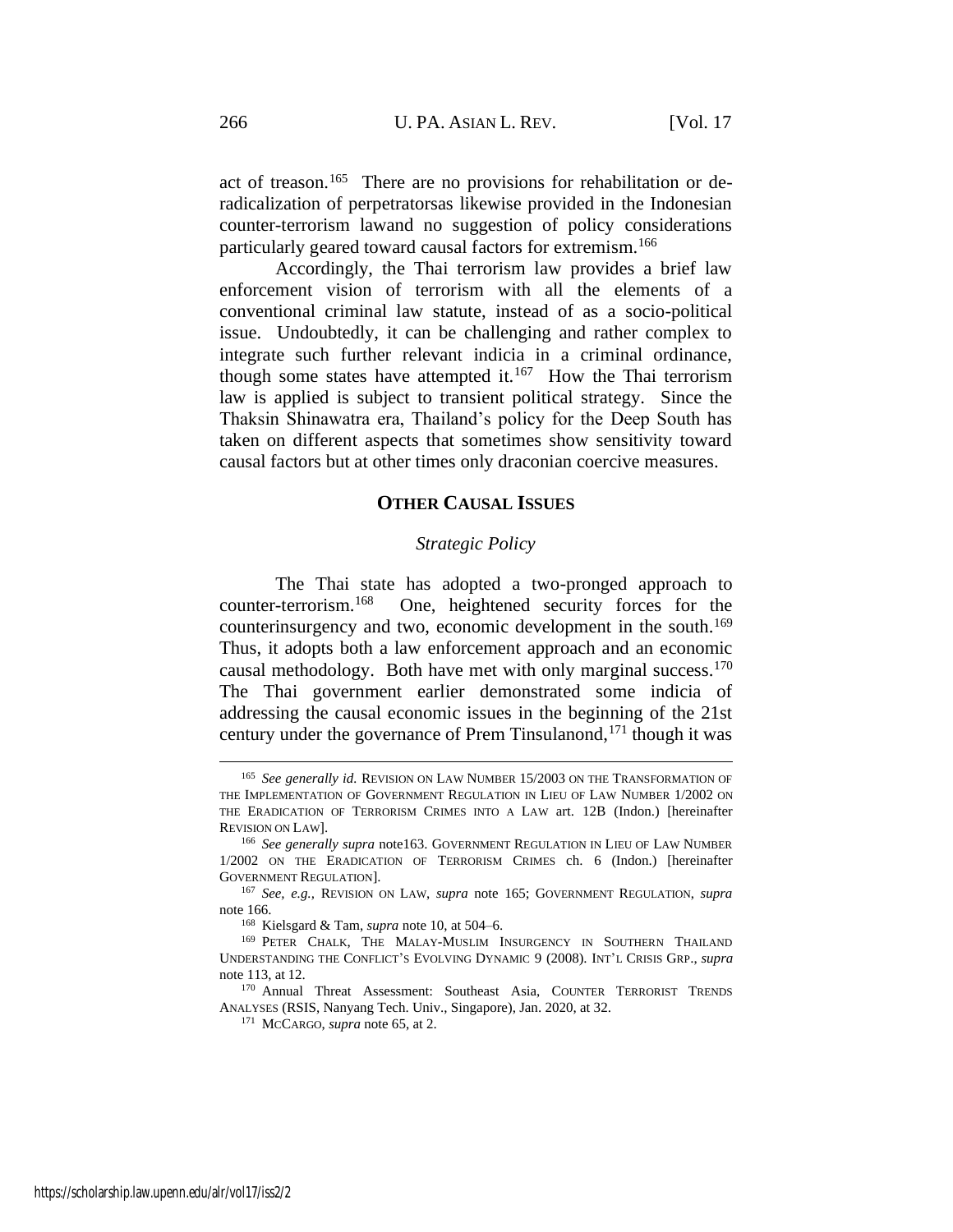irretrievably flawed because of the marginal implementation and corruption of local elites. $172$  More recently, special economic zones for the Deep South have been launched,  $1^{73}$  but is still in their early stages and has failed thus far to show tangible result.<sup>174</sup> Pointedly, the Thai political strategy has backfired principally due to overreliance on coercive measures, $175$  failure to deliver local political representation,<sup>176</sup> and legal and cultural insensitivity.<sup>177</sup> Additionally, there is a past practice of disregarding the terrorism construct and attributing it to normal criminality.<sup>178</sup> There is also a history of vilification of Malay Muslims and Islam amid majoritarian Buddhist populations—with culturally insensitive resort to stereotypes.<sup>179</sup> Most of the situational factors for collective uncertainty (and therefore extremism) amongst the "at risk" populations in the south persist.

#### *Economic situational factors*

Southern Thailand's large population of Malay Muslims are more economically disadvantaged and underdeveloped as compared to northern regions. In fact, 47.6% of the area is poor and unemployment is high in the three southern border provinces.<sup>180</sup>

<sup>178</sup> U.S. DEP'T OF STATE, *supra* not[e 152,](#page-21-1) at 3–5.

<sup>172</sup> MCCARGO, *supra* note [65,](#page-9-0) at 184.

<sup>173</sup> Mongkol Bangprapa, *South to Get Special Economic Zone*, BANGKOK POST (Jan. 22, 2020, 12:08AM), https://www.bangkokpost.com/thailand/general/1840714/south-toget-special-economic-zone [https://perma.cc/2792-RNUM].

<sup>174</sup> Chatrudee Theparat, *Economic priorities for driving growth, An executive at Bangkok Bank calls for continued infrastructure outlays*, BANGKOK POST (Oct 14, 2021, 5:20AM),

https://www.bangkokpost.com/business/2197539/economic-priorities-for-driving-growth

<sup>175</sup> Caleb Quinley, *In Thailand's Deep South Conflict, a 'Glimpse of Hope', But No Momentum to Sustain a COVID-19 Ceasefire*, NEW HUMANITARIAN (Aug. 3, 2020), https://www.thenewhumanitarian.org/news/2020/08/03/Thailand-deep-south-conflictcoronavirus-ceasefire [https://perma.cc/Y5TL-GQ33].

<sup>176</sup> MCCARGO, *supra* note [65,](#page-9-0) at 70–75.

<sup>&</sup>lt;sup>177</sup> INT'L CRISIS GRP., SOUTHERN THAILAND: INSURGENCY, NOT JIHAD 30 (2005), https://www.files.ethz.ch/isn/10752/098\_southern\_thailand.pdf [https://perma.cc/8DQV-W84Y].

<sup>179</sup> Desmond Ball & Nicholas Farrelly, *Interpreting 10 Years of Violence in Thailand's Deep South*, 8 SEC. CHALLENGES 1, [4] (2012).

<sup>180</sup> NAT'L RECONCILIATION COMM'N, OVERCOMING VIOLENCE THROUGH THE POWER OF RECONCILIATION 24–26 (2006), https://chaisuk.files.wordpress.com/2008/09/nrcreporteng1.pdf [https://perma.cc/32Q4-SE4D]. The National Reconciliation Commission is an independent body established by the Thaksin government specifically to address the source of violence in the south. Duncan McCargo, *The Trouble with Reconciliation*, NIKKEI ASIAN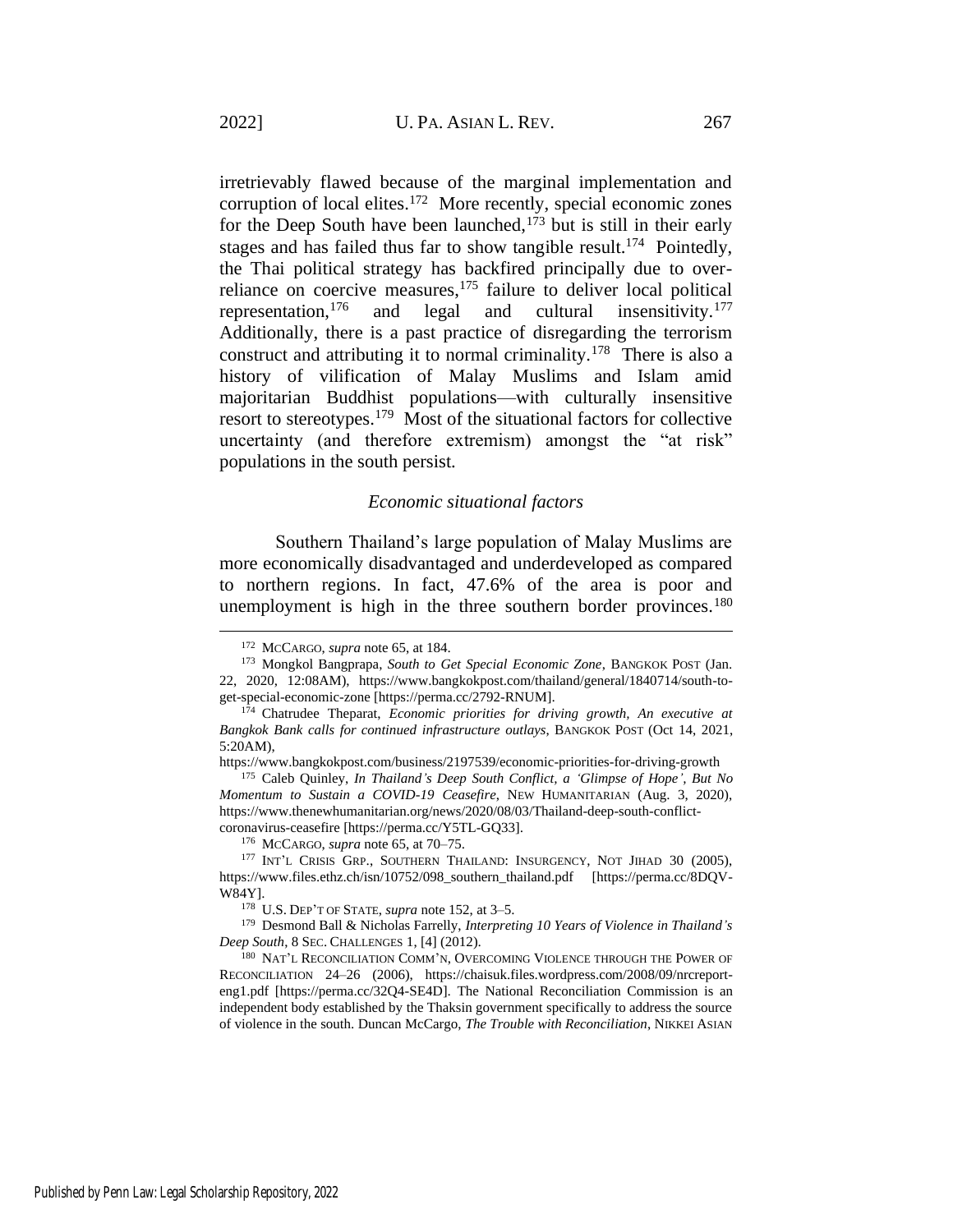Nonetheless, some scholars have maintained that economic problems are not the core cause of the southern Malay Muslims' insurgency.<sup>181</sup> Some argue that "Malay Muslims [in Thailand] were better off than ever before" thanks to the high rubber prices.<sup>182</sup> While there are transitory prosperity peaks and valleys, their history is one of comparative poverty.<sup>183</sup> This adheres to the caveat, in laying out a holistic causal approach, that economic reform is only one resource to diminish radicalization. Acting alone, it is rarely adequate to drive wide-ranging social changes and eliminate perilous aggregates of group uncertainty amongst at-risk groups.<sup>184</sup> As a part of an all-inclusive strategy, it can add to a group's sense of well-being but only as one element amongst several—social justice disputes must also be addressed.

According to Mustapa, one opportunity for amplified economic expansion would be enhanced trade and cooperation between southern Thailand and northern Malaysia.<sup>185</sup> However, he notes that the cross-border infrastructure between Malaysia and Thailand would need major upgrades to facilitate trade and investment flows.<sup>186</sup> "One of the issues is the income level. The northern part of Peninsular Malaysia, especially Kelantan, and Southern Thailand, is poor."<sup>187</sup> When addressing the Association of Southeast Asian Nations, he further advised that, "[t]o bridge the income gaps within Malaysia and Thailand, the two governments

REV. (May 22, 2015, 7:00AM), https://asia.nikkei.com/Politics-Economy/Policy-Politics/The-troublewith-reconciliation [https://perma.cc/UE2X-2WDE].

<sup>181</sup> MCCARGO, *supra* note [65,](#page-9-0) at 11–12.

<sup>182</sup> MCCARGO, *supra* note [65,](#page-9-0) at 6. *See generally* Srisompob Jitpiromsri & Panyasak Sobhonvasu, *Unpacking Thailand's Southern Conflict: The Poverty of Structural Explanations*, *in* RETHINKING THAILAND'S SOUTHERN VIOLENCE 89–111 (Duncan McCargo ed., 2007).

<sup>183</sup> Srisompob Jitpiromsri & Panyasak Sobhonvasu*,*

<sup>&</sup>lt;sup>184</sup> The insecurity driver towards extremism has five aspects: economic, cultural/social, personal safety and political. *See* Kielsgard & Tam, *supra* note [3,](#page-1-0) at 466.

<sup>185</sup> *Mustapa: Improve Land Crossings with Thailand to Enhance Cross-Border Trade*, FOCUS MALAYSIA (Feb. 18, 2020), https://focusmalaysia.my/mainstream/mustapa-improveland-crossings-with-thailand-to-enhance-cross-border-trade [https://perma.cc/9W4P-TFCE].

<sup>186</sup> *Enhance Cross-Border Infrastructure to Facilitate Investment, Trade: Mustapa*, SUN DAILY (Feb. 18, 2020), https://www.thesundaily.my/business/enhance-cross-borderinfrastructure-to-facilitate-investment-trade-ustapa-XA2020154 [https://perma.cc/5YX6- WLGL].

<sup>187</sup> *Id.*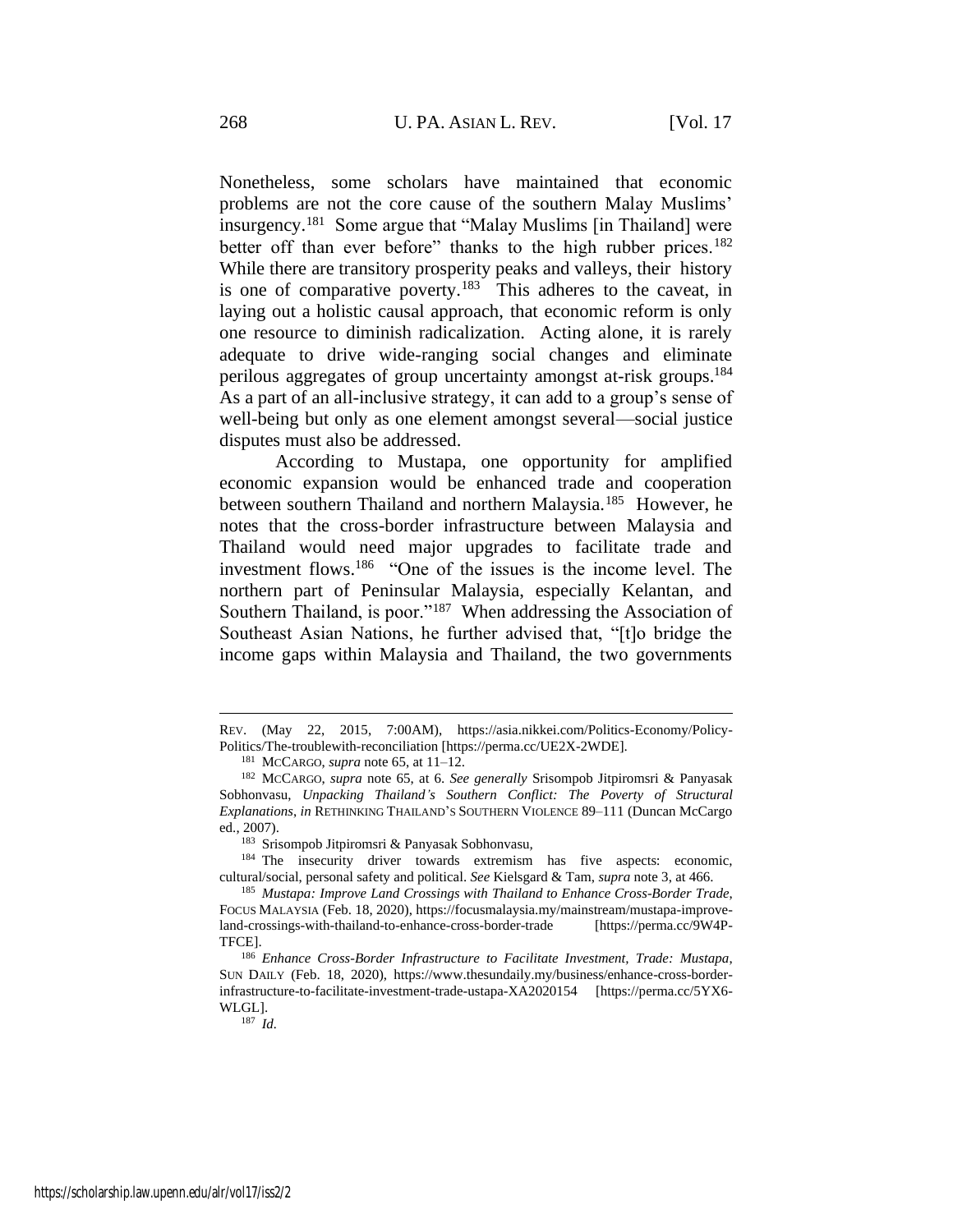need to demonstrate their commitment to enhance the socioeconomic status of people at the border."<sup>188</sup>

Mustapa counselled that this could be accomplished through existing bodies such as Malaysia's East Coast Economic Region Development Council and Northern Corridor Implementation Authority, which has been tasked to boost the socio-economic growth in the East Coast and Northern region.<sup>189</sup> "Meanwhile, Thailand has the Southern Border Provinces Administrative Centre responsible for the socio-economic development of its southern region."<sup>190</sup> Enhanced collaboration between these bodies would prove beneficial.

The Thai government has approved the development of a special economic zone (SEZ) in southern Thailand's Songkhla Chana district and provided a budget of approximately 19 billion  $b$ aht.<sup>191</sup>

Despite these efforts the counterinsurgency in southern Thailand continues to disappoint.<sup>192</sup> Economic reforms have not yet yielded fruit. A recent economic survey found that approximately 15 % of the population of the Southern Border Region is unemployed.<sup>193</sup> Over  $1/3$  of the population is improperly educated because of language barriers, as most public schools in the Deep South deliver lessons in standard Thai due to the assimilation policy.<sup>194</sup> The Thai government's repetitive failures to realize the fundamental needs of the Malay Muslims in both education and economic development have exacerbated the locals' grievances and dissatisfactions.<sup>195</sup> In turn, these grievances energize separatists'

<sup>188</sup> *Id.*

<sup>189</sup> *Id*.

<sup>190</sup> *Id*.

<sup>191</sup> *Southern Thailand to Have Special Economic Zone*, NEW STRAITS TIMES, Jan. 24, 2020, https://www.nst.com.my/world/region/2020/01/559321/southern-thailand-havespecial-economic-zone [https://perma.cc/W2KH-W9ZN].

<sup>192</sup> *See* Chayathip Weerakajorn, *Counterinsurgency in the Deep South of Thailand: A Continuing Failure?* SMALL WARS JOURNAL (Nov. 17, 2019), https://smallwarsjournal.com/jrnl/art/counterinsurgency-deep-south-thailand-continuingfailure#\_edn22 [https://perma.cc/SSX8-RU3S].

<sup>193</sup> Anders Engvall & Magnus Andersson, *The Dynamics of Conflict in Southern Thailand*, 14 ASIAN ECON. PAPERS 171, 177 (2014), doi:10.1162/asep\_a\_00303.

<sup>194</sup> *Id.*

<sup>195</sup> *See* Surasit Vajirakachorn, *Social Inclusion in Southern Border Provinces of Thailand*, 2 INT'L J, SOC. QUALITY 63, 64-5 (2012); *See also* SIRIPHONG PATCHARAKANOKKUL, *RETHINKING STRATEGY POLICY OF COUNTER INSURGENCY IN SOUTHERN THAILAND* 1 (USAWC Strategy Research Project, U.S. Army War College, Carlisle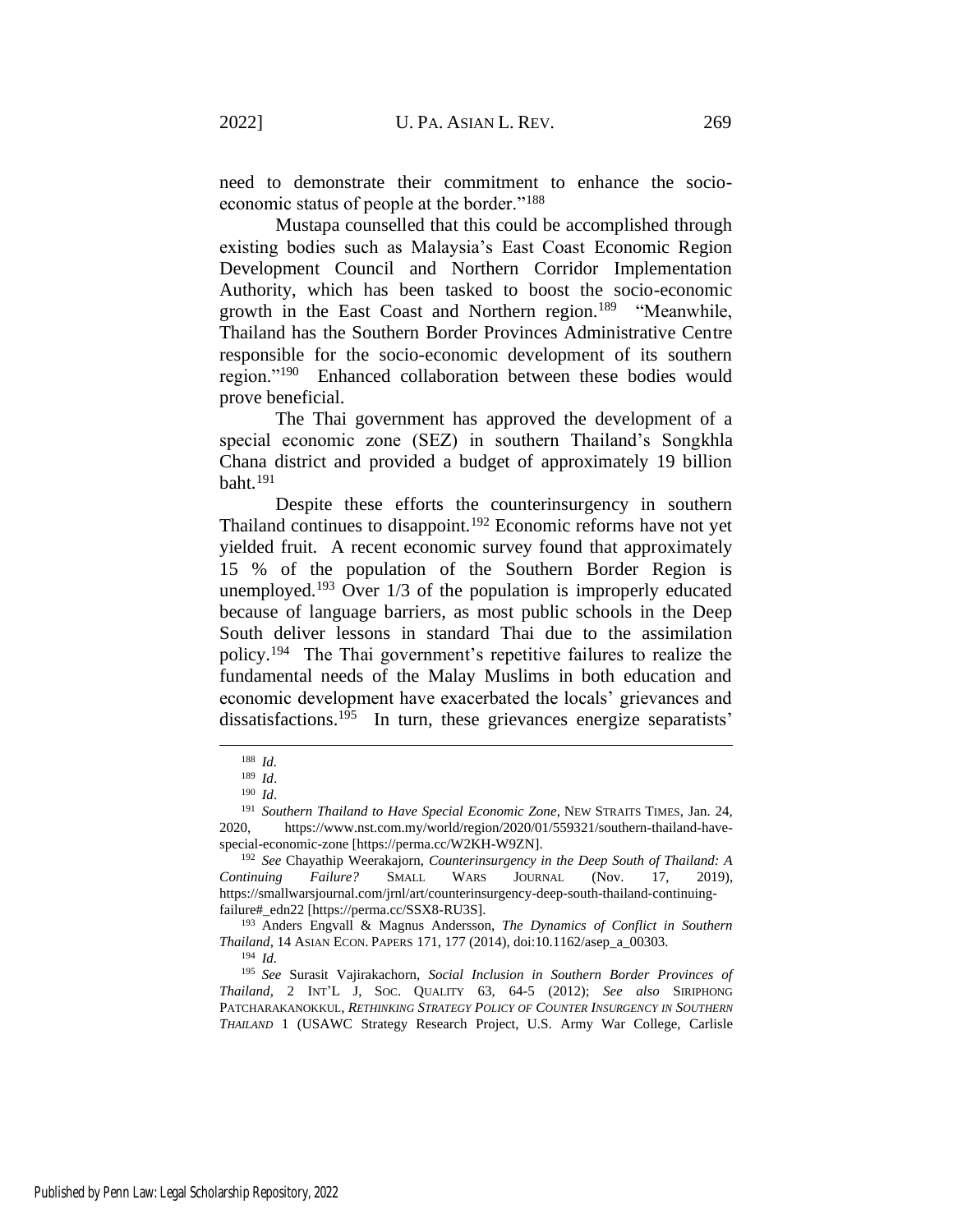rage toward the government. Thus, the separatists pursue an independent Islamic state where they believe their needs and ethnoreligious identity will be secured from threats, injustice and assimilation policies. <sup>196</sup>

### *Political situational factors*

To a narrow extent, the topic of religion influences the dispute in the insurgency and functions as a self-fulfilling prophesy. Some analysts argue that unattended nationalist ideology in the south is the root of the insurgency's Islamization.<sup>197</sup> It has been observed that "Islam is a resource that the militant movement mobilizes for political ends"<sup>198</sup> but "violence is not primarily animated by religious grievances," as the regional government has focused mainly on stripping political autonomy from the Malay Muslims rather than undermining their religious identity.<sup>199</sup> However, it is accurate to say that religious faith is one proto-typical attribute, amongst others, of the Malay Muslim's group identity and that attacks on Islam project uncertainty within the group. Significantly, notwithstanding the absence of enmity among much of the Thai population toward Islam, an Islamic ideology has been able to project into the insurgency and add to rallying support both for and against the movement.<sup>200</sup> Undoubtedly, Thai Muslims feel their group identity under attack with biased religious laws, and discriminatory initiatives only redouble extremist attitudes. But also eroding group identity is the inadequate political representation, social justice and poor economic prospects. <sup>201</sup> Meanwhile, some amongst the majoritarian Buddhist population tend to blame southern Muslims for the conflict in the southern insurgency and the

Barracks, Pennsylvania, 2010), https://gisf.ngo/wp-content/uploads/2014/09/0100- Patcharakanokkul-et-al-2010-Rethinking-Strategy-Policy-of-Counterinsurgency-in-Southern-Thailand.pdf [https://perma.cc/9YPK-25GN].

<sup>196</sup> *See* ROHAN GUNARATNA & ARABINDA ACHARYA, THE TERRORIST THREAT FROM THAILAND: JIHAD OR QUEST FOR JUSTICE? 17 (Potomac Books 2012).

<sup>197</sup> MCCARGO, *supra* note [65,](#page-9-0) at 180–81.

<sup>198</sup> *Id.* at 180.

<sup>199</sup> *Id*.

<sup>200</sup> *Id.*

<sup>201</sup> Kielsgard & Tam, *supra* note **Error! Bookmark not defined.**, at 501.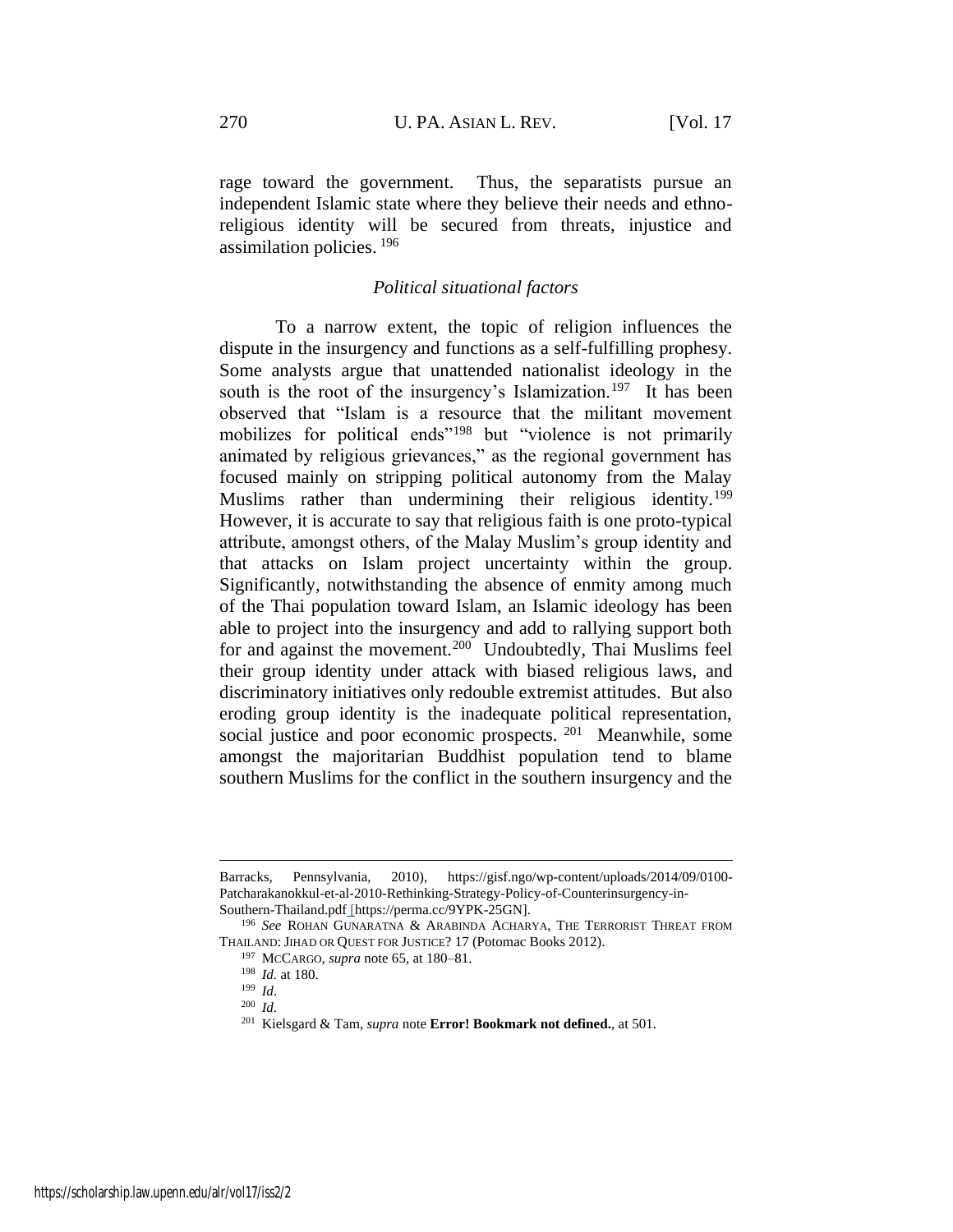violence and economic turbulence it engenders throughout Thailand.<sup>202</sup> This tends to bleed over into Islamophobia.<sup>203</sup>

The urban and rural regions in Thailand are further fragmented by political disagreements, particularly in the north, between the red-shirts and the yellow-shirts.<sup>204</sup> The red-shirts consist predominantly of migrant employees from the rural areas outside Bangkok who backed the removal of the former Prime Minister Thaksin Shinawatra.<sup>205</sup> On the other side, the yellow-shirts supported Thaksin and were comprised of royalists, hardcore nationalists, and the urban elites.<sup>206</sup> In Thailand there are three distinct political groups; the Malay Muslims demanding broader political autonomy or self-determination, the populists red shirts, and the elite yellow shirts. However, the majority of Thai belong to either the red shirts or yellow shirts,  $207$  and Malay Muslim's political considerations take a backseat.

Notwithstanding Thailand's law against terrorism, early on Thaksin initiated a "war against drugs" arguably to obfuscate the social problems in the south,<sup>208</sup> and label it a mere law enforcement issue. However, calling it "war" was somewhat accurate. It was a conflict whereby thousands lost their lives after the 2003 campaign.<sup>209</sup> Violence by law enforcement officials was not only tolerated, but also seemingly encouraged by the government through

<span id="page-28-0"></span><sup>202</sup> *See* SASCHA HELBARDT, DECIPHERING SOUTHERN THAILAND'S VIOLENCE: ORGANIZATION AND INSURGENT PRACTICES OF BRN-COORDINATE 35-8 (Yusof Ishak Institute 2015); *See generally* MICHAEL K JERRYSON, BUDDHIST FURY: RELIGION AND VIOLENCE IN SOUTHERN THAILAND (Oxford University Press 2011).

<sup>203</sup> Rodion Ebbighausen, *Buddhists fan flames of Islamophobia in Southeast Asia*, DEUTSCHE WELLE (Mar. 27, 2018), https://www.dw.com/en/buddhists-fan-flames-ofislamophobia-in-southeast-asia/a-43158407 [https://perma.cc/Y2P8-H8MS].

<sup>204</sup> *Profile: Thailand's Reds and Yellows*, BBC NEWS (July 13, 2012), http://www.bbc.com/news/world-asia-pacific-13294268 [https://perma.cc/73PJ-C97F].

<sup>205</sup> *Id.*

<sup>206</sup> *Id.*

<sup>207</sup> Kielsgard & Tam, *supra* note **Error! Bookmark not defined.**, at 503.

<sup>208</sup> *See Thai PM Hails Drug War Success*, BBC NEWS http://news.bbc.co.uk/2/hi/asiapacific/3256836.stm [https://perma.cc/EWY6-SQFK] (last updated Dec. 3, 2003).

<sup>209</sup> The official death toll was 2274, *see 2,274 Dead in Thai Drugs Crackdown*, CNN (May 7, 2003), http://edition.cnn.com/2003/WORLD/asiapcf/southeast/05/07/thailand.drugs/ [https://perma.cc/69SS-8YEW], though Human Rights Watch reported 3000 dead during that period, *see* HUM. RTS. WATCH, NOT ENOUGH GRAVES: THE WAR ON DRUGS, HIV/AIDS, AND VIOLATIONS OF HUMAN RIGHTS 12 (2004), https://www.hrw.org/reports/2004/thailand0704/thailand0704.pdf [https://perma.cc/H8RY-VX44].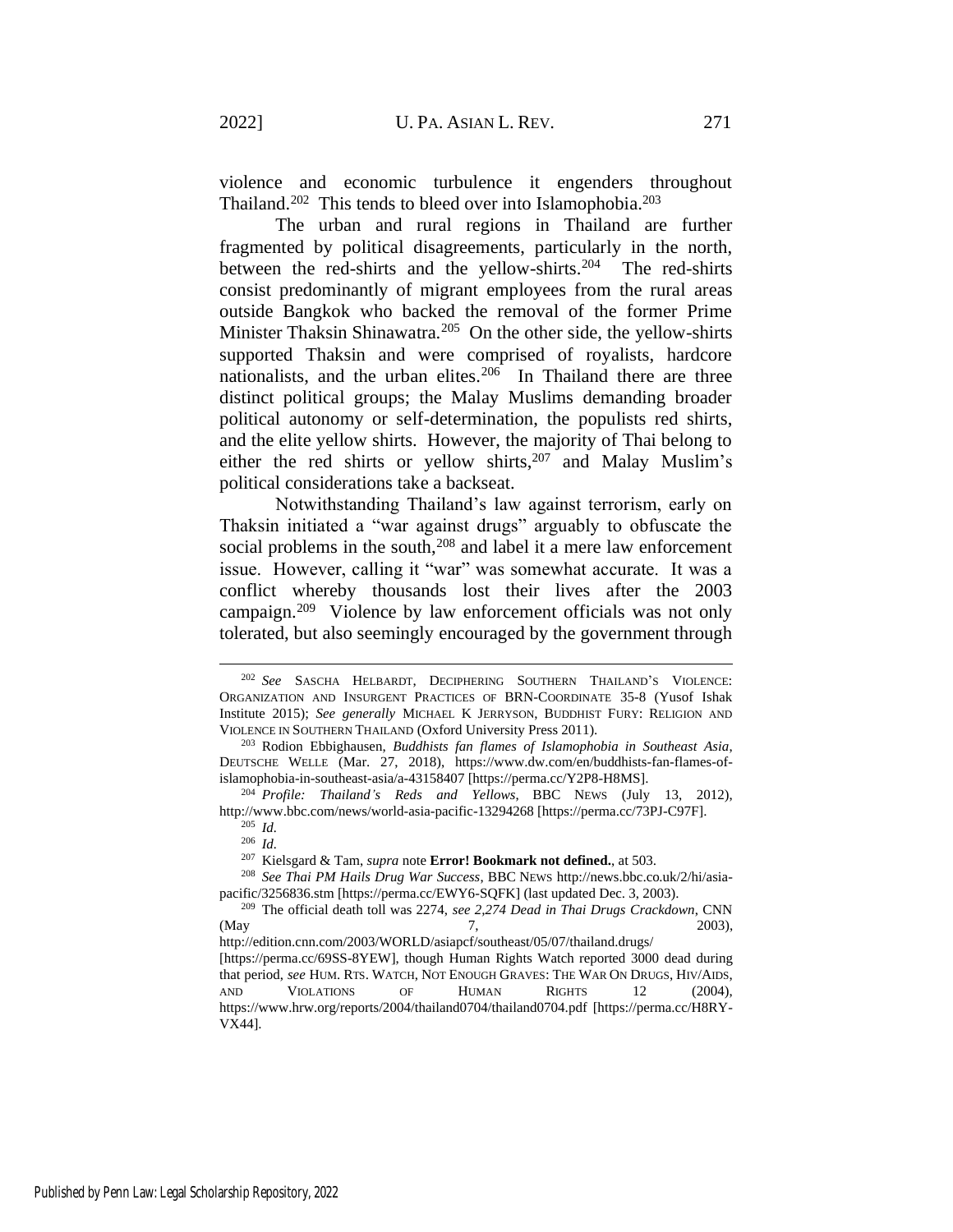monetary reward or bounties.<sup>210</sup> The Prime Minister said "at three Baht [U.S.\$0.07] per methamphetamine tablet seized, a government official can become a millionaire by upholding the law, instead of begging for kickbacks from the scum of society."<sup>211</sup> Chalerm Yubamrung, the Interior Minister, openly held human rights in contempt in his endorsement of the war when speaking to parliament.<sup>212</sup>

<span id="page-29-0"></span>The war had incited countless extrajudicial executions by the police as well as many violations of due process<sup>213</sup> and other abusive police misconduct. Followed by an investigation led by the military installed government of General Surayud Chulanont in 2007, it was discovered that of the 2,819 "war related" deaths, 1,449 did not involve drugs and 571 lacked any explanation.<sup>214</sup> The result of the investigation was never made public.<sup>215</sup> According to militants, many Malay Muslims chose to join them due to their fear and hatred towards the government during the disproportional "war on drugs."<sup>216</sup> Indeed, this is an example of whole populations living outside the protection of law and due process—creating uncertainty stemming not only from political and economic misbalance but also

<sup>212</sup> *See* Tom Fawthrop, *Not Another War on Drugs*, THE GUARDIAN (Apr. 18, 2008), http://www.theguardian.com/commentisfree/2008/apr/18/notanotherwarondrugs

[https://perma.cc/WG48-ZKDL] ("[F]or drug dealers, if they do not want to die, they had better quit staying on that road. Drugs suppression in my time as interior minister will follow the approach of Thaksin. If that will lead to 3,000-4,000 deaths of those who break the law, then so be it. That has to be done.").

<sup>213</sup> HUM. RTS. WATCH, *supra* note [209,](#page-28-0) at 6–27.

<span id="page-29-1"></span><sup>210</sup> HUM. RTS. WATCH, *supra* note [209](#page-28-0) at 7.

<sup>211</sup> *Id.* at 7 (citing Meryam Dabhoiwala, *A Chronology of Thailand's "War on Drugs"*, ASIAN LEGAL RES. CTR. (May 9, 2003), http://www.humanrights.asia/resources/journalsmagazines/article2/special-report-extrajudicial-killings-of-alleged-drug-dealers-inthailand/a-chronology-of-thailands-war-on-drugs [https://perma.cc/E9TE-6LVZ]).

<sup>214</sup> *Thailand to Restart War on Drugs*, ASIA SENTINEL (Mar. 5, 2008), https://www.asiasentinel.com/p/thailand-to-restart-war-on-drugs [https://perma.cc/386T-XM7M] ("More than 2,800 people were killed . . . .The committee found that about 1,370 of those deaths were related to drugs, while 878 were not. Another 571 people were killed for no apparent reason, according to the panel, and police investigated just 80 of those cases.").

<sup>215</sup> *Thailand: Prosecute Anti-Drugs Police Identified in Abuses*, HUM. RTS. WATCH (Feb. 7, 2008, 7:00 PM), https://www.hrw.org/news/2008/02/07/thailand-prosecute-antidrugspolice-identified-abuses [https://perma.cc/8B4P-N47M]

<sup>216</sup> HUM. RTS. WATCH, IT WAS LIKE SUDDENLY MY SON NO LONGER EXISTED: ENFORCED DISAPPEARANCES IN THAILAND'S SOUTHERN BORDER PROVINCES 13–14 (2007), E**rror! Hyperlink reference not valid.**https://www.hrw.org/reports/2007/thailand0307/thailand0307web.pdf [https://perma.cc/G99F-GDE6].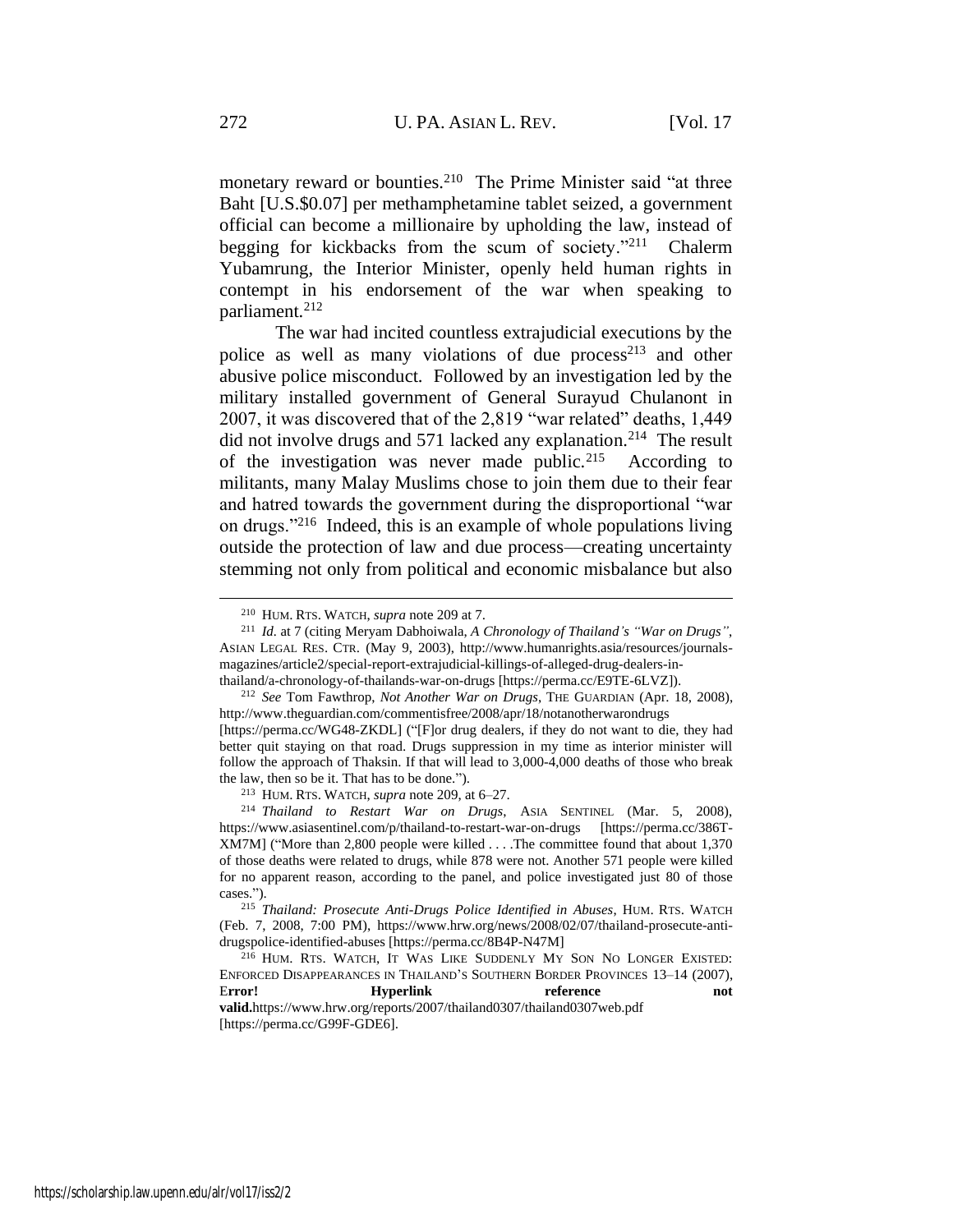personal security uncertainty as an objectively based fear of government atrocities. Unsurprisingly, unfair treatment was a significant factor in motivating extremism as well as the need for collective self-defence.<sup>217</sup> A member of BRN-Coordinate told Human Rights Watch:

> "Out of resentment towards Thai authorities, those villagers were desperate and requested us to give them protection. We gave them training in military and self- defense tactics, in parallel with political indoctrination about the struggle for independence. This is how we re-established control of the population and stepped up attacks on the government. We truly believe in our cause—that we are fighting to liberate our land and protecting our people from the oppressive Thai authorities."<sup>218</sup>

The failure of the succeeding government to publicly expose the results of the study on massive police misconduct, or to make reparations to the victims, or to punish the perpetrators of what amounted to crimes against humanity further isolated the Malay Muslim populations who accurately regarded it as a cover-up.

Moreover, Thai authorities have often been averse to call out the real issues in the south. They treat the insurgency as "simple banditry a conflict over benefits such as the spoils of smuggling or the drugs trade ... [or even] ... malevolent machinations of local and national politicians."<sup>219</sup> These efforts mask the real issues and failures and disguise the need for reform.

<span id="page-30-0"></span>Likewise, a state of emergency was decreed and extended in southern Thailand, with martial law imposed. $220$  Due process continues to elude Muslims accused of aiding the insurgency,

<sup>217</sup> Geoff Dean, *Framing the Challenges of Online Violent Extremism: "Policing– Public–Policies–Politics" Framework*, *in* COMBATING VIOLENT EXTREMISM AND RADICALIZATION IN THE DIGITAL ERA 240 (Majeed Khader et al. eds., 2016) ("Individuals' journey along the road to a violently extreme mind-set starts with a perception of injustice or unfair treatment, real or imagined, against themselves, their race or their country.").

<sup>218</sup> HUM. RTS. WATCH, *supra* note [216.](#page-29-1)

<sup>219</sup> MCCARGO, *supra* not[e87,](#page-13-0) at 88.

<sup>220</sup> Announcement of State of Emergency by the Prime Minister of Thailand (2019), http://www.ratchakitcha.soc.go.th/DATA/PDF/2562/E/227/T\_0032.PDF [https://perma.cc/2GYB-M49E].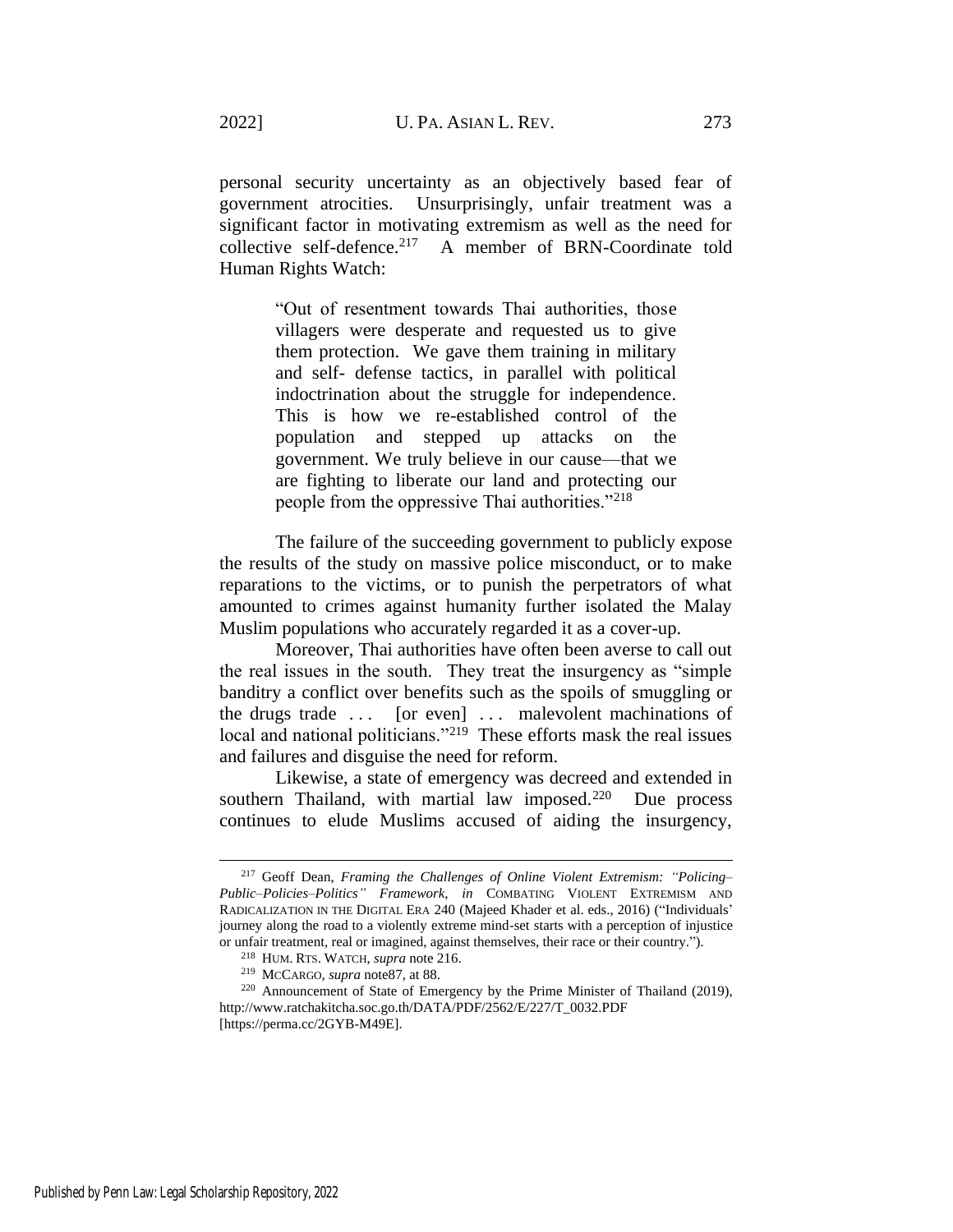<span id="page-31-1"></span><span id="page-31-0"></span>human rights groups say.<sup>221</sup> In one dispositive case Sumayyah Minka, 30, disclosed how she could not forget the face of her husband, Abdullah Isomuso, 32, on the night of July 20, 2019.<sup>222</sup> That night, Isomuso, a rubber farmer, was seized by the Thai army and later discovered unconscious in a military camp in Pattani, southern Thailand.<sup>223</sup> He was arrested for allegedly being involved in the rebellion in the Muslim-majority region. $224$ 

Impunity reigns for government security forces and strategy actors despite considerable misconduct perpetrated against the Malay Muslims.<sup>225</sup> The government has failed to prosecute members of its security forces responsible for torture and unlawful killings.<sup>226</sup> In some cases, cover-up was evident as authorities provided financial compensation to victims or their families in exchange for their promise not to speak out or file criminal cases against officials.<sup>227</sup>

Victims are often arrested instead of perpetrators,  $228$  and Muslim defendants in criminal cases are singled out for mistreatment.<sup>229</sup> A Buddhist judge in Yala shot himself in a courtroom to protest what he said was pressure from above to sentence Muslim defendants to the death penalty, despite a lack of evidence in the cases. $230$  The judge survived the bullet wound to his torso.<sup>231</sup>

With cultural/social and political insecurity in the south, the government has not adopted effective strategies. From political

<sup>226</sup> *Id.*

<sup>229</sup> *Id.*

<sup>230</sup> Beech, *supra* note [221.](#page-31-0)

<sup>231</sup> *Id.*

<sup>221</sup> Hannah Beech & Ryn Jirenuwat, *15 Killed in Southern Thailand in the Worst Violence in Years*, N.Y. TIMES, Nov. 6, 2019, https://www.nytimes.com/2019/11/06/world/asia/thailand-violence-insurgency.html [https://perma.cc/3TG6-BBJ6].

<sup>222</sup> Pizaro Gozali Idrus, *Southern Thailand: Heartbreak of Martial Law*, ANADOLU AGENCY, Oct. 2, 2019, https://www.aa.com.tr/en/asia-pacific/southern-thailand-heartbreakof-martial-law/1599896 [https://perma.cc/ZN8M-RK3M].

<sup>223</sup> *Id.*

<sup>224</sup> *Id.*

<sup>225</sup> Ian Storey, *Southern Discomfort: Separatist Conflict in the Kingdom of Thailand*, 35 ASIAN AFFS.: AN AM. REV. 31, 45 (2008).

<sup>227</sup> *Thailand: Events of 2019*, HUM. RTS. WATCH (2020), https://www.hrw.org/worldreport/2020/country-chapters/thailand [https://perma.cc/J6SS-9TQY].

<sup>228</sup> BRUCE VAUGHN ET AL, CONG. RSCH. SERV., RL34194, TERRORISM IN SOUTHEAST ASIA (2009), https://fas.org/sgp/crs/terror/RL34194.pdf [4MYY- ZP52].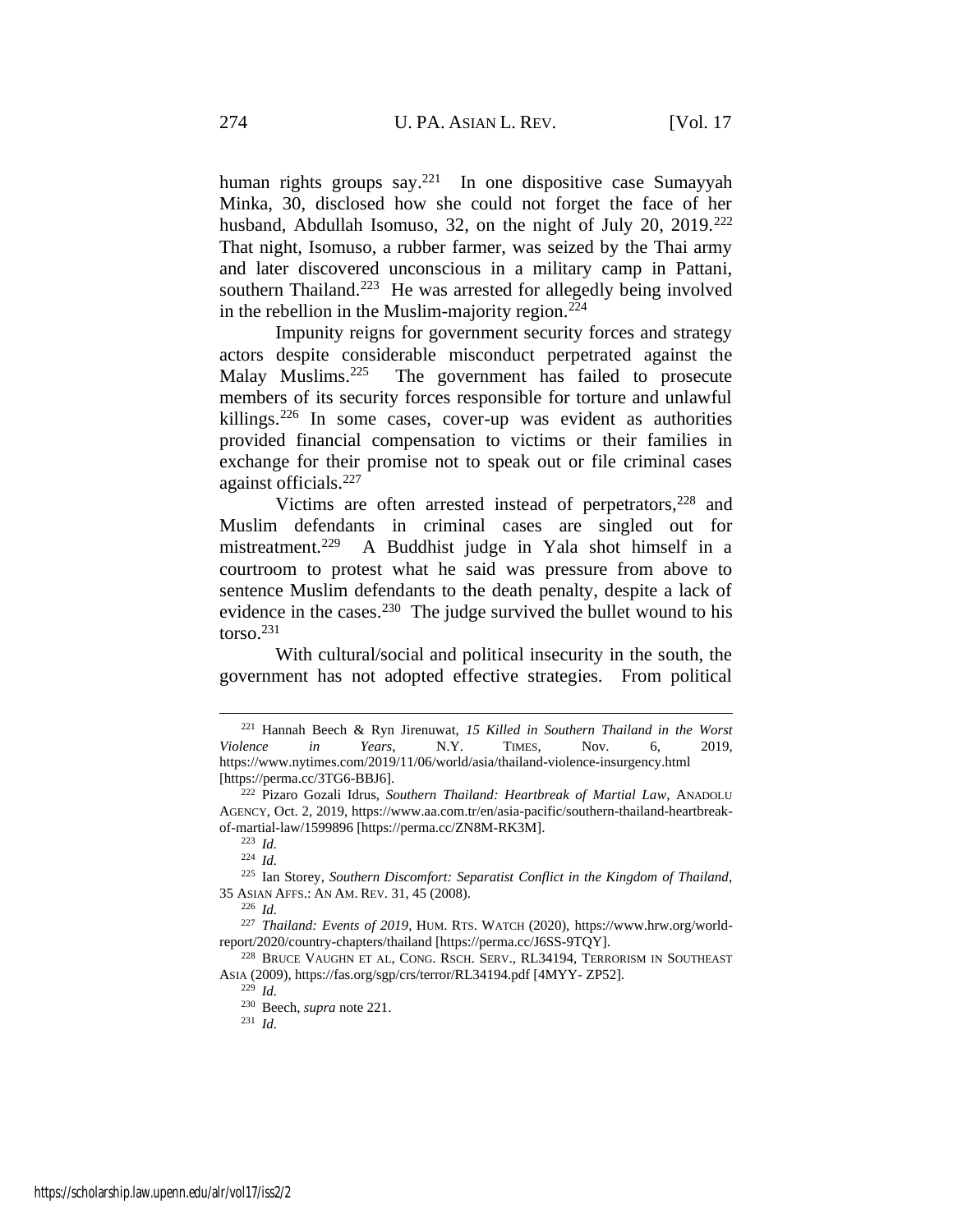pressure on the judiciary to disproportionately high frequency of death sentences to Muslims,  $232$  to continued application of martial law,<sup>233</sup> which enables the military to apply torture to civilians,<sup>234</sup> to lack of political representation and economic autonomy, $^{235}$  little improvement is shown compared to pre-2019 practices and strategies. Unfair treatment for Muslims in Thailand continues to plague this at risk community.

On the other hand, officials from Thailand have held their first formal meeting in recent years with Muslim separatists belonging to the BRN.<sup>236</sup> The results of this negotiation have yet to be seen but it may provide a forum for grievance narratives and segue to possible positive initiatives. Thai authorities have the prospect to use this platform, *inter alia*, to commence the essential legal and strategic reforms that would thwart the structural discrimination against the Muslim south. This would de-accelerate extremism that has erupted into violence for nearly two decades. Ominously, it is noted that Thailand's budget for peaceful conflict resolution is "much lower than those allocated for counterinsurgency operations such as the improvement of intelligence gathering,"<sup>237</sup> raising questions about the government's commitment to a peaceful settlement, Rungrawee said.<sup>238</sup> This is further complicated because, as Rungrawee observes, it is also unclear whether BRN can speak with one voice and control the various insurgent factions on the ground.<sup>239</sup>

# **CONCLUSION**

In any causal model it is difficult to keep track of all the moving parts because it is a counter-terrorism approach that calls for pervasive and complex solutions. In Thailand this is true. Avoiding alliances between BRN and al Qaeda or ISIS should be a

<sup>239</sup> *Id.*

<sup>232</sup> Kielsgard & Tam, *supra* note **Error! Bookmark not defined.**, at 499–508.

<sup>233</sup> Idrus, *supra* note [222.](#page-31-1)

<sup>234</sup> Idrus, *supra* note [222.](#page-31-1)

<sup>235</sup> MCCARGO, *supra* not[e 65,](#page-9-0) at 70–5.

<sup>236</sup> Eileen Ng, *Thailand: Officials Hold Meeting with Southern Insurgent Group*, THE DIPLOMAT (Jan. 22, 2020), https://thediplomat.com/2020/01/thailand-officials-holdmeeting-with-southern-insurgent-group [https://perma.cc/JHK2-YB9B].

<sup>237</sup> *Id.*

<sup>238</sup> *Id.*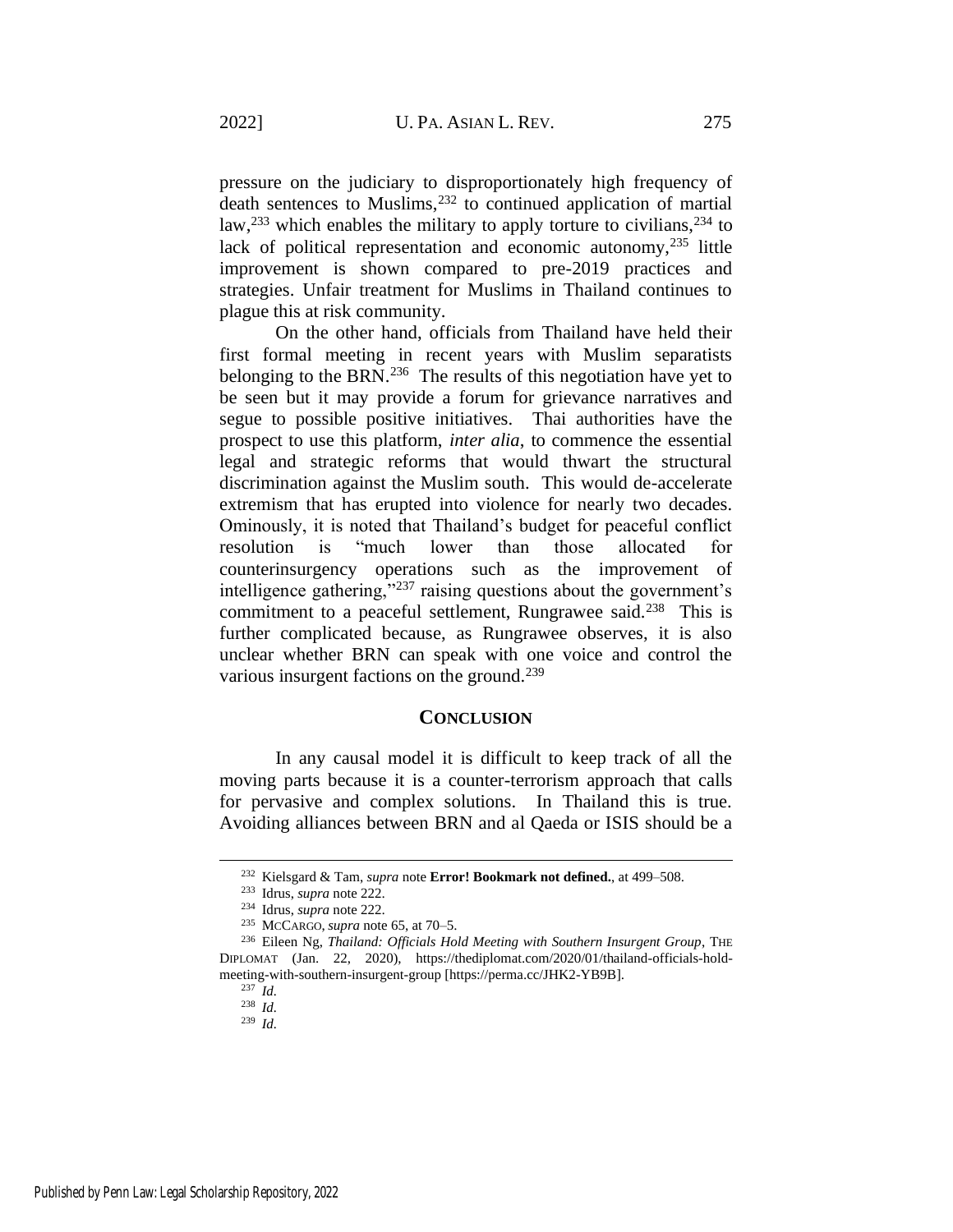<span id="page-33-0"></span>fundamental counter-terrorism policy under both national and international agendas. Such alliances feed extremism,<sup>240</sup> violence and create synergies with respect to terrorist methods, means, motivations and recruitment.<sup>241</sup> It enhances the international stature of both international jihadist group and the sub-state group<sup>242</sup> and provides for greater collaborations and sharing of intelligence and weapons and cash<sup>243</sup> leading to a downward spiral of violence. Dismantling terrorism in Thailand hinges on, *inter alia*, dismantling franchise collaborations between the local groups and international jihadists, which hinges on resolving domestic governance issues and disputes.

Thailand is an outstanding case for a bottom up strategy as sub-state groups have not yet solidified their alliances with international jihadism—though there is significant potential for franchise arrangements. It has shown resistance to forming those collaborations in the past. $244$  The insurgency has well-defined domestic goals and human rights expectations that disconnect with many of the ambitions of international terrorist groups and it seeks to refrain from being labelled under the same brush.<sup>245</sup> It has previously sought solidarity with Western states<sup>246</sup> and has responded positively, at least initially, to the Thai government's previous causal efforts.<sup>247</sup> It also is a situation where there are practical solutions that preclude it as an existential threat.<sup>248</sup>

<sup>240</sup> *Jihadism in Southern Thailand: A Phantom Menace*, INT'L CRISIS GRP. (Nov. 8, 2017), https://www.crisisgroup.org/asia/south-east-asia/thailand/291-jihadism-southernthailand-phantom-menace [https://perma.cc/NYU6-PQ9J].

<sup>241</sup> *See* Eugene Mark, *supra* note [75.](#page-11-0)

<sup>242</sup> *See* INT'L CRISIS GRP.,*supra* not[e 240.](#page-33-0)

<sup>243</sup> Kitti Jayangakula, *A Critique on Thailand's Law on Terrorism as a Tool to Combat International Terrorist Activities*, 4 EAU HERITAGE J. 1, 6 (2014).

<sup>244</sup> *See supra* not[e 39.](#page-7-0)

<sup>245</sup> *Southern Thailand: Insurgency, Not Jihad*, INT'L CRISIS GRP. (May 18, 2005), https://www.crisisgroup.org/asia/south-east-asia/thailand/southern-thailand-insurgencynot-jihad [https://perma.cc/PU37-V36D].

<sup>&</sup>lt;sup>246</sup> U.S. DEP'T OF STATE, COUNTRY REPORTS ON TERRORISM 2017, 66-7 (2018), https://www.state.gov/wp-content/uploads/2019/04/crt\_2017.pdf [https://perma.cc/H2UB-BK92].

 $247$  GERALD W. FRY et al., HISTORICAL DICTIONARY OF THAILAND 372 (3rd ed., Scarecrow Press 2013).

<sup>248</sup> Mark Kielsgard & Hey Juan Julian Tam, *The Second Front - Again? The Rising Tide of Global Jihadism in East and Southeast Asia*, 13 INTERCULTURAL HUM. RTS. L. REV. 131, 132 (2018).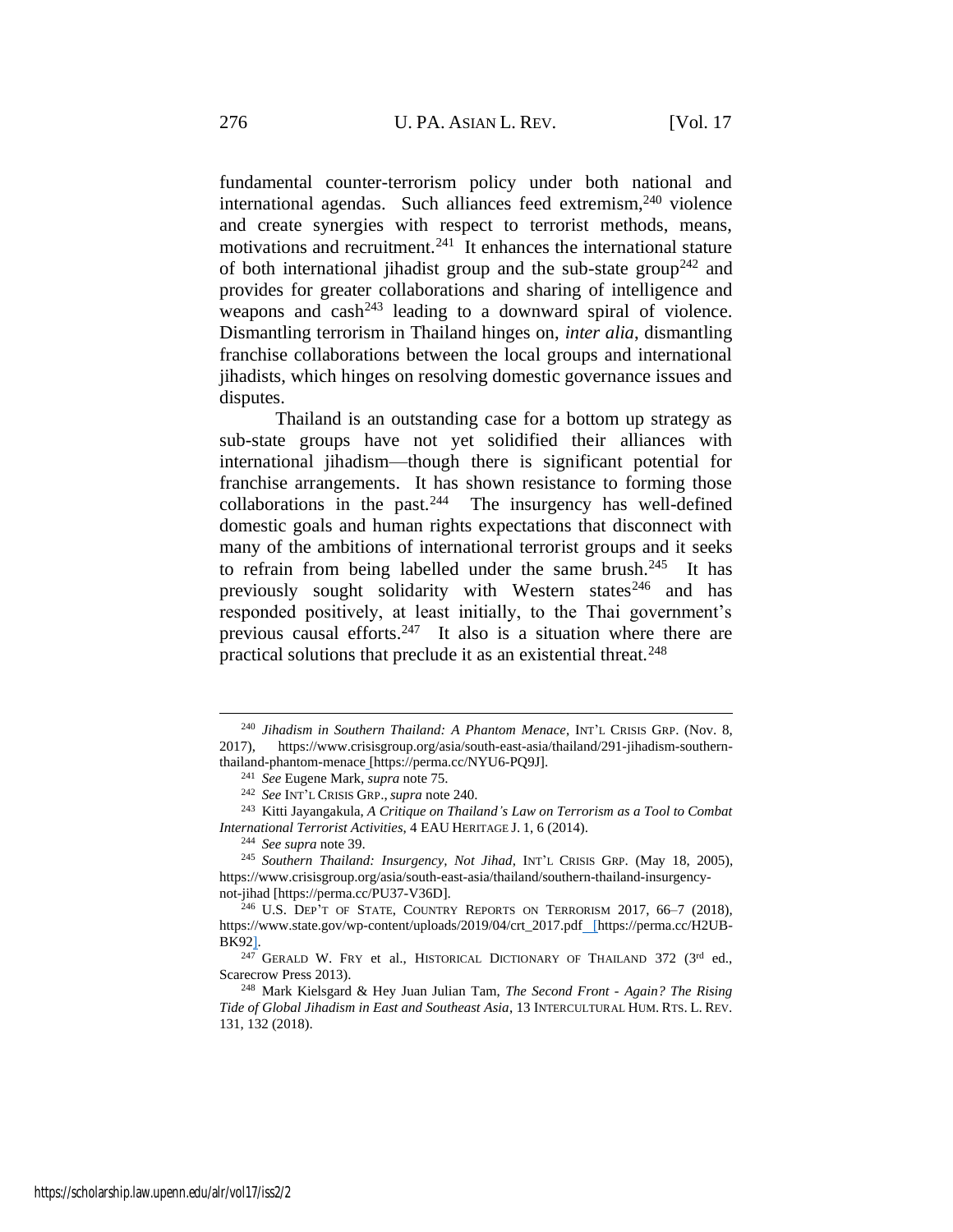Thus, the question becomes how to dismantle budding alliances between sub-state and international terrorists groups and to generally scale back extremism of sub-state groups in Thailand. Predictably, the solutions are easier to identify then to implement. Yet solutions are potentially feasible, in time, as this situation is conducive to negotiation<sup>249</sup> and reform.<sup>250</sup> One preliminary starting point is the necessity of Thai authorities to recognize the problem in the south as terrorist activity, whether motivated by freedom fighting or not, as opposed to mere conventional criminality.<sup>251</sup> Despite any negative impact it may have on tourism, the violence will continue to impact national economic policy until the issues are genuinely addressed. The depth of the problem must not be downplayed for mercantile interests. This can also presage other social/legal/economic solutions instead of sole dependence upon mere law enforcement responses. In as much as tourist have seldom been directly targeted *per se*, especially westerners, it is a positive signal that the BRN continues to retain a high degrees of autonomy from international jihadist groups.

One deleterious factor is the democracy deficit in the current Thai governance,  $252$  and the conflicts between the red shirts and the yellow shirts notwithstanding.<sup>253</sup> The sub-state insurgency has for many years called for an independent Malay Muslim state.<sup>254</sup> That

<span id="page-34-0"></span><sup>249</sup> Austin Bodetti, *Thailand's Quiet Crisis: 'The Southern Problem'*, THE DIPLOMAT (July 12, 2019), https://thediplomat.com/2019/07/thailands-quiet-crisis-the-southernproblem/ [https://perma.cc/AV4T-XH6F].

<sup>250</sup> *See generally* Adam Burke, Pauline Tweedie & Ora-orn Poocharoen, *The Contested Corners of Asia: Subnational Conflict and International Development Assistance, the Case of Southern Thailand*, ASIA FOUND. (2013), https://asiafoundation.org/resources/pdfs/SouthernThailandCaseStudyFullReport.pdf [https://perma.cc/K5TH-SEW9].

<sup>251</sup> Shawn W. Crispin, *Thailand Now Says Terrorist Have Cells in Muslim Provinces*, WALL ST. J. (June 10, 2013), https://www.wsj.com/articles/SB105518396496748100 [https://perma.cc/DGF3-RZCA].

<sup>252</sup> Hannah Steinkopf-Frank & Manon Dambrine, *Thailand To Belarus: The Divides Of Democracy Protesters*, WORLD CRUNCH (Aug. 21, 2020), https://worldcrunch.com/world-affairs/thailand-to-belarus-the-divides-of-democracyprotesters# [https://perma.cc/4AWL-P78G].

<sup>253</sup> *6 Things to Know About Thailand's Anti-Government Protests*, STRAITS TIMES (Aug. 17, 2020), https://www.straitstimes.com/asia/se-asia/6-things-to-know-aboutthailands-anti-government-protests [https://perma.cc/SVF2-N4FH].

<sup>254</sup> Peter Chalk, *the Malay-Muslim Insurgency in Southern Thailand*, 10-11 (RAND National Defence Research Institute, Occasional Paper Series, Paper 5, 2008), https://www.rand.org/content/dam/rand/pubs/occasional\_papers/2008/RAND\_OP198.pdf [https://perma.cc/CFB9-U5H8].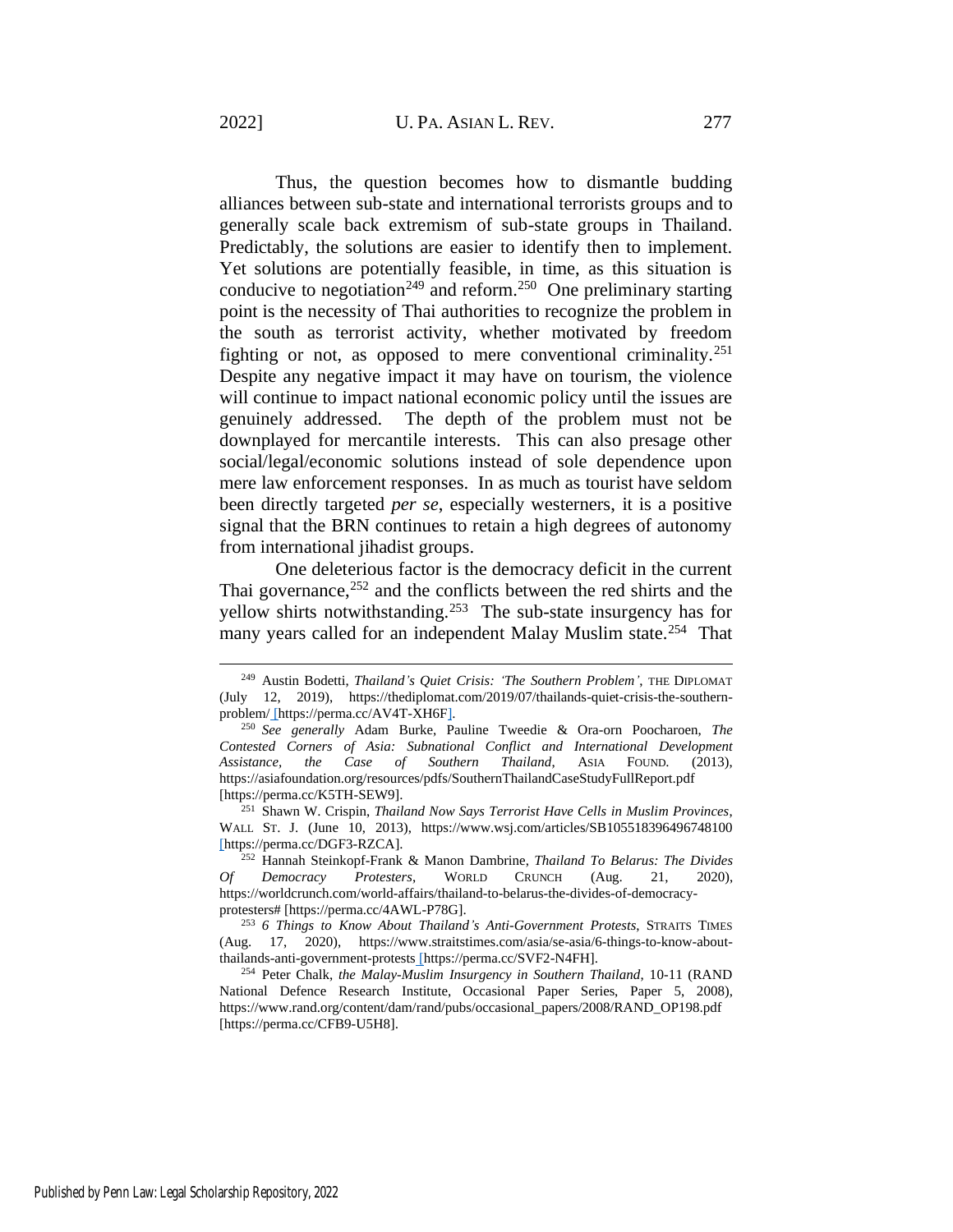is, external self-determination or succession as an independent state.<sup>255</sup> This is highly unlikely given power disparities in Thailand. However, greater autonomy and a form of internal selfdetermination for local issues would be a feasible compromise. Concession of this character is made more difficult in light of the larger red shirt/yellow shirt conflict in the north and the military imposed government currently in place.<sup>256</sup> Admittedly, it is ambitious to deliver greater political representation and local autonomy in a country that is presently suffering from such a democracy deficit, and must be regarded as a longer-term goal.

Another issue is the predominant legal favouring of the religion of Buddhism in the Thai constitution<sup>257</sup> and implementing provisions.<sup>258</sup> This is a situational factor that directly assaults the Malay Muslim's self-identity and builds perceptions of grossly unfair treatment. Such actions engenders profound uncertainty among Muslim population clusters, especially when combined with the imposition of martial law,<sup>259</sup> unfair treatment in the courts<sup>260</sup> amounting to discriminatory practices<sup>261</sup> and suspension of due process,  $262$  lack of political representation  $263$  and economic viability,<sup>264</sup> and the continuing impunity for security forces who had committed crimes against humanity<sup>265</sup> during the Thaksin

<sup>255</sup> *Id.*

<sup>256</sup> Panu Wongcha-um and Juarawee Kittisilpa, *Thai Pro-Government Rally Raise Risk of New Confrontations*, REUTERS (July 30, 2020), https://uk.reuters.com/article/uk-thailandprotests/thai-pro-government-rally-raises-risk-of-new-confrontations-idUKKCN24V248 [https://perma.cc/MJ2A-WQGW]; Helen Regan and Kocha Olarn, *Thailand Protest Movement Puts Cuntry's Youth on Collision Course with Military-Backed Establishment*, CNN (July 24, 2020), https://edition.cnn.com/2020/07/23/asia/thailand-anti-governmentprotests-intl-hnk/index.html [https://perma.cc/6N5T-ZPX2].

<sup>257</sup> Khemthong Tongsakulrungruang, *The Dangerous Buddhist Card in Thailand's New Constitution*, THE DIPLOMAT (Jan. 30, 2018), https://thediplomat.com/2018/01/thedangerous-buddhist-card-in-thailands-new-constitution [https://perma.cc/FC6V-U4A5].

<sup>258</sup> CONST. OF THE KINGDOM OF THAILAND, *supra* note [122,](#page-18-0) at sec. 79.

<sup>259</sup> Announcement of State of Emergency, *supra* note [220;](#page-30-0) Pizaro Gozali Idrus, *supra* note [222.](#page-31-1)

<sup>260</sup> Hannah Beech & Ryn Jirenuwat, *supra* note [221.](#page-31-0)

<sup>261</sup> U.S. DEP'T OF STATE, *supra* note **Error! Bookmark not defined.**, at 4.

<sup>&</sup>lt;sup>262</sup> NOT ENOUGH GRAVES: THE WAR ON DRUGS, HIV/AIDS, AND VIOLATIONS OF HUMAN RIGHTS, *supra* note [209,](#page-28-0) at 6–27.

<sup>263</sup> MCCARGO, *supra* note **Error! Bookmark not defined.**, at 70–5.

<sup>264</sup> Srisonpob Jitpiromsri & Panyasak Sobhonvasu, *supra* note [108.](#page-15-0)

<sup>265</sup> *See also* HUM. RTS. WATCH, *supra* not[e 216,](#page-29-1) at 13–14.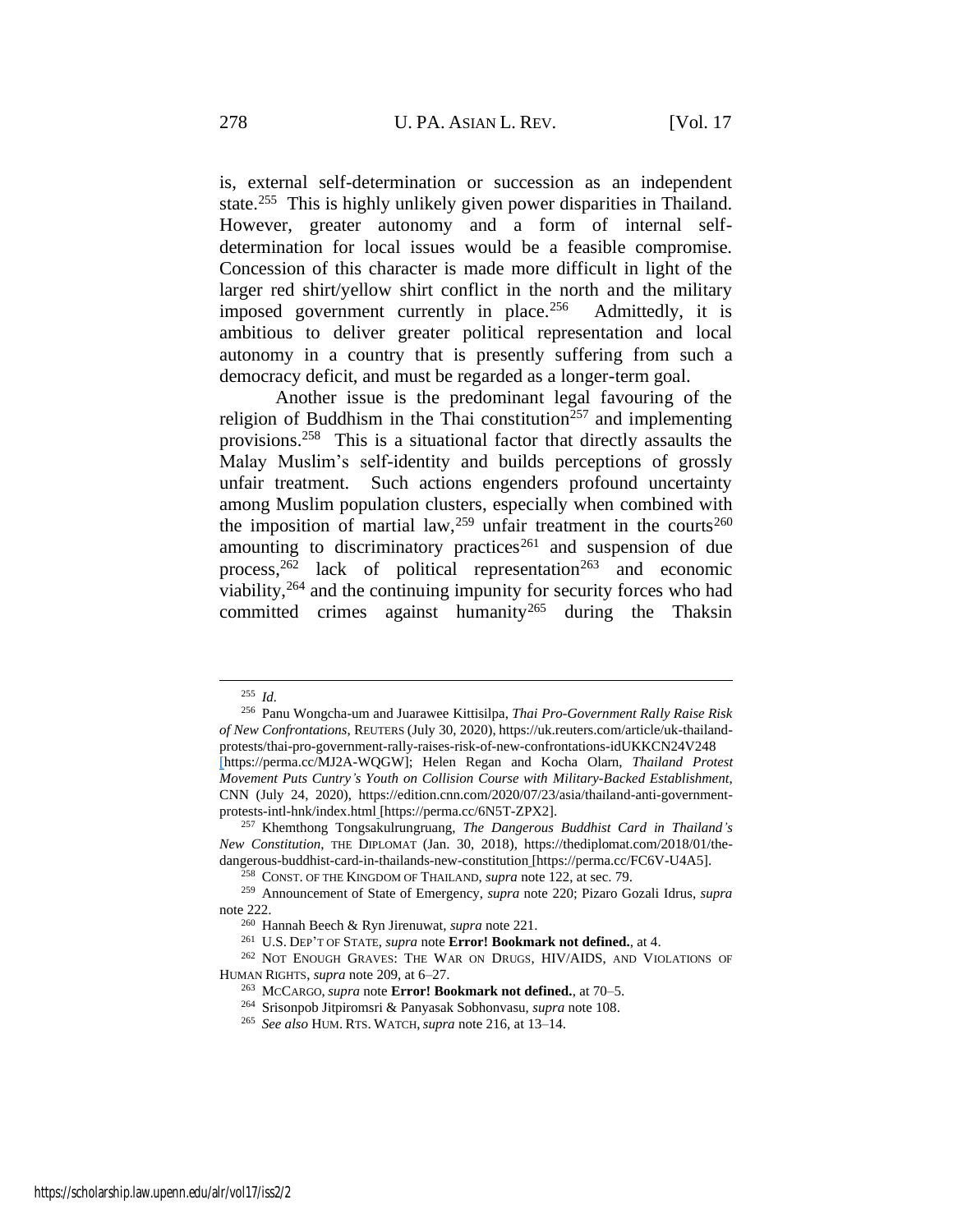Shinawatra "war on drugs."<sup>266</sup> Until these trends are reversed and an accounting made, extremism will not likely abate.

A glimpse of a bona fide causal approach would include legal reforms to address political, economic, cultural and personal safety uncertainty. First, the implementing provisions for the constitutional protection of Buddhism should be crafted and applied in a faith neutral manner that would assure non-Buddhist populations of fair treatment. Either repeal section 67 of the Thai constitution or amend it to be faith neutral or establish implementing strategies that would result in a faith neutral effect. The latter option would be the most practical one because it would not require a constitutional amendment. It might also be wise to redrafting the Thai counter-terrorism laws to observe greater distinctions between international jihadist and sub-state terrorism as well as providing sentencing enhancements for fighting as foreign terrorist fighters.<sup>267</sup> It could also stimulate rehabilitation efforts,<sup>268</sup> at least with the less radicalized prisoners.

Martial law in the Southern Border Region<sup>269</sup> should be lifted. There should be an increase in checks/oversight on law enforcement that would be consistent with policies in the rest of the country to stamp-out police misconduct. Additionally, judicial monitoring mechanisms should be put in place to safeguard greater due process protections. In addition to judicial mechanisms, empirical studies should test results (especially in sentencing practices) in criminal cases involving Malay Muslims. Moreover, this should also include the appointment of Malay Muslim judges to the bench. Greater efforts should be taken to oversee judicial criminal proceedings, including the sufficiency of the evidence, the due process rights of the accused, non-discrimination, and sentencing practices in the courts.

Local elections should aim for greater representation by the Malay Muslims. The local populations should have greater autonomy or internal self-determination to run local issues such as the schools (in a language the locals understand), local courts, local

<sup>266</sup> JONATHAN ROSS-HARRINGTON,*supra* note [83,](#page-13-1) at 155.

<sup>267</sup> *See* REVISION ON LAW NUMBER 15/2003,*supra* note [165,](#page-23-0) at art.12A.

<sup>268</sup> Essentially, such de-radicalization efforts would be similar to those initiatives currently in place in Indonesia. *See* Kielsgard & Tam, *supra* note **Error! Bookmark not defined.**, at 502–11.

<sup>269</sup> *See* Announcement of State of Emergency, *supra* note [220.](#page-30-0)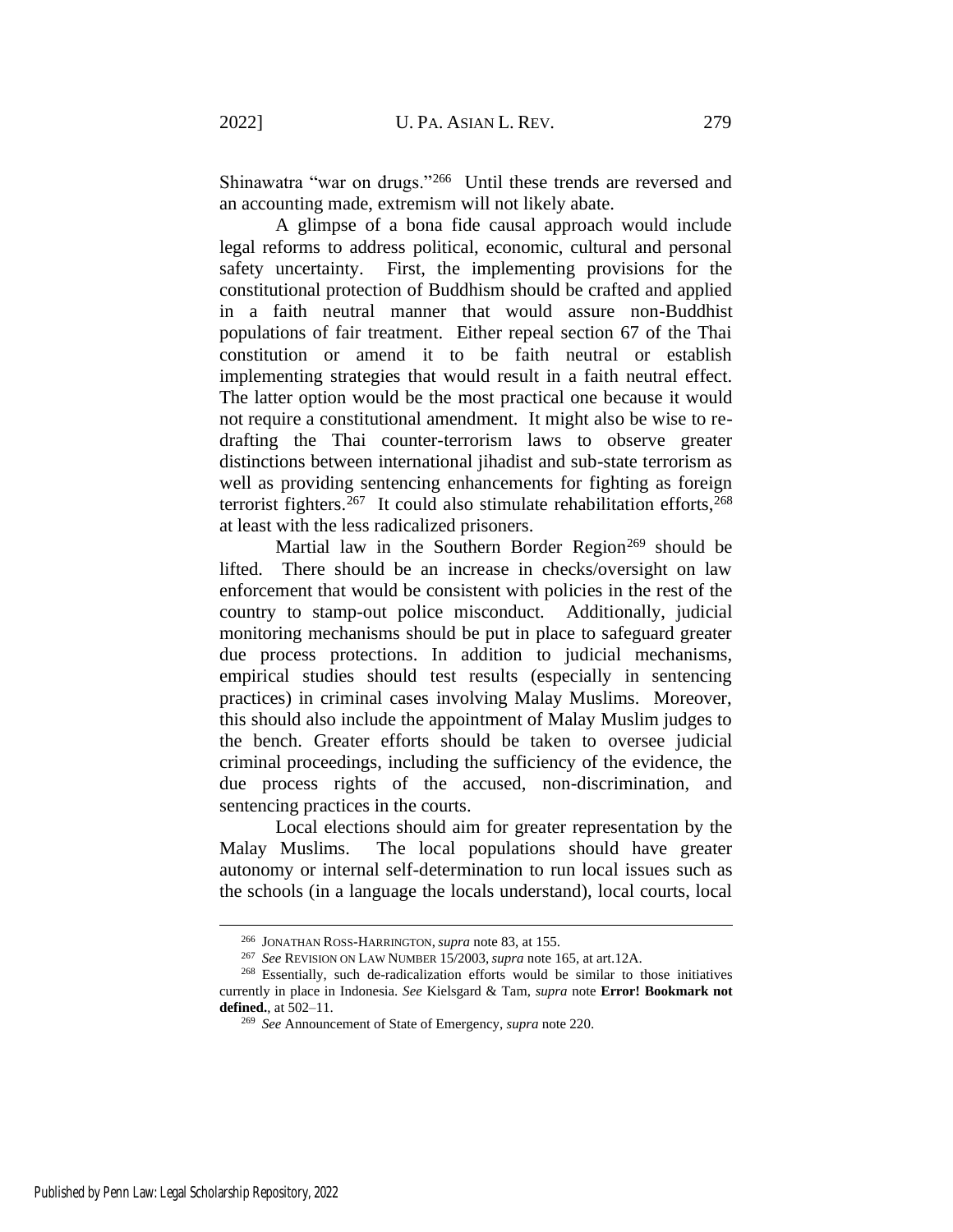police and publicly funded public works and infrastructure. The relevant provinces in the Southern Border Region should be developed as autonomous zones or semi-autonomous zones, particularly because they share a common cultural heritage uniquely distinct from the rest of Thailand.

Legal provisions should be made for, and barriers lifted from, the development of mosques and the free exercise of the Islamic faith. Additionally, public relations efforts should be made to stop demonizing the faith in the larger Thai community. Such changes would allow for local teaching of the Koran, local observation of religious customs and holidays, and other cultural practices and indicia of Malay Muslim faith/culture. On a parallel course, sensitivity training for Thai government officials and administrators should be re-instated similar to the early 2000s.<sup>270</sup> Such training would be particularly beneficial for law enforcement representatives in fostering better relations with and trust of police.

Transitional justice mechanisms should be put in place for the atrocities committed during the Thai "war on drugs" in accordance with recognized procedures such as investigation and prosecution, or restitution, or truth and reconciliation. Investigations and prosecutions or other transitional justice mechanisms should be pursued because impunity has been a principle cause of extremism and lack of healing among victim groups.<sup>271</sup>

A causal model should also implement greater economic benefits. Current efforts could be intensified with greater funding. Moreover, as deleterious assimilation practices have persisted in the region for generations, certain affirmative action-type initiatives would benefit the Malay Muslim populations and foster a larger stake in the economic stability of the community and encourage self-policing. These initiatives would foster greater faith within the at-risk Malay Muslim cluster and facilitate their admission into

<sup>270</sup> *See* Chalk, *supra* note [254,](#page-34-0) at 9 (discussing a pledge made by the Thai national government to "pledge to promote the region's natural resources and invest greater sums in occupational training for local Malays, moves were also made to enhance police, military, and political understanding of the unique Malay Muslim way of life").

<sup>271</sup> For a more extensive discussion of the value of correcting impunity, *see* Sarah Mazzochi, *The Age of Impunity: Using the Duty to Extradite or Prosecute and Universal Jurisdiction to End Impunity for Acts of Terrorism Once and for All*, 32 N. ILL. U. L. REV. 75, 76 (2011) ("Impunity remains one of the greatest challenges facing international peace and security today.").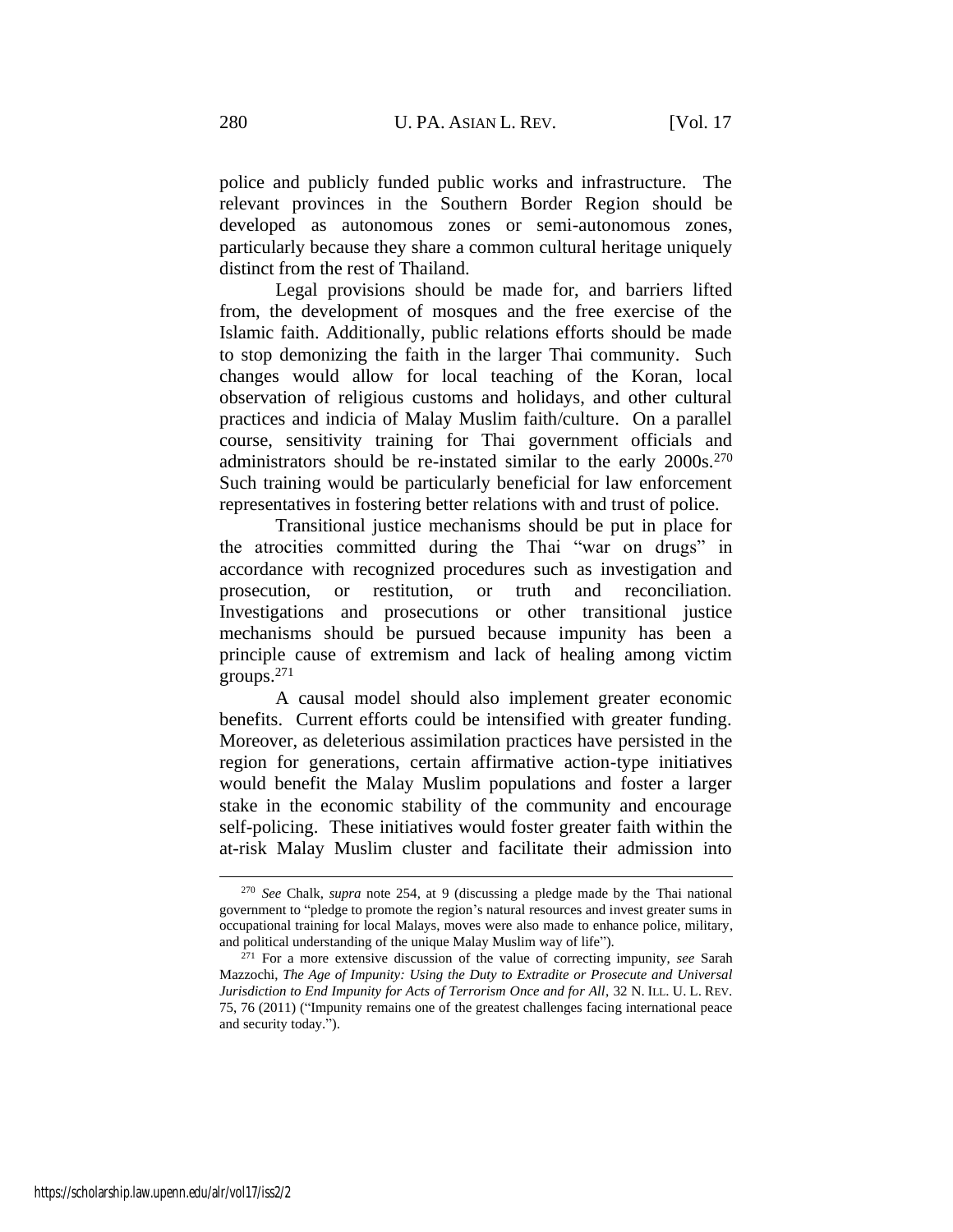mainstream Thai society without the loss of their unique selfidentity—an aspiration necessary to reinforce group certainty and assuage extremism.

Some existing positive causal factors include a growing willingness of Thai authorities to negotiate  $272$  and the implementation of special economic zones.<sup>273</sup> These initiatives should be exploited to the extent possible to help relieve the financial hardships in the south. However, authorities must recognize the limitations of economic causal factors standing alone, without social justice issues being addressed. Economic reform is not a panacea and potentially may serve to actually dismantle peace negotiations if it is the only chip on the bargaining table. It is also subject to corruption. Indeed, the economic reform model was tried in the early 2000s and failed, in part, because of corruption.<sup>274</sup> Other changes should occur with important reforms of the police, the courts, the laws, the schools and the social stigma associated with the Malay Muslims through negative political speeches<sup>275</sup> and media sources.<sup>276</sup>

This list is not meant to be an exhaustive set of reforms but it is illustrative of the type of tailored initiatives that a causal model would use to shrink extremism. In Thailand as elsewhere, managing terrorism, or extremism, is synonymous with managing uncertainty and fear directed towards well-established social groups that collectively face perceived unfair treatment. By managing these uncertainties, counter-terrorism methodology can preclude franchise collaborations between at risk sub-state groups and

<sup>272</sup> *See Thailand Seeks Solution in Southern Region Despite Talks Disrupted by COVID-19*, THE STAR (July 28, 2020), https://www.thestar.com.my/aseanplus/aseanplusnews/2020/07/28/thailand-seeks-solution-in-southern-region-despite-talks-disrupted-by-

covid-19 [https://perma.cc/JPR6-5YZM] (discussing the Thai government's efforts to negotiate with "Southern Thailand's most well-armed group, Barisan Revolusi Nasional (BRN)").

<sup>273</sup> *Southern Thailand to have special economic zone*, NEW STRAITS TIMES (Jan. 24, 2020), https://www.nst.com.my/world/region/2020/01/559321/southern-thailand-havespecial-economic-zone [https://perma.cc/35YS-68TP] (discussing the Thai government's approval of "a proposal to develop a special economic zone (SEZ) in southern Thailand Songkhla's Chana district").

<sup>274</sup> *See* MCCARGO, *supra* note **Error! Bookmark not defined.**, at 184.

<sup>275</sup> *See id.* at 88 (discussing various statements made by local and national politicians with regards to the Malay Muslim population in Southern Thailand).

<sup>276</sup> *See* BANGKOK POST, *supra* not[e 149.](#page-21-2)